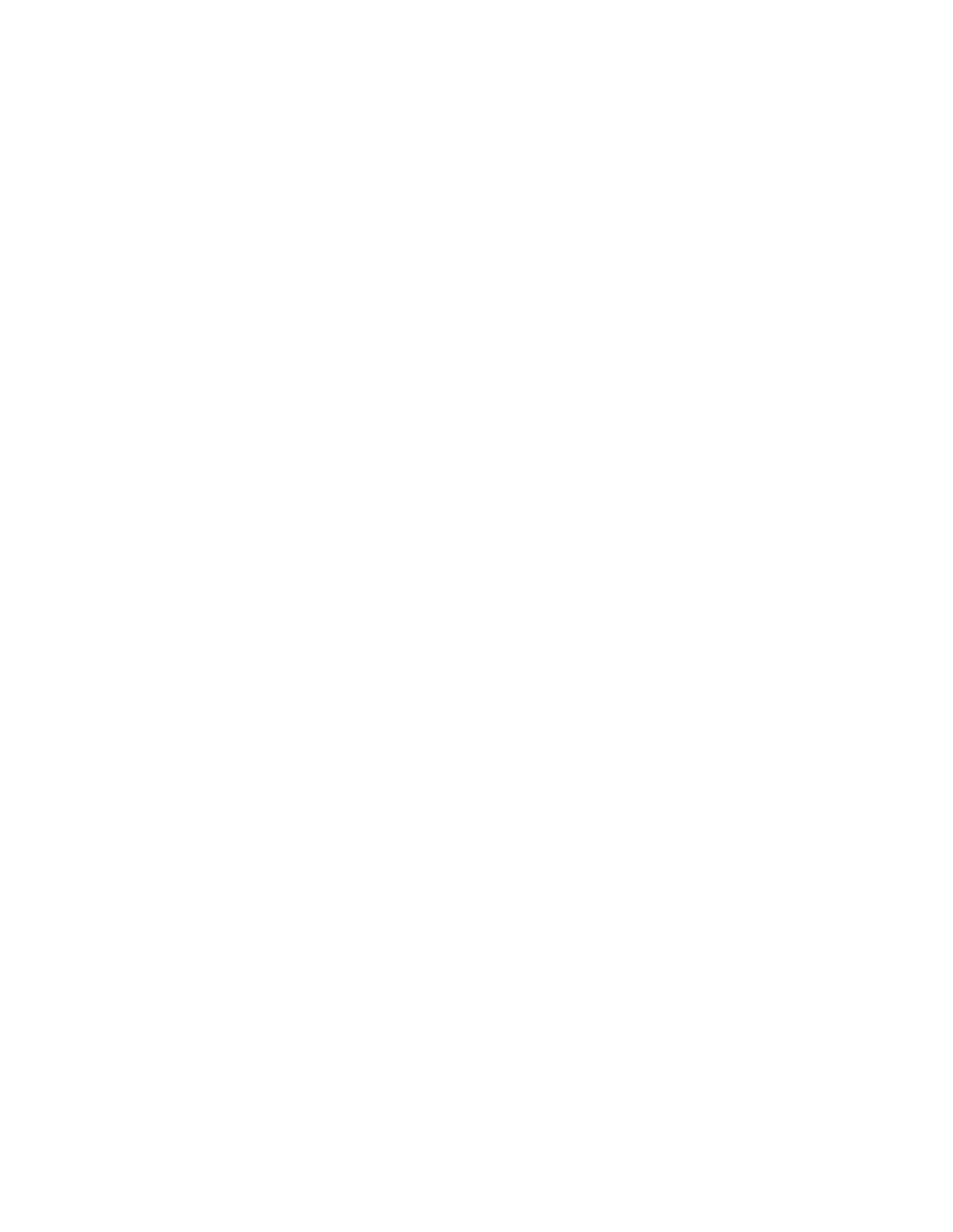

December 15, 2003

# REPORT OF THE GEF TO THE SEVENTH MEETING OF THE CONFERENCE OF THE PARTIES TO THE CONVENTION ON BIOLOGICAL DIVERSITY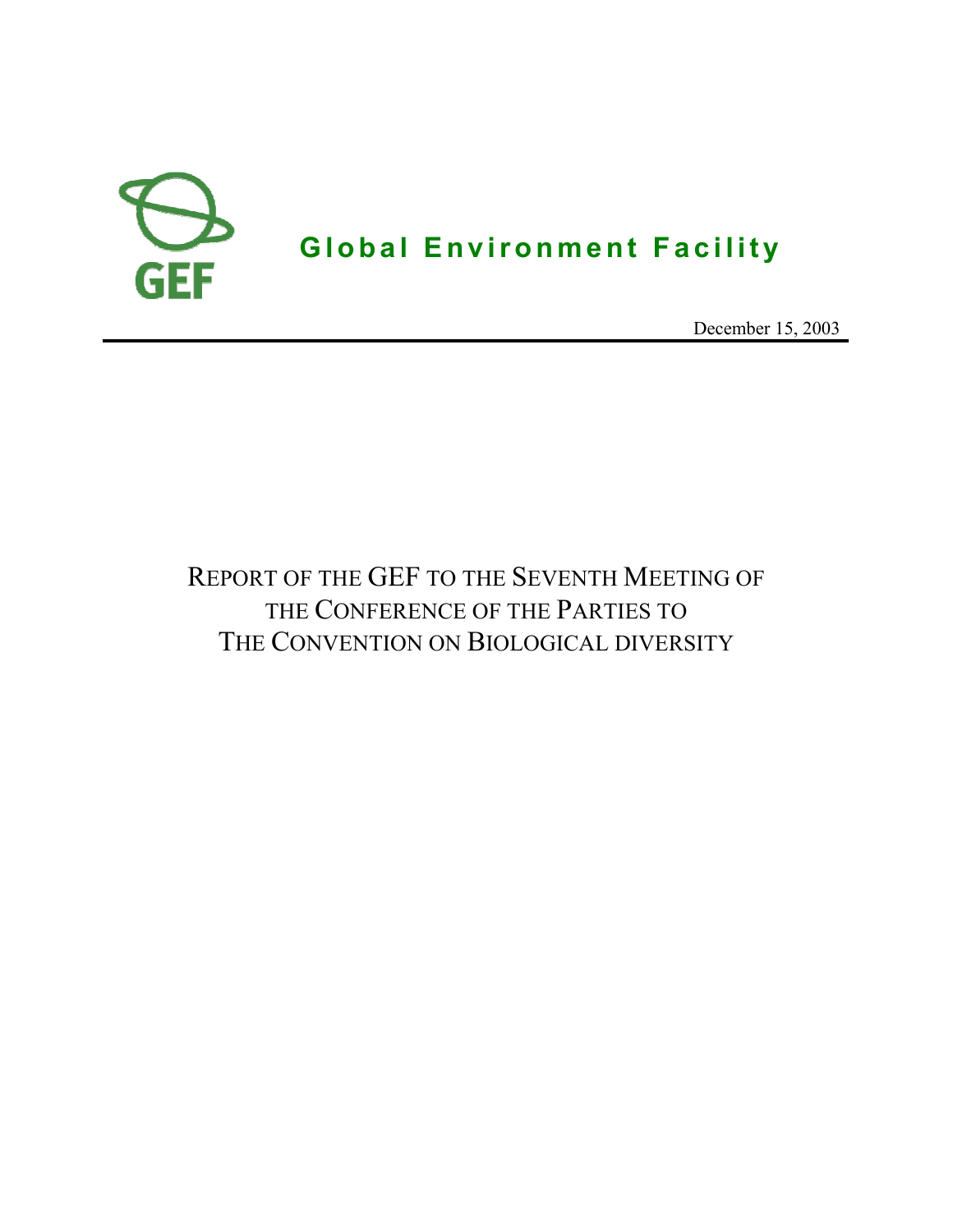## **Table of Contents**

| I.  |                                                                             |  |
|-----|-----------------------------------------------------------------------------|--|
| II. |                                                                             |  |
| Ш.  |                                                                             |  |
|     |                                                                             |  |
| IV. |                                                                             |  |
|     |                                                                             |  |
|     |                                                                             |  |
|     |                                                                             |  |
|     |                                                                             |  |
|     |                                                                             |  |
|     |                                                                             |  |
|     |                                                                             |  |
|     |                                                                             |  |
|     |                                                                             |  |
|     |                                                                             |  |
| VI. |                                                                             |  |
|     |                                                                             |  |
|     |                                                                             |  |
|     |                                                                             |  |
|     |                                                                             |  |
|     |                                                                             |  |
|     |                                                                             |  |
|     | Annex A: Projects Approved During the Reporting Period in the Focal Area of |  |
|     |                                                                             |  |
|     |                                                                             |  |
|     |                                                                             |  |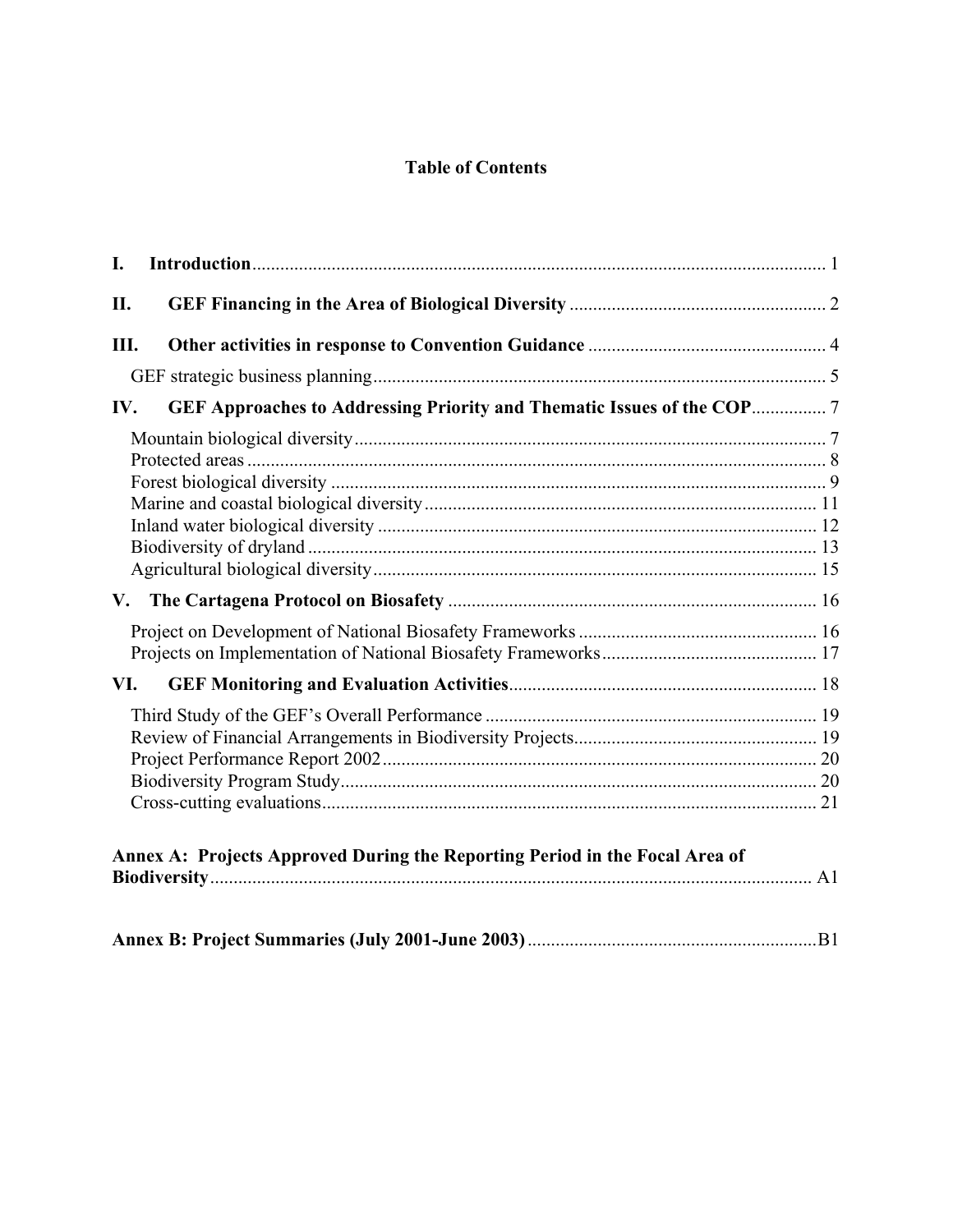### **I. INTRODUCTION**

1. This report has been prepared for the seventh meeting of the Conference of the Parties to the Convention on Biological Diversity. It covers the period from July 1, 2001 to June 30, 2003 (the period of the last report was until June 30, 2001). This report describes major GEF activities during the reporting period in the area covered by the Convention and provides specific information on how the GEF has applied the guidance of the Conference of the Parties in its operational activities and other work related to the Convention. Guidance to the financial mechanism concerning policies, program priorities, and eligibility criteria is contained in relevant decisions of the Conference of the Parties<sup>1</sup>. Among the decisions adopted by the most recent Conference of the Parties (COP 6 was held in the Hague, Netherlands in April 2002) two are directly relevant to the GEF<sup>2</sup>.

2. The Parties' attention is also drawn to the following GEF publications and documents which the GEF will make available to the seventh meeting of the Conference of the Parties. All the documents are available in English; some are available in additional languages.

- (a) *Beijing Declaration of the second GEF Assembly*, October 2002 (available in all UN languages);
- (b) *Decade of support to Biodiversity*;
- (c) *Forests Matter*;

 $\overline{a}$ 

- (d) *High Priorities GEF Contribution to Preserving and Sustaining Mountain Ecosystems;*
- (e) *Making a Visible Difference in Our World*;
- (f) *Operational Report on GEF Projects; and*
- (g) *What kind of world?* (also available in French and Spanish).

3. The following reports of the GEF Monitoring and Evaluation Unit will also be made available at COP 7:

<sup>&</sup>lt;sup>1</sup> See decision I/2 (UNEP/CBD/COP/1/17, 1995) *Financial resources and mechanism*; decision II/6

<sup>(</sup>UNEP/CBD/COP/2/19, 1995) *Financial resources and mechanism*; decision III/5 (UNEP/CBD/COP/3/38, 1997) *Additional guidance to the financial mechanism;* decision IV/13 (UNEP/CBD/COP/4/27, 1998) *Additional guidance to the financial mechanism;* and decision V/13 (UNEP/CBD/COP/5/23/ANX3, 2000), *Further Guidance to the financial mechanism.* 

<sup>2</sup> Decisions VI/17, *Financial mechanism under the Convention* and VI/16 *Additional financial resource*s.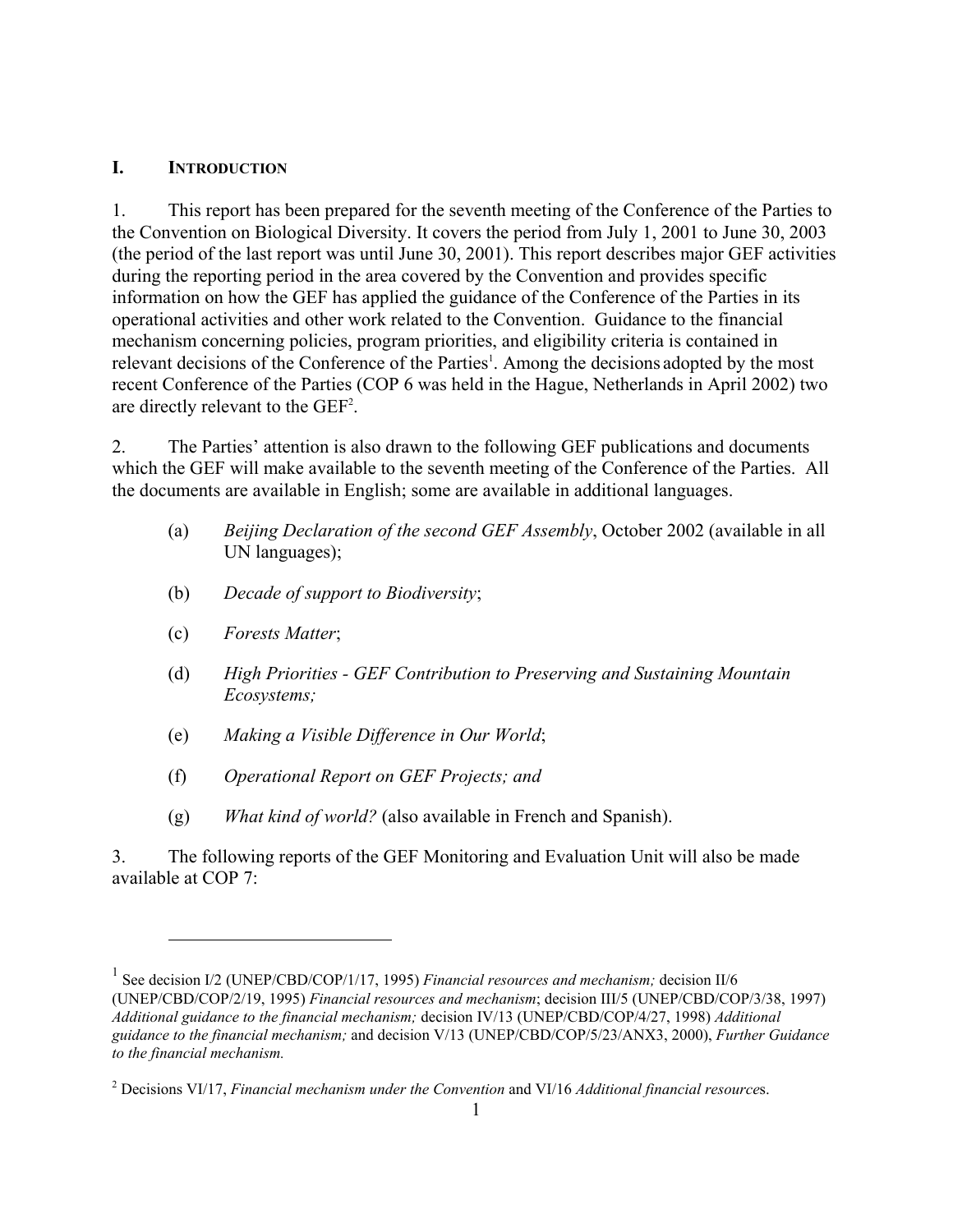- (a) *GEF Annual Report 2002*, *Year of Renewed Commitment to Sustaining the Earth* (also available in French and Spanish);
- (b) *Project Performance Report 2002* and *Lesson Notes on PPR* ;
- (c) *Review of Financial Arrangements in GEF-supported Biodiversity Projects*; and
- (d) *Measuring Results of the GEF Biodiversity Program*.

## **II. GEF FINANCING IN THE AREA OF BIOLOGICAL DIVERSITY**

4. The GEF, as the financial mechanism of the Convention, provides financing to country driven projects consistent with guidance approved by the Conference of the Parties on policies, program priorities and eligibility. GEF-financed activities are mainly managed through its Implementing Agencies: UNDP, UNEP, and the World Bank. Information on all GEF projects is available at the GEF web (www.TheGEF.org) under Project Data and Documents.

5. As of June 2003, over US\$1,635 million has been provided in grants from the GEF Trust Fund out of a total of US\$3,287 million in project financing allocated to biological diversity. In addition, GEF financed projects in its other focal areas, in particular projects and programs in the areas of international waters, integrated eco-system management and sustainable land management, also contribute directly or indirectly to the objectives and implementation of the Convention on Biological Diversity.

6. As indicated in Table 1, the GEF allocation in the area of biological diversity during the reporting period was US\$263 million in grant financing out of total project costs of US\$790 million. The amount of US\$527 million was leveraged in co-financing for project activities from the Implementing Agencies, executing agencies, bilateral agencies, recipient countries, and the private sector.

## **Table 1: Project Financing in the Area of Biological Diversity (July 2001 - June 2003)**

 $\overline{a}$ 

| <b>Type of activity</b>          | Number of  | <b>GEF</b> financing | Co-financing       | <b>Total financing</b> |  |
|----------------------------------|------------|----------------------|--------------------|------------------------|--|
|                                  | activities | (in US\$ millions)   | (in US\$ millions) | (in US\$ millions)     |  |
| Full-sized projects              | 42         | 203.58               | 428.03             | 631.61                 |  |
| Medium-sized projects            | 53         | 44.97                | 96.70              | 141.67                 |  |
| Enabling activities              | 43         | 8.53                 | 2.92               | 11.45                  |  |
| Project preparation <sup>3</sup> |            | 5.83                 |                    | 5.83                   |  |

 $3$  Often, as a first step in project development, the GEF provides financing to assist recipient countries to develop a project concept into a project proposal.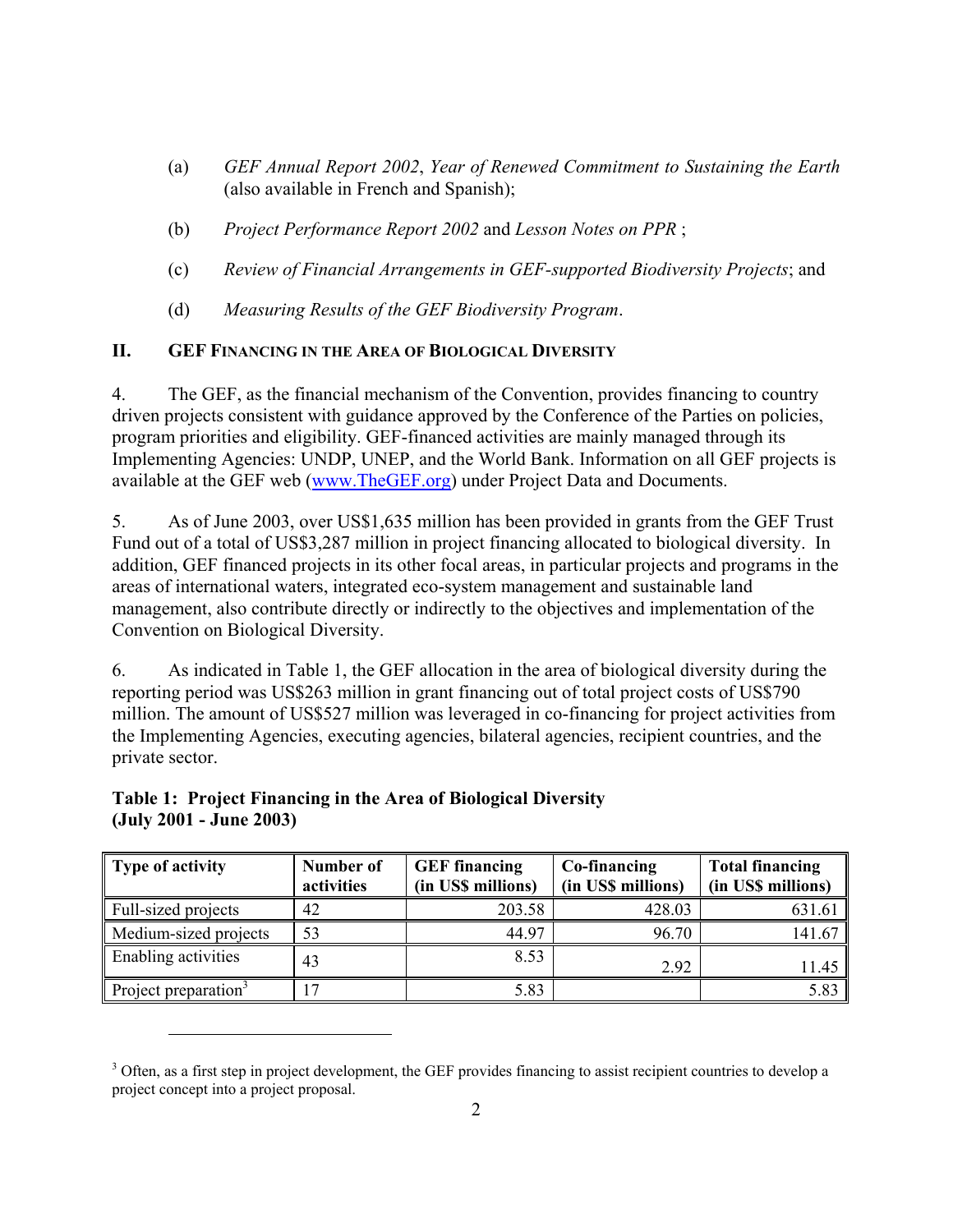| m.<br>Total | --<br>ີ | $\sim$ $\sim$<br>202.71 | $\sim$ $-$<br><i>=</i> ^=<br>$\cdot$<br>ິ້ | 70. |
|-------------|---------|-------------------------|--------------------------------------------|-----|
|             |         |                         |                                            |     |

7. During the reporting period, the GEF approved 155 projects in the area of biological diversity, including biosafety. Among them, there are 42 full-sized projects, 53 medium-sized projects, 43 enabling activity projects, and 17 project preparation financing. Annex A lists all project and project preparation grants approved during the reporting period. Annex B provides summary information on the approved projects.

8. Forty two full-sized projects approved by the GEF in the area of biological diversity focus on five operational programs in the area of biodiversity and several projects address more than one operational program. These operational programs are consistent with the policy, strategy and program priorities decided by the Conference of the Parties. Among the projects, 16 are under the operational program on arid and semi-arid zone ecosystems (OP1), 14 address coastal, marine, and freshwater ecosystems (OP2), 12 are under forest ecosystems (OP3), 10 pertain to mountain ecosystems (OP4) and 5 are under the operational program on conservation and sustainable use of biological diversity important to agriculture (OP13).

9. Fifty three medium-sized projects were approved by the GEF during the reporting period. It would be useful to recall that the GEF Council approved medium-sized project procedures in 1996 as one of the pathways for GEF funding to respond to a request of the Conference of the Parties<sup>4</sup>. As of June 2003, there were 130 medium-sized projects (MSPs) in the biodiversity portfolio out of 214 total MSPs, representing about 61 percent of all MSPs approved by the GEF. In terms of resources, GEF financing for MSPs in the area of biodiversity is US\$104 million.

10. During the reporting period, 43 enabling activity projects were approved under expedited procedures. Five projects assisted countries in preparing their national biodiversity strategies and action plans. They also included additional resources for countries to assess their capacity needs for taxonomy, incentive measures, invasive alien species, benefit sharing and indigenous and traditional knowledge, as requested in Decision VI/17.

11. Often, as a first step in project development, the GEF provides financing to assist recipient countries to develop a project concept into a project proposal. Most of the full-sized projects and a number of medium-sized projects have been developed using GEF project preparation funds. Seventeen project preparation grants were approved in the reporting period.

12. The GEF Small Grants Programme (SGP) implemented by UNDP on behalf of the GEF was launched in 1992. The SGP supports the implementation of the Convention on Biological

1

<sup>&</sup>lt;sup>4</sup>See Decision II/6, paragraph 10, "The Conference of the Parties,... Recommends, for more effective implementation of its policies, strategies, and program priorities, that the Global Environment Facility explore the possibility of promoting diverse forms of public involvement and more effective collaboration between all tiers of government and civil society, including the feasibility of a program of grants for medium-sized projects."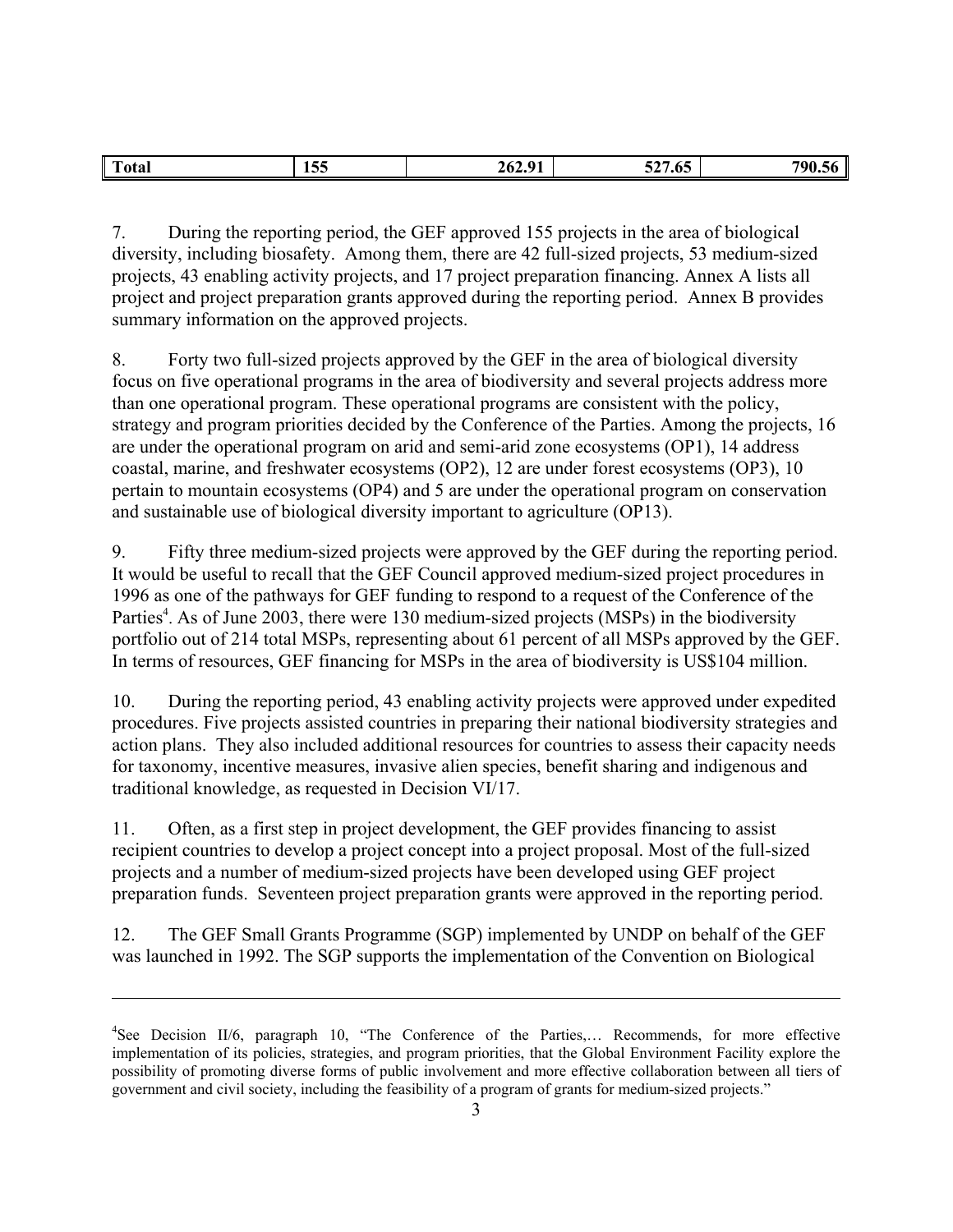Diversity through civil society action by providing grants of up to \$50,000 to community based and non-governmental organizations, to build their capacity to undertake environmental projects. Since the last reporting period, SGP has nearly doubled its size in terms of project numbers and total funds granted. As of June 2003, the SGP funded 2,474 biodiversity projects, totaling \$49.4 million in grant funds. Of these biodiversity projects, 1,087 were approved during the reporting period with \$21.41 million in grant funds and \$24.9 million in co-financing. The SGP is expected to add to the program 10 new countries per year for the next three years. As requested by the Conference of the Parties<sup>5</sup>, SIDS and LDCs will be given priority in SGP's expansion. Further information could be found at: www.undp.org/sgp.

## **III. OTHER ACTIVITIES IN RESPONSE TO CONVENTION GUIDANCE**

13. The Conference of the Parties anticipated the successful and substantial third replenishment of the GEF Trust Fund in decision VI/17. The decision also notes "the strong support expressed by developing countries, in particular the least developed and the Small Island Developing States among them, and countries with economies in transition, as well as developed countries, for assistance from the Global Environment Facility in the implementation of the Convention". The GEF Trust Fund was replenished in 2002 at the level of US3 billion. This replenishment will provide additional resources necessary to enable the GEF to address the funding requirements of existing focal areas as well as the new ones and to continue to be responsive to the needs and concerns of its recipient countries.

14. The Conference of Parties also called on the GEF to further streamline "its processes for increased flexibility and improving access to resources". This recommendation has been echoed in the Beijing Declaration in the Second GEF Assembly. The GEF Council will keep under review an action plan so as to monitor the actions taken to respond to the Beijing Declaration and other recommendations regarding improvement of the GEF's performance. The action plan includes actions which respond directly to Convention guidance concerning capacity building, the project cycle, incremental costs, transfer of technology and the private sector<sup>6</sup>.

15. The GEF is further streamlining its project cycle to respond to requests of the Convention and the GEF Council. This will aim to meet the objective of "driving for results" through efforts to improve operational efficiency and balance the focus between project preparation and implementation. Efforts will also aimed at further modification of the project review criteria used by the GEF and establishment of project supervision and management service norms to be met by the Implementing Agencies.

16. Both the GEF Council and the Conference of the Parties requested the GEF Secretariat "in consultation with the Executive Secretary of the Convention, to initiate a dialogue to more effectively implement the guidance to the financial mechanism". The GEF and Convention

 $\overline{a}$ 

<sup>&</sup>lt;sup>5</sup> See decision VI/17.

 $6$  See Action Plan to Respond to Recommendations for Improving GEF's Performance, GEF/C.22/7.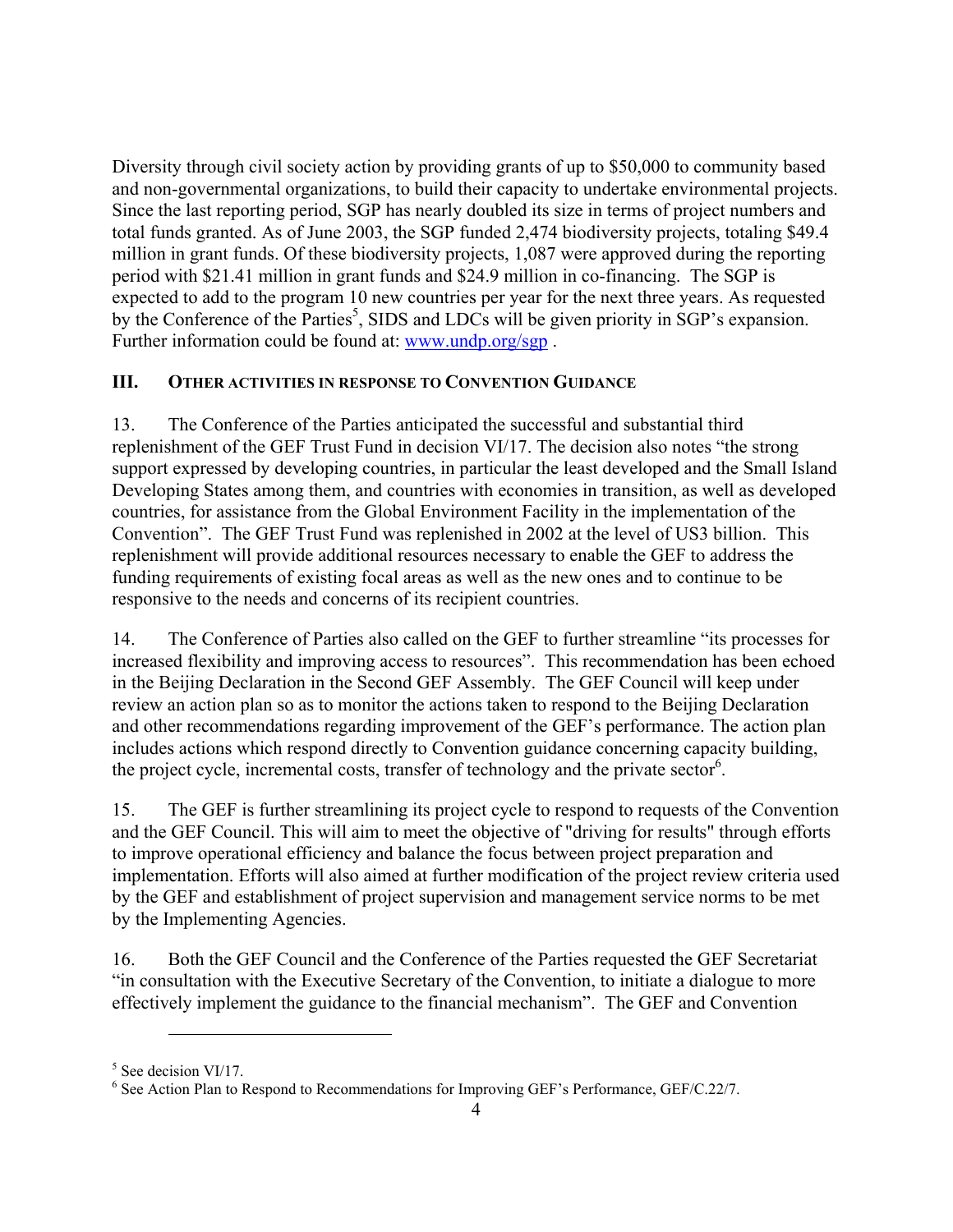Secretariats had consultations on key issues related to the implementation of decisions VI/17 and VI/16 and exchanged information on the status of implementation of guidance provided to the GEF. In addition, key issues and agreements discussed include: (a) growing interest of the Convention to track progress through the use of indicators and targets, including the CBD 2010 targets. This development creates opportunities to demonstrate GEF's support to the Convention implementation through the use of common indicators and alignment of some of the CBD 2010 targets with GEF-3 targets; (b) assistance of the CBD Secretariat in highlighting GEF's support at the seventh meeting of the Conference of the Parties; and (c) strong coordinating mechanisms between the Convention and GEF review processes. More details on this latter point are included in Section VI of this report on GEF Monitoring and Evaluation Activities.

## **GEF strategic business planning**

17. Decision VI/17 calls for "improving and further streamlining its processes for increased flexibility and improving access to resources from the Global Environment Facility, taking into consideration the findings included in the Second Overall Performance Study of the Global Environment Facility and the second review of the effectiveness of the financial mechanism." The decision also requests the GEF "in its plan of action to respond to the Second Overall Performance Study, to take into consideration the recommendations of the second review of the effectiveness of the financial mechanism." The Second Overall Performance Study (OPS2) and the Policy Recommendations of the Third Replenishment recommended that the GEF undertake strategic business planning to enhance impacts of GEF supported activities.

18. Strategic business planning aims to direct allocation of GEF resources in a manner that catalyzes actions towards maximizing global environmental impacts. There are two major imperatives that drive GEF's strategic business planning. First, as a learning-based institution, the GEF periodically needs to take stock and factor in extensive implementation experience emerging from its portfolio. Second, in recent years, as demand for GEF support has surpassed the financial resources available to the GEF Trust Fund, there has been an increasing need to match the demand with the supply of GEF resources, employing factors beyond simple eligibility criteria.

19. Strategic priorities define the major themes and approaches under which resources will be programmed within each of the focal areas. These priorities, consistent with the operational programs, guidance from the conventions, and country priorities in each focal area, reflect a sharpening of approach as follows:

(a) *Lessons from the portfolio*. The OPS 2, other reports and studies from the GEF Monitoring and Evaluation Unit have provided substantial insight from project implementation and impacts at both the project and program levels that need to be reflected in the future portfolio. In addition, there is a rich body of experience with non-GEF supported efforts towards global sustainability. These lessons also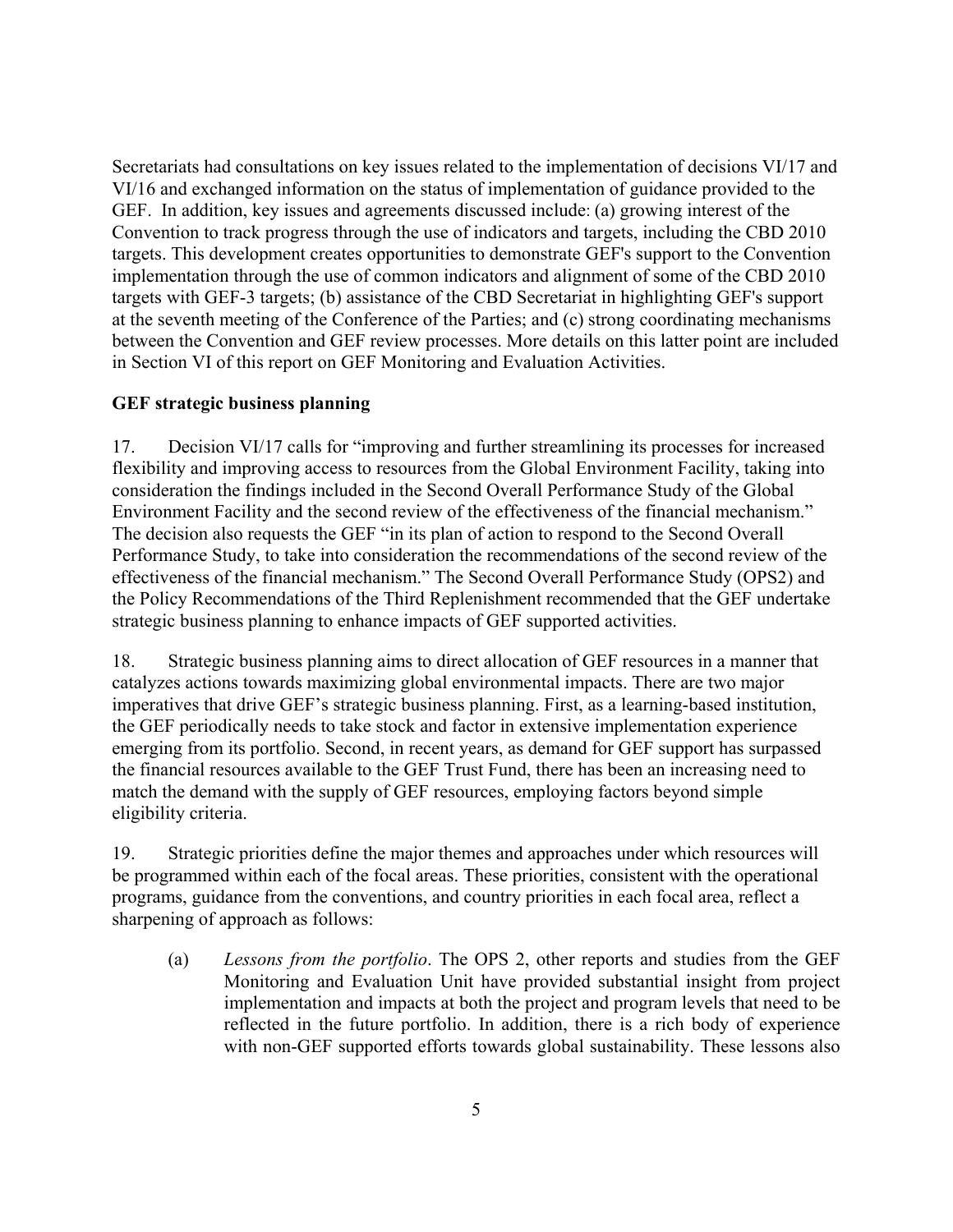provide guidance on how to target convention guidance and national priorities more closely and achieve results on the ground.

- (b) *Sequencing of response to convention priorities.* The current practice ensures that GEF projects are consistent with convention priorities by requiring projects to conform to the criteria of an operational program that reflects convention guidance. GEF needs to progress to an approach where response to convention guidance is strategically sequenced while maintaining the flexibility to program resources to meet the evolving needs of the conventions and to program for synergies across the various conventions.
- (c) *Responsiveness to national priorities.* Targeting the highest national priorities more actively through review of national reports, assessments, strategies, plans, and dialogue, in addition to relying upon country focal point endorsement.
- (d) *Incorporation of scientific and technical advice*. Identifying the priority interventions, consistent with scientific knowledge, through the work of the Scientific and Technical Advisory Panel (STAP), to reduce global environmental risks.
- (e) *Portfolio gaps*. Identifying gaps in the GEF portfolio and niches for innovation that need to be explored.

20. During the last decade, the emphasis in the GEF biodiversity portfolio has been on financing protected areas with smaller, but growing, engagement with sustainable use, mainstreaming and private sector initiatives. As GEF moves into its second decade, and while recognizing that protected areas are the cornerstones of conservation, it is proposed that biodiversity conservation be mainstreamed increasingly by emphasizing growing support for conservation beyond protected areas. Such an approach would place greater emphasis on sustainability of results and the potential for replication, and move beyond a projects-based emphasis to approaches that systematically target country enabling environments and long-term institutional building. The proposed strategic priorities are:

- (a) *Catalyzing Sustainability of Protected Areas*  to conserve biodiversity through the expansion, consolidation, and rationalization of national protected area systems. Its operational focus will be flexible and based on a thorough understanding of key strengths and weaknesses at the system and national institutional levels, and on how any given individual intervention contributes towards long-term sustainability within a protected area systems context.
- (b) *Mainstreaming Biodiversity in Production Landscapes and Sectors* to integrate biodiversity conservation in agriculture, forestry, fisheries, tourism and other production systems and sectors to secure national and global environmental benefits. The operational emphasis will be flexible to allow for the development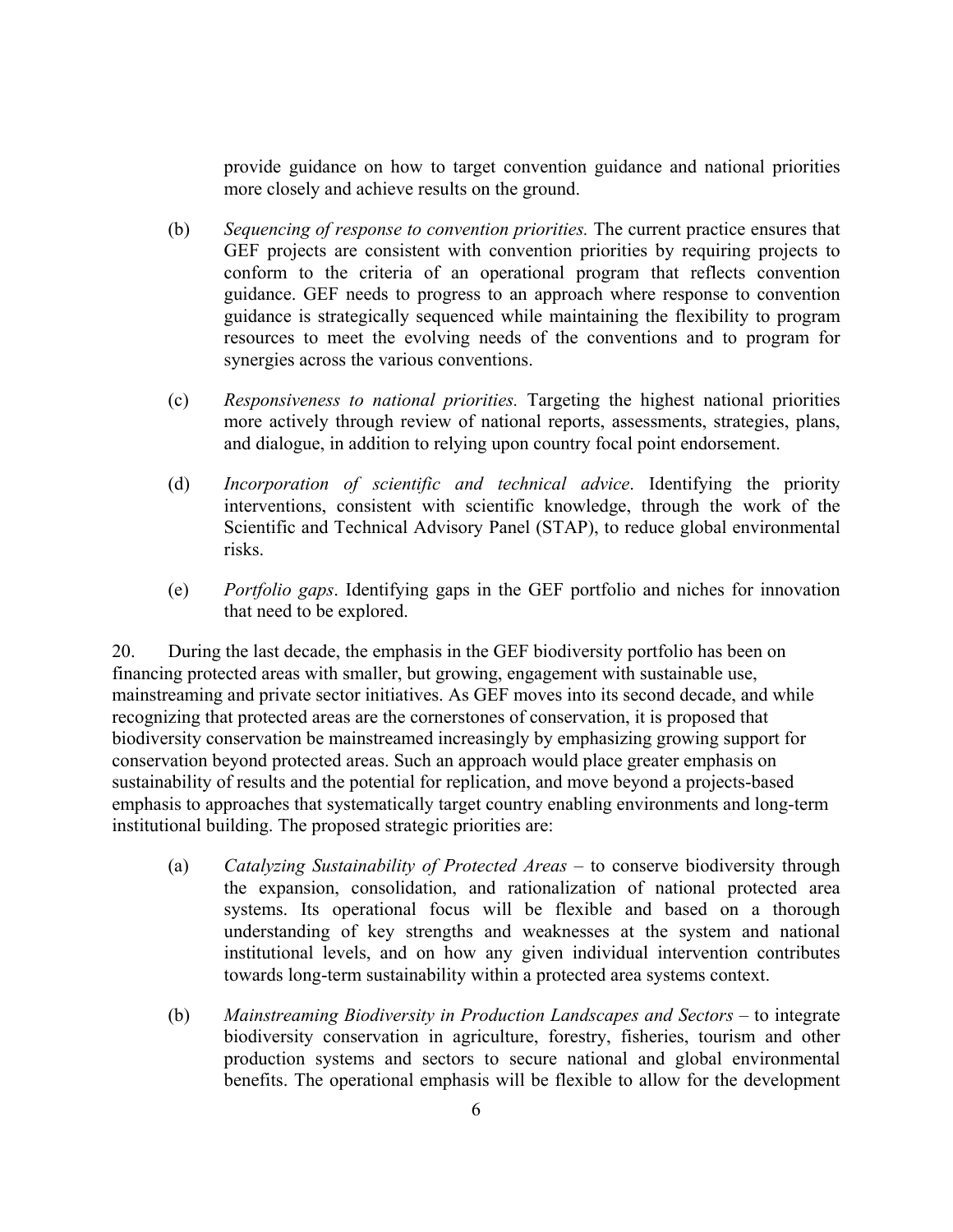of tailored activities based on understanding of country context, biodiversity conservation problems, opportunities and demand. Consistent with the GEF's Operational Strategy, on-the ground activities will focus on areas of high global biodiversity unless clear and measurable replication can be shown to result in global biodiversity gains elsewhere through the transformation of markets and demand.

- (c) *Capacity Building for the Implementation of the Cartagena Protocol on Biosafety*. There is a recognition of the potential risks posed by modified living organisms and therefore biosafety constitutes a high priority for recipient countries. This priority also responds to the guidance from the CBD and it is consistent with the recommendations of the Intergovernmental Committee for the Cartagena Protocol.
- (d) *Generation and Dissemination of Best Practices* the key objective of GEF support under this pillar will be to improve the effectiveness of analysis, synthesis, dissemination, and especially uptake of best practices, innovative approaches and new tools from projects and programs, to maximize the sustainability and effectiveness of GEF impacts in the biodiversity focal area. The objective will be cross-cutting within the context of guidance from the Conference of the Parties of the CBD

## **IV. GEF APPROACHES TO ADDRESSING PRIORITY AND THEMATIC ISSUES OF THE COP**

## **Mountain biological diversity7**

21. The GEF has focused on mountain biodiversity as one of four types of critical lifesupporting systems, which also include drylands, forests, and coastal/marine/freshwater areas. Mountain protected areas have been the focus of many GEF funded projects, and worldwide one third of designated protected areas are mountainous areas. During the first decade, the GEF had committed more than \$620 million and leveraged additional funding of about \$1,400 million in support of 107 mountain-related projects in 64 nations. Most of these projects have focused on protected areas and surrounding areas. In addition, at least 87 projects are in globally significant sites including World Heritage Sites, the Global 200 list, and UNESCO-Man and the Biosphere, among others. The GEF SGP has also supported over 140 projects related to mountain ecosystems.

22. The GEF supports a range of projects to protect biodiversity in Africa's mountainous regions, including protecting species important to people's livelihoods, health, or culture. For example, in Ethiopia's Bale Mountains National Park and nearby Harenna Forest, the wide diversity of medicinal plants is increasingly threatened by agricultural expansion, deforestation,

 $\overline{a}$ 

<sup>7</sup> See Decision I/2.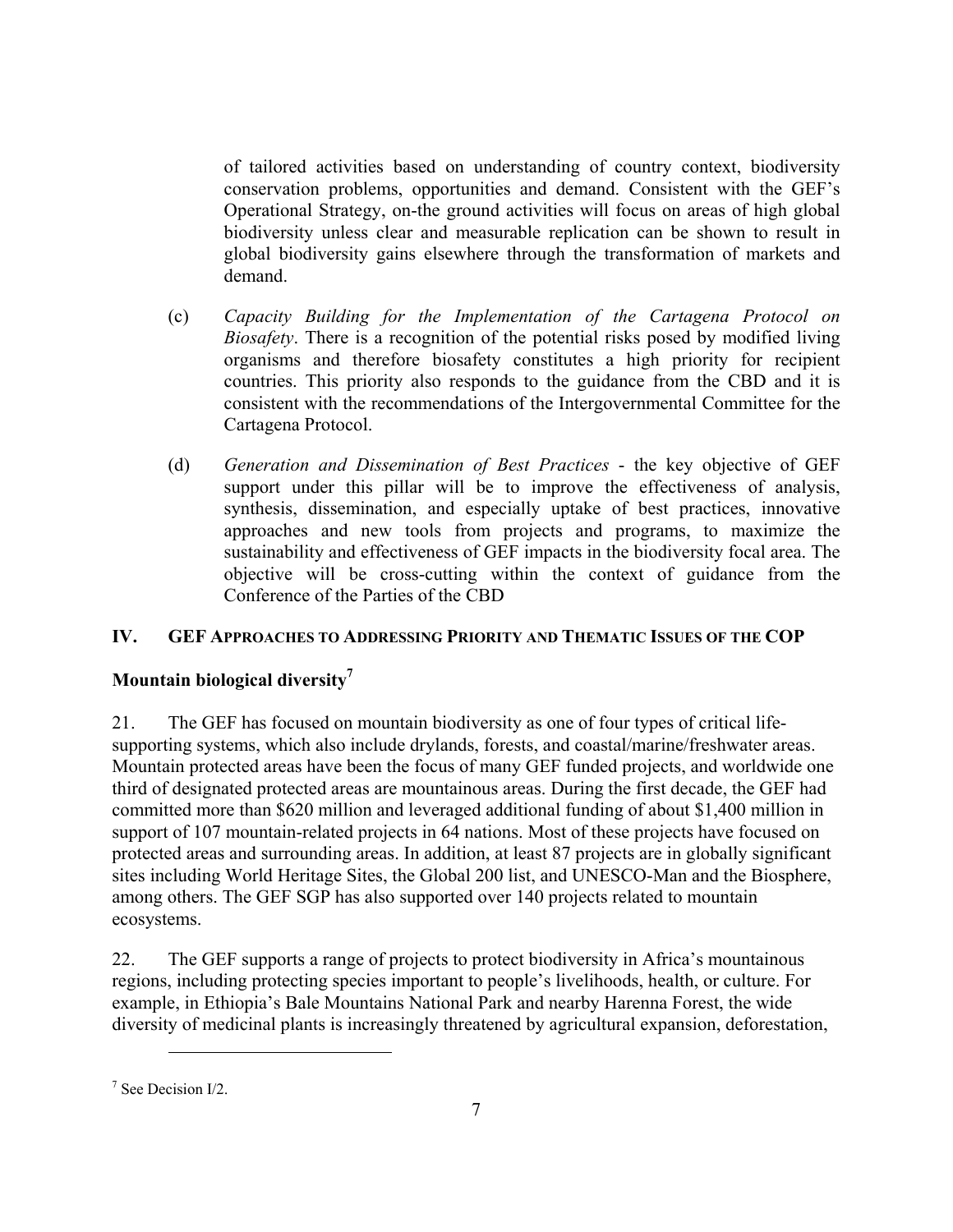and overharvesting. A GEF project to conserve and sustainably use medicinal plants, implemented by the World Bank, is supporting farmer-based cultivation trials of selected threatened and indigenous species in home gardens.

23. GEF projects have also provided resources in support of community management in mountainous regions. A GEF project implemented by UNDP supported Bhutan in strengthening the integrated management of Jigme Dorji National Park, Bhutan's largest and one of the most diverse protected areas containing globally significant biodiversity. The project had two components, the first being to strengthen park management and the second involved the incorporation of local communities within the park in implementing a Community Natural Resource Management Plan.

24. In 2002, a UNEP implemented project, Barriers and Best Practices in Integrated Management of Mountain Ecosystems, set out to promote and enhance the protection and sustainable development of mountains and their resources. Thematic papers were produced by leading practitioners and presented at the Bishkek Global Mountain Summit. Other achievements include the adoption of the Bishkek Mountain Platform as the overall framework for sustainable mountain development in the twenty first century, the production of the Mountain Watch report, and the public-private partnership "Water and Mountain Initiative" which was launched in 2003.

25. The project in Armenia: Natural Resources Management and Poverty Reduction, World Bank, covers mountain, forest, meadow and steppe ecosystems and a transboundary wildlife corridor between Armenia and Georgia. The protected areas include Lake Sevan, unique alpine lake ecosystem and littoral habitats, and Dilijan NR, unique forest ecosystem containing endangered species in the Southern Caucasus. However, these sites are under pressure from illegal activities, including logging for timber and fuelwood and resulting soil erosion. Pressures on biodiversity resources are also expected to increase. The project will address some of the root causes, such as, weak regulatory agencies, limited financial resources to continuously manage forest and pasture lands, lack of alternative income generating options and of public awareness.

### **Protected areas**

26. The first pillar of the GEF strategic priorities in its biodiversity focal area is to catalyzing sustainability of protected areas, i.e. to conserve biodiversity through the expansion, consolidation, and rationalization of national protected area systems. During the first decade, the GEF provided nearly \$1,100 million for approximately 200 biodiversity projects with protected area components. The portfolio includes more than 1,000 protected areas, covering at least 226 million hectares. This equates to more than a quarter of the total area under protection in developing countries and countries with economies in transition. In addition, other GEF initiatives such as the Small Grants Program and the Critical Ecosystem Partnership Fund, administered by Conservation International, also contribute significantly to protected areas. For example, the GEF has taken steps to address some weaknesses in the African protected area network, a full 37% of hectares under protection in Africa receive GEF support, covering 266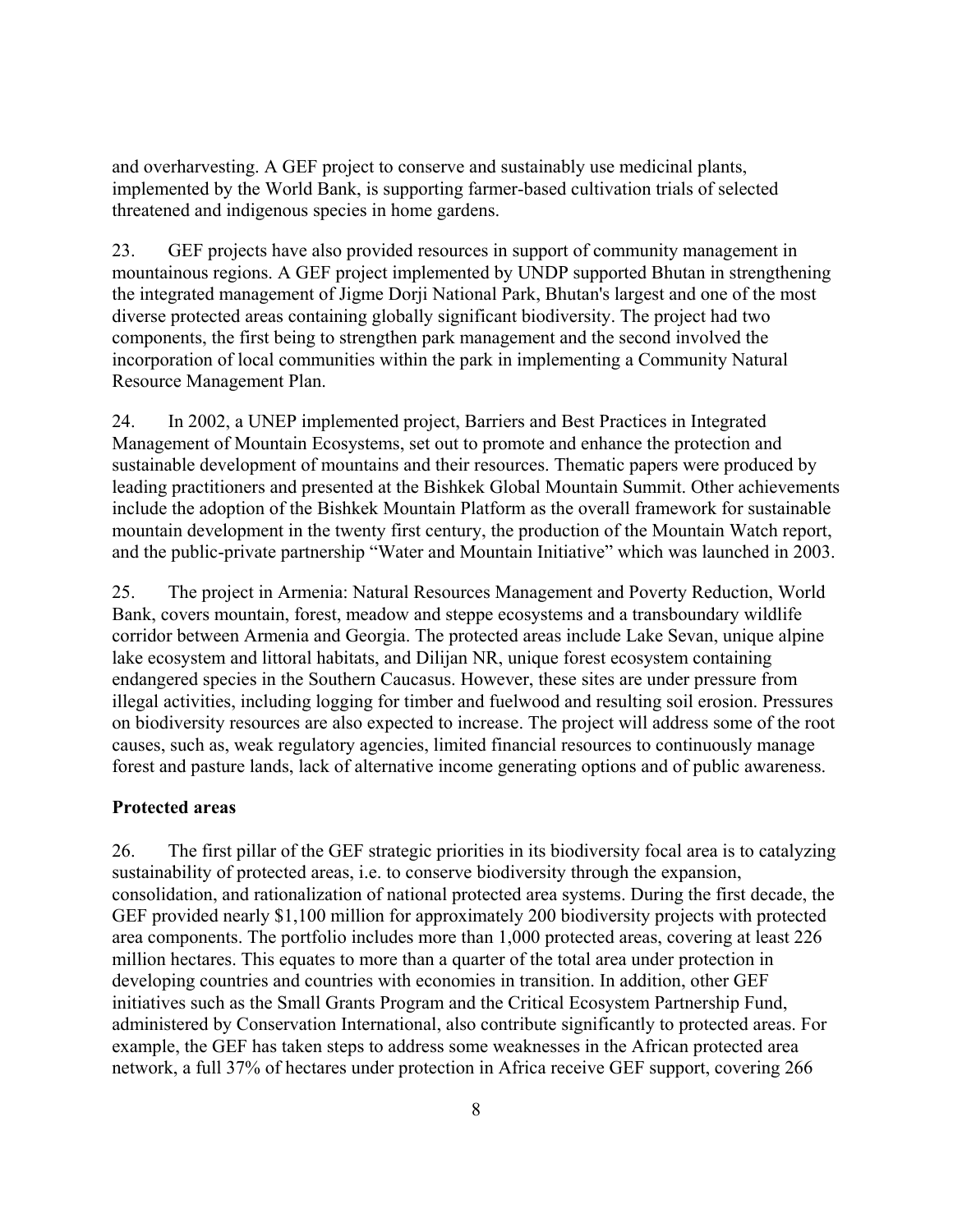individual sites. In areas where capacity is particularly limited the GEF is using its resources to make contributions to the protected area system.

27. To extend conservation efforts beyond protected areas, GEF supported projects have worked to create linkages between protected areas and their surrounding context in a myriad of ways. Important components of these activities include buffer zones, corridors, cultural linkages, integrated coastal zone management, and transboundary protected areas. Buffer zones and corridors have proven that they can be effective in providing a means for improved management and increased biodiversity conservation, and GEF projects have made extensive use of these planning and management mechanisms. Forty-four GEF-financed biodiversity projects have incorporated buffer zones, and these projects include at least 209 protected areas.

28. The GEF's approach to protected areas reflects the importance of mainstreaming by linking protected areas to other development priorities through an ongoing dialogue that engages different stakeholders at the international, national, local, and grassroots levels. One of the keys to mainstreaming is building awareness and support for protected areas, and increasing awareness of protected area values. The challenge is to develop partnerships by identifying sectors not directly related to protected areas, and to attract new constituencies to expand the appreciation of protected area values. The process of mainstreaming protected areas, however, can be indistinct, and may occur in different ways depending on the context of implementation. These activities can include the incorporation of protected area considerations into policies governing non-protected area sector activities, and the simultaneous achievement of gains for protected areas and gains in economic sectors.

29. A lesson learned from GEF programs and projects is that development and enrichment of governance structures related to protected areas is one of the keys to improving the sustainability and management of protected areas. Initiatives towards this end include activities such as incorporating traditional management systems, legislative initiatives, and involving NGOs and the private sector. The GEF has supported activities in each of these areas, with a heavy emphasis on NGOs.

## **Forest biological diversity**

30. Through June 2003, the GEF has committed \$777.6 million for nearly 150 projects that help conserve forest ecosystems, with an additional \$2,000 million in co-financing also being leveraged for a total of \$2,730 million in support of forest related projects in 76 countries. Forest related projects account for more than 50 percent of the total GEF biodiversity portfolio. GEF forest projects support more than 650 protected areas covering many different types of ecosystems, such as cloud forests, tropical rainforest, dry forest, temperate forests, boreal forests, and mangrove forests.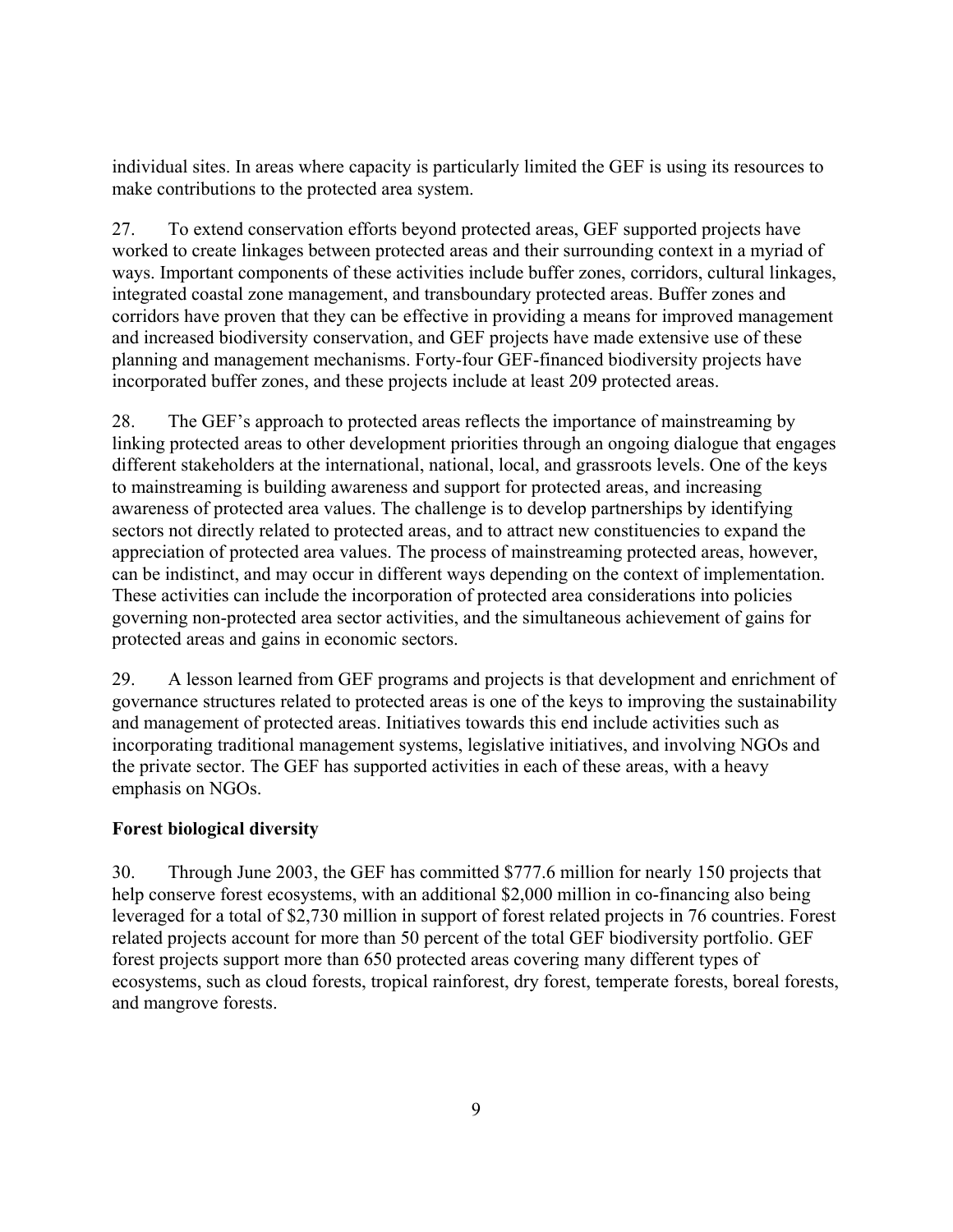31. Under the Convention guidance<sup>8</sup> the GEF targets forest ecosystems as a key to the conservation, sustainable use, and equitable sharing of benefits from biodiversity. Under the GEF strategic priority, the second pillar is to mainstream biodiversity into production landscapes and sectors, including forestry. The GEF has focused on protected areas as a key tool for conserving forests and biodiversity. The GEF is also looking to support efforts that mainstream biodiversity in production systems at the broader landscape level. Thematic reviews and project monitoring processes have identified the need for the GEF to move beyond addressing the immediate threats to ecosystems, through the identification and targeting of underlying causes of habitat loss at the landscape scale. Forest biomes will be a primary component of this effort.

32. The GEF supports biodiversity conservation activities in forests at both local site and broader systemic country levels. Working at the local site level involves working within the specific parameters or unique situation of individual sites to identify and conserve specific globally significant biological resources. At the systemic level, the GEF works in partnership through the Implementing Agencies and others to help countries build a conservation vision and strengthen key institutions and policy frameworks. Complementary initiatives from multiple partners are critical to sustain overall efforts for forest conservation.

33. In order to achieve long-term conservation of biological resources, biodiversity conservation must be integrated and given appropriate consideration at the wider landscape level. To achieve this aim, the GEF is working with partner governments and communities to mainstream biodiversity considerations in non-traditional sectors and in the broader development agenda. When biodiversity considerations are taken into account in everyday management decisions in natural resource use sectors, significant progress can be made in securing the integrity of the overall ecosystem. Traditional sectors relevant to biodiversity include tourism, forestry, fisheries, agriculture, and other production systems.

34. GEF financed forest conservation projects take a number of innovative approaches to forest conservation. Projects supporting forest ecosystems are undertaking the following activities:

- (a) Promoting sustainable finance for protected areas in Uganda's Bwindi Impenetrable National Park and Mgahinga Gorilla National Park
- (b) Increasing community support through education and awareness for formally and informally protected forests in Indonesia's Sangihe-Talaud Islands
- (c) Encouraging public-private partnerships for protected areas in Chile's Valdivian Forest Zone

1

<sup>&</sup>lt;sup>8</sup> See decisions IV/13, V/13 and VI/17.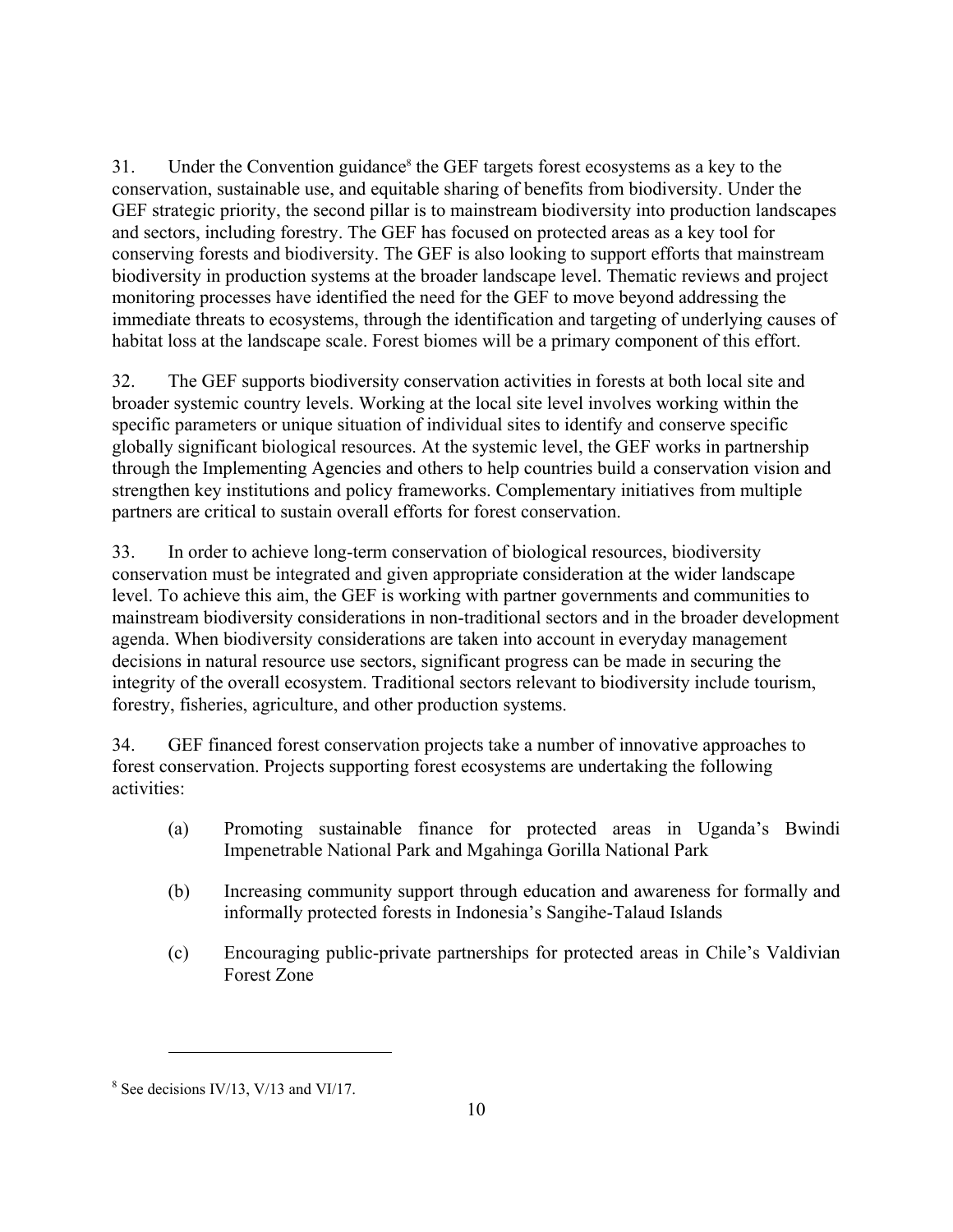- (d) Developing an integrated management system for Lebanon's Tannourine-Hadath El-Jebbeh Cedar Forest
- (e) Supporting indigenous management of protected areas in the Peruvian Amazon to ensure equitable benefit sharing from the establishment of communal reserves
- (f) A Small Grant Programme project in the Sabah forest of Malaysia assists the community to register communal lands and fight illegal logging operations on their lands

## **Marine and coastal biological diversity**

35. Recognizing the importance of coastal and marine biological diversity to the healthy functioning of the world's ecosystems and following the guidance of the Convention<sup>9</sup>, the GEF has committed a significant portion of its resources to coastal and marine areas. Under the GEF's biodiversity program, 102 projects for \$ 441 million in GEF grants and \$ 1,666 million in total cost of projects with 82 countries have been identified as targeting or having components addressing coastal and marine ecosystems. Projects financed by the GEF under its other focal areas also contribute directly or indirectly to marine and coastal biodiversity. For example, 33 projects under the international waters focal area directly address conservation and sustainable use of marine and coastal resources.

36. GEF projects on coastal and marine resources entail several approaches, including integration of conservation and regional development, establishment of partnerships for sustainable resource management, and design and implementation of management plans that conserve habitat by financing alternative income-generating activities. A few projects illustrate innovative approaches in view of sustainable use of marine and coastal resources.

37. A GEF supported project is working in Mnazi Bay Marine Park in Tanzania to conserve a representative sample of internationally significant and threatened marine biodiversity. The project is enabling local and government stakeholders to protect and sustainably use marine biodiversity and resources of the Mnazi Bay and Ruvuma estuary. Tanzania's Ministry of Natural Resources and Tourism is executing this project, which is implemented by UNDP.

38. The fate of Bangladesh – its people and its prospects for sustainable development – is, to a large extent, determined by its relationship with water and wetlands. During the monsoon season, at least seven to eight million hectares, or about half the country, may be considered wetland. In addition to providing the livelihood for millions of people, these habitats support a large number of avian and aquatic species, many of which are threatened. The GEF Coastal and Wetland Biodiversity project implemented by UNDP is working to establish and demonstrate an innovative system for management of specially designated Ecologically Critical Areas in

 $\overline{a}$ 

 $9^9$  See decisions I/2, V/13 and VI/17.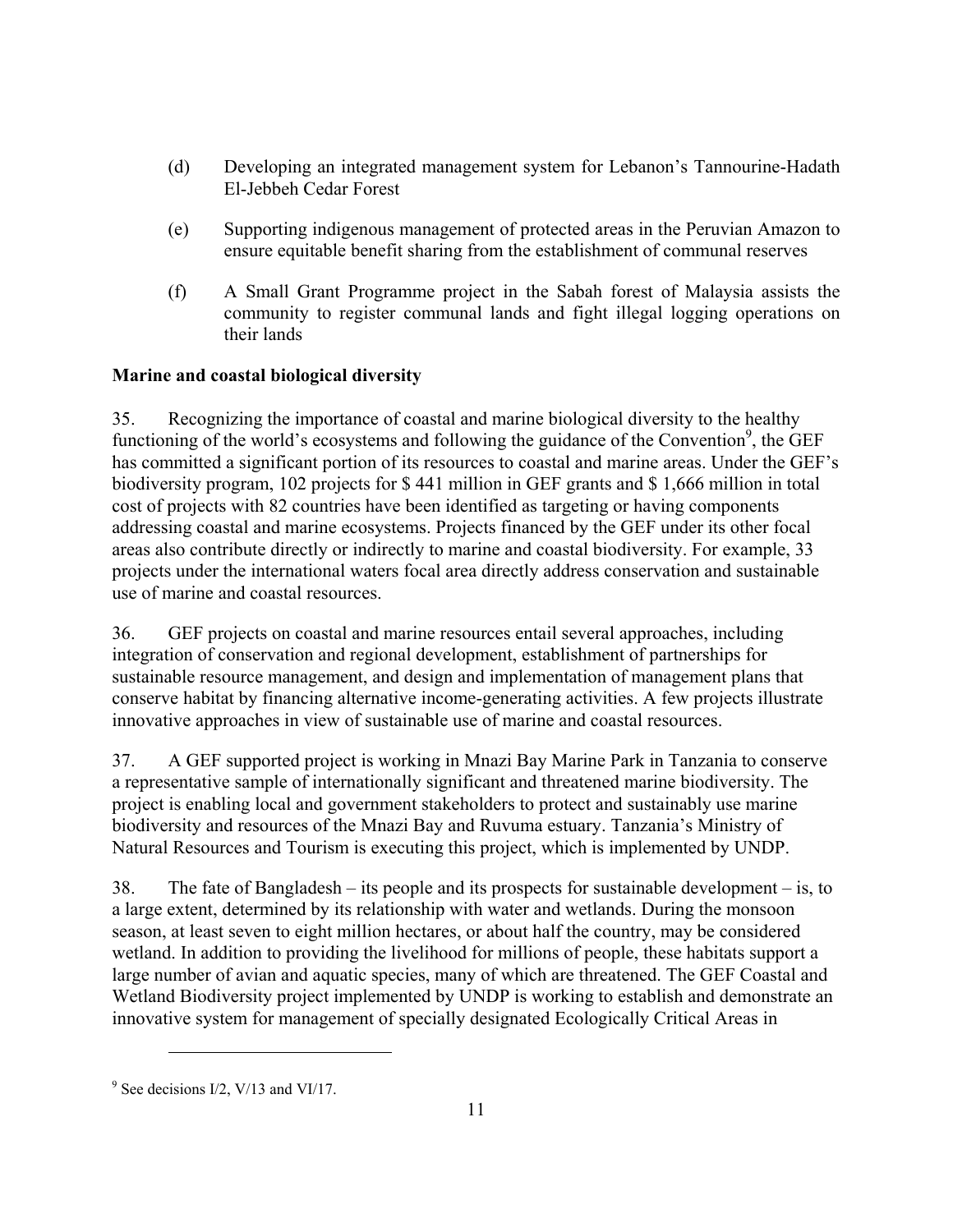Bangladesh that will have a significant and positive impact on the long-term viability of the country's important biodiversity resources.

39. Philippines - Asian Conservation Foundation (ACF) (World Bank/IFC). The project supports a new approach to mobilizing private capital and grant funding to help conserve new and existing marine protected areas at six sites in the Philippines. It is innovative in the way that a holding company is set up. Essentially, private investors are willing to take lower returns on their investment on the Asian Conservation Company in exchange for funding biodiversity conservation. It will provide funds for the first biodiversity oriented holding company which will become a long-term (up to 50 years) shareholder in companies that are strategically located in sectors and regions within the Philippines which allow it to leverage significant benefits for biodiversity. The investment company will work in tandem with a parallel foundation, ACF in order to provide technical assistance and funding for conservation activities at key marine and coastal sites.

## **Inland water biological diversity10**

1

40. The GEF addresses conservation and sustainable use of inland water ecosystems through the operational programs under both its biodiversity and international water focal areas. A number of GEF financed projects under coastal, marine, and freshwater ecosystems operational program (OP2) support directly inland water ecosystems. During the reporting period the GEF approved the following projects to address inland water issues: Lithuania - Conservation of Inland Wetland Biodiversity (UNDP), Mongolia - Conservation of the Eg-Uur Watershed (World Bank/IFC), Regional (China, Iran, Kazakhstan, Russian Federation) - Development of a Wetland Site and Flyway Network for Conservation of the Siberian Crane and Other Migratory Waterbirds in Asia (UNEP).

41. These projects use various approaches to help countries conserve and sustainably use inland water resources. For example, Lithuanian project implements an integrated approach to the protection of inland wetlands biodiversity. Project activities include: establishment of a system of tradable collection permits for cranberries, reconversion of farming lands to wetlandfriendly agricultural activities, adoption of biodiversity-friendly forestry protocols, strengthening enforcement of reserve regulations and boundaries, restoration of selected wetland habitats. The project also focuses on public awareness and support activities, gathering and codification of lessons and best practice, and elaboration of a strategy for replication to other priority wetland sites nationally.

42. The project to conserve Siberian crane in Asia aims to conserve the network of critical wetlands needed for survival of the Siberian Cranes, other threatened cranes, and numerous water birds that form an important resource for local populations. The project focuses on the conservation of the international network of wetlands upon which this species depends, together

<sup>&</sup>lt;sup>10</sup> Guidance of the Convention on inland waters includes decisions IV/13, V13 and VI/17.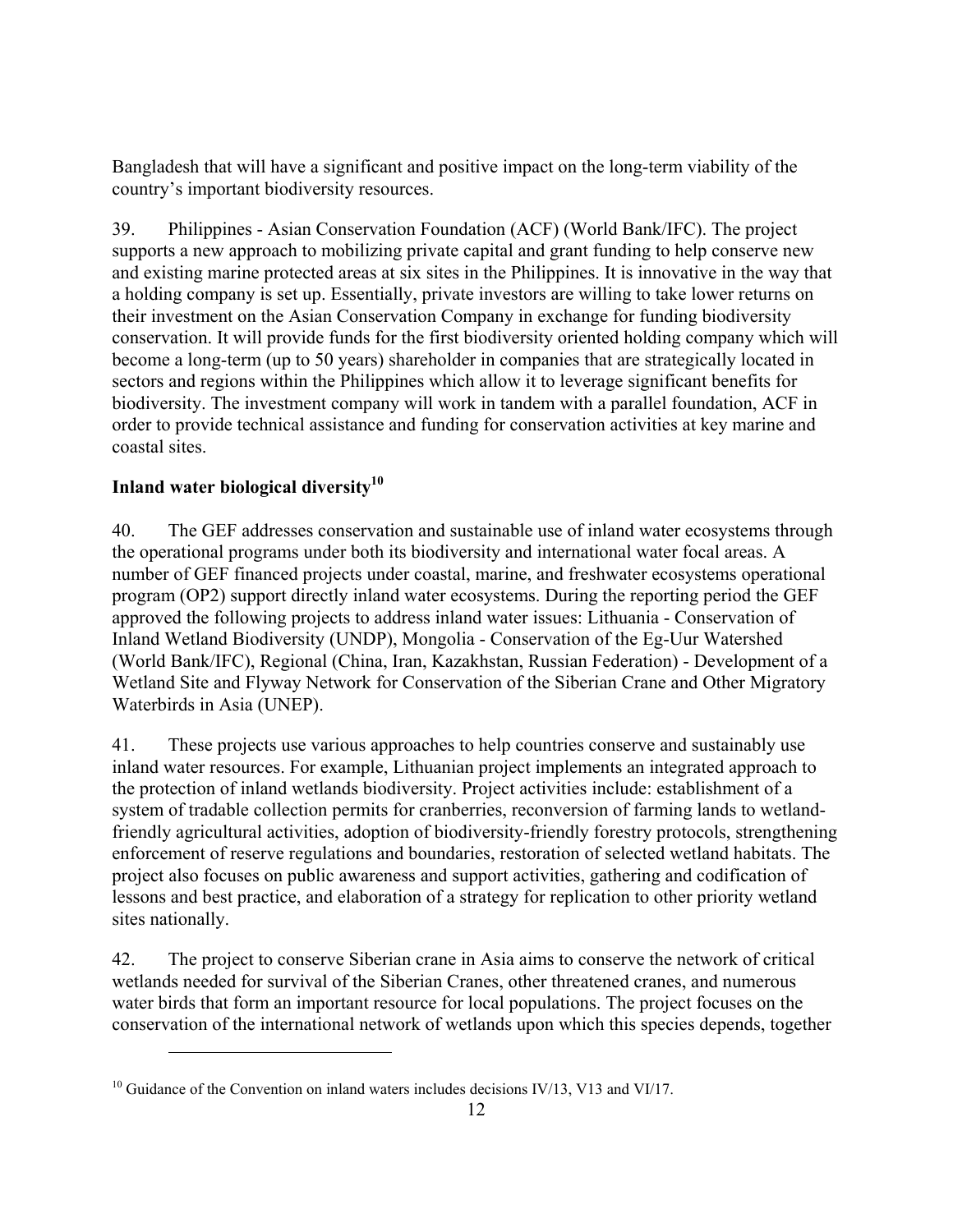with a wide range of other wetland biodiversity. Nearly fifty percent of these wetlands are Ramsar Convention sites. The project area covers the flyways used by populations of Siberian Cranes in western Central Asia and in East Asia targeting key wetland sites located in China, Iran, Kazakhstan, and Russia. The project also contributes to the implementation of the Convention on the Conservation of Migratory Species of Wild Animals.

43. The Eg-Uur watershed project is to conserve biodiversity-rich taiga riparian, forest and prairie ecosystems and monetize a previously unvalued natural resource through implementation of a natural resource use concession and licensing system. The project also aims to demonstrate to the local inhabitants and other communities throughout Mongolia, that flyfishing ecotourism can provide a competitive rate of return as compared to alternative, higher impact industries, such as mining, logging, and hunting, while complementing the traditional pastoral nomadic way of life.

44. GEF projects in its international water focal area contribute directly to "the implementation of the programme of work on biological diversity of inland water ecosystems"11 . Among 120 GEF financed projects under its international water focal area, 42 projects address inland waters related issues with a GEF financing of more than \$295 million and an additional financing of \$917 million. The projects help address inland water issues through the water bodybased operational program (OP 8), integrated land and water multiple focal area operational program (OP 9) and contaminant-based operational program (OP 10).

45. Over 130 Small Grant Programme projects have addressed inland water biological diversity in the past reporting period. A SGP project initiated two years ago is to address alien invasive species along the Senegal River. Invasions of aquatic plant species have created serious disruption of the river ecosystem, affecting areas of high biological significance such as the Djoudj National Bird Sanctuary, a World Heritage Site. Through a SGP project, over 27,000 square meters have been cleaned and are being continually maintained by community efforts. This experience is being replicated in other areas of Senegal and in Mauritania.

## **Biodiversity of dryland**

46. Since 1991, the GEF has helped developing countries and countries with economies in transition address challenges raised from dryland ecosystems under the Convention guidance<sup>12</sup>. Specific projects promote conservation and sustainable use of natural resources inside and outside protected areas, and assist in preventing or controlling land degradation, while addressing local needs to increase the productivity of agricultural lands and improve food security. Thirty three full and medium-sized projects approved during the reporting period are under arid and semi-arid zone ecosystems operational program (OP1).

 $\overline{a}$ 

 $11$  See Decision VI/17.

 $12$  See Decisions I/2 and V/13.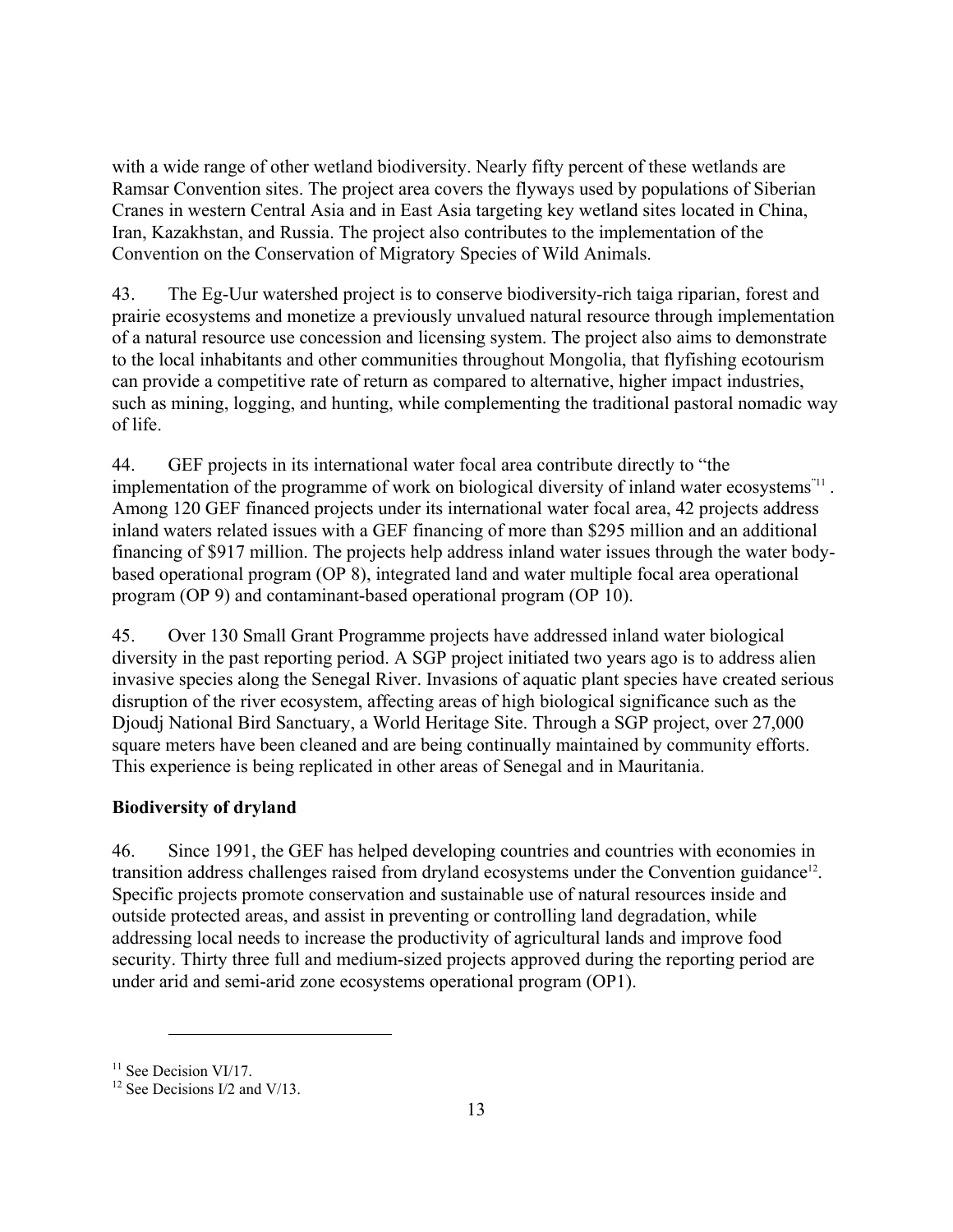47. One significant initiative taken at the second GEF Assembly in October 2002 was to designate land degradation as a GEF focal area to support the implementation of the United Nations Convention to Combat Desertification. This is also a direct support to GEF current dryland efforts under the biodiversity focal area. The new GEF operational program on sustainable land management<sup>13</sup> adopted at the GEF meeting in May 2003 operationalizes the designation of land degradation as a focal area. Over the next three years, the GEF expects to invest more than \$250 million to projects that (a) integrate sustainable land management into national development priorities; (b) strengthen human, technical, and institutional capacities; (c) bring about needed policy and regulatory reforms; and (d) implement innovative sustainable land management practices.

48. Preserving biodiversity for agriculture. The GEF supports on-site conservation of crop diversity, which maintains the complex interaction of genetically diverse traditional varieties with their associated pests, predators, and pathogens. One GEF project in Ethiopia, for example, worked to conserve globally important crop genetic resources in the long term by strengthening Ethiopian institutional capacity, providing local farmers more secure seed sources and improving knowledge on seed selection and management. The project is managed by UNDP.

49. Community knowledge in managing natural resources. Several GEF financed work with local communities in Botswana, Kenya, and Tanzania to help stabilize soils and reverse the degradation of dryland ecosystems with globally significant plant species that are resilient to droughts, climatic variability and other stressful events. These projects are managed by UNDP, UNEP and the World Bank.

50. Promoting sustainable livelihood for biodiversity. In Mongolia, a GEF financed project, managed by UNDP, is working for the long-term conservation and sustainable use of biodiversity in the last remnants of temperate grassland habitat in the Eastern Steppes, a venue of high biological significance. Project activities include ensuring protection of biodiversity in protected areas and buffer zones and improving incomes for people living in surrounding areas.

51. Addresses range management in the context of climate change and introducing innovative approaches. For example, in Sudan, a GEF project rehabilitated rangelands, while increasing carbon sequestration. The project helped increase soil cover, reduce soil erosion, increase plant and fauna species diversity, reduce airborne particulates through improving socioeconomic conditions for livestock producers and strengthening local capacity. A GEF project in Morocco High Atlas Mountains is introducing novel ways to integrating pastoral range management with biodiversity conservation in ecosystems used for grazing. Managed by UNDP, the project is reviving biofriendly seasonal movement of livestock up and down mountainsides and common property management; it is doing so by enhancing conservation –oriented land use and providing innovative incentives for managing rangelands sustainably.

1

<sup>&</sup>lt;sup>13</sup> See document GEF/C.21/6.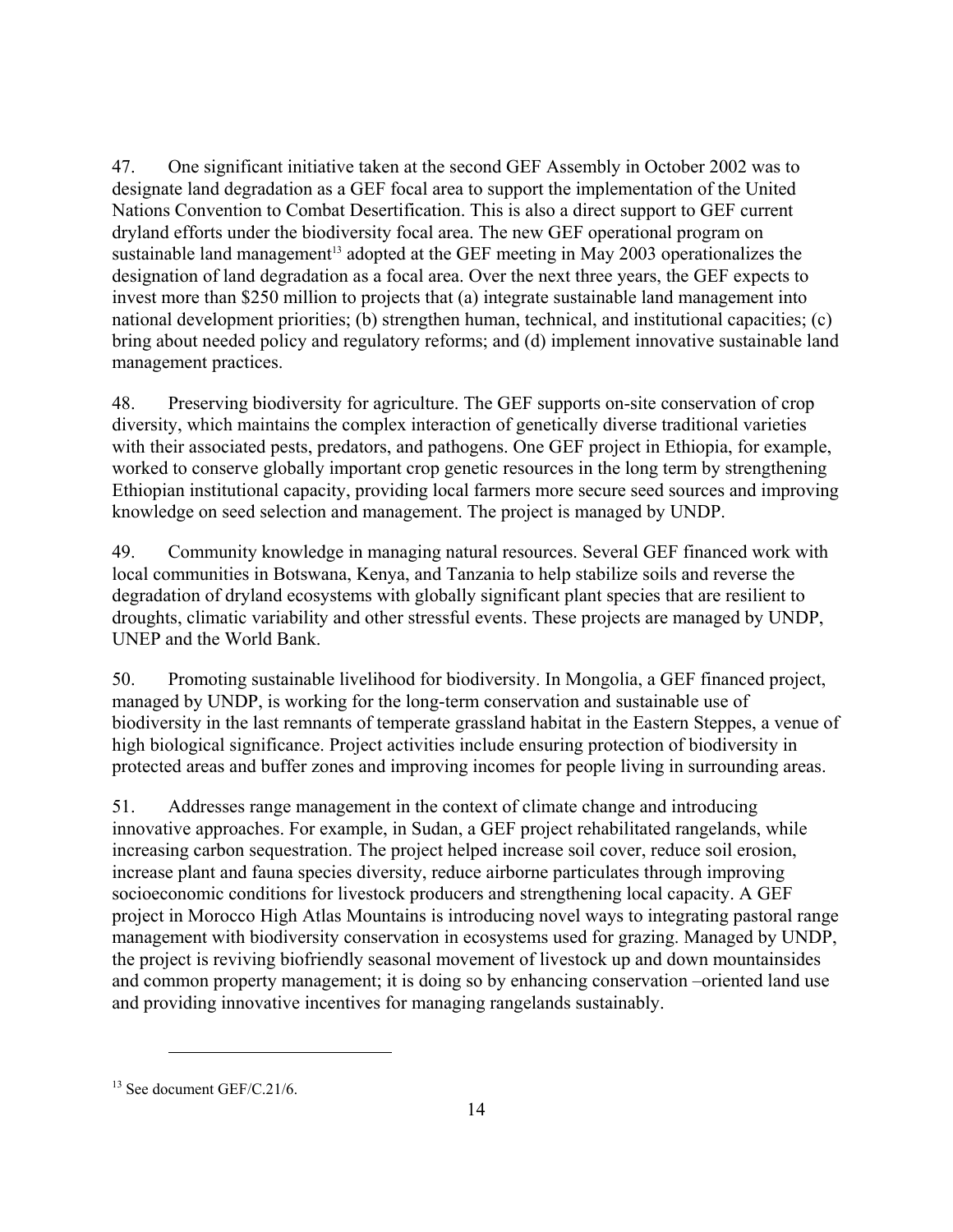52. A Small Grant Programme project in Mali worked with seven villages in the southern Sahel to reverse desertification that threatens local plant and animal species. The project not only undertook ecosystem restoration, but also helped improve the capacity of local people to sustainably manage their lands, and to advocate with local authorities for the right to do so.

## **Agricultural biological diversity**

53. The GEF is widening its support for the maintenance of biodiversity important to agriculture, particular since the GEF has created an operational program on Conservation and Sustainable Use of Biological Diversity Important to Agriculture in view of responding to the Convention guidance<sup>14</sup>. The second pillar of the GEF strategic priorities in the area of biodiversity is to mainstream biodiversity into production landscapes and sectors, including agriculture. In addition to the projects in Egypt, Ethiopia, Peru, Lebanon, Syria and Jordan, ten new projects were approved during the reporting period and they address and or partially help countries conserve and sustainably use agricultural biodiversity resources.

54. Regional Conservation of Gramineae and Associated Arthropods for Sustainable Agricultural Development in Africa, implemented by UNEP. Grasses comprise a large and diverse plant group that is probably the most important to mankind. Another largely neglected group in biodiversity studies is insects and other arthropods, which represent about 70% of the world's biodiversity. Both figure strongly in agrobiodiversity. Yet species and races of grasses and insects are under threat due to increasing human pressure. The project aims first to understand how diversity of Gramineae and associated insects in and around various agroecosystems and socio-economic surroundings contributes to ecosystem stability in Ethiopia, Kenya, and Mali, and how indigenous and novel agricultural practices using native biodiversity can contribute to stability and conservation, and finally to adapt and promote the practical application of this knowledge in self-regulatory pest control and sustainable agriculture, while building national capacity and public awareness to effect lasting changes. The overall objective thus will be the development and application of best practices for sustainable use of African grasses and their associated insect resources for agricultural development and grassland conservation.

55. In-situ Conservation of Crop Wild Relatives through Enhanced Information Management and Field applications is a global project. The development objective of the project is to help improve global food security through effective conservation and increased use of priority crop wild relatives. The immediate objectives are the enhanced conservation of crop wild relatives in Armenia, Bolivia, Madagascar, Sri Lanka and Uzbekistan and enhanced capacity to use information for the conservation and sustainable use. An information system will enable countries to access dispersed information held by different international organizations and advanced research institutes that can support improved crop wild relative conservation. National information systems will also be created to bring together relevant information held by countries.

1

<sup>&</sup>lt;sup>14</sup> See Decisions III/5, V/13 and VI/17.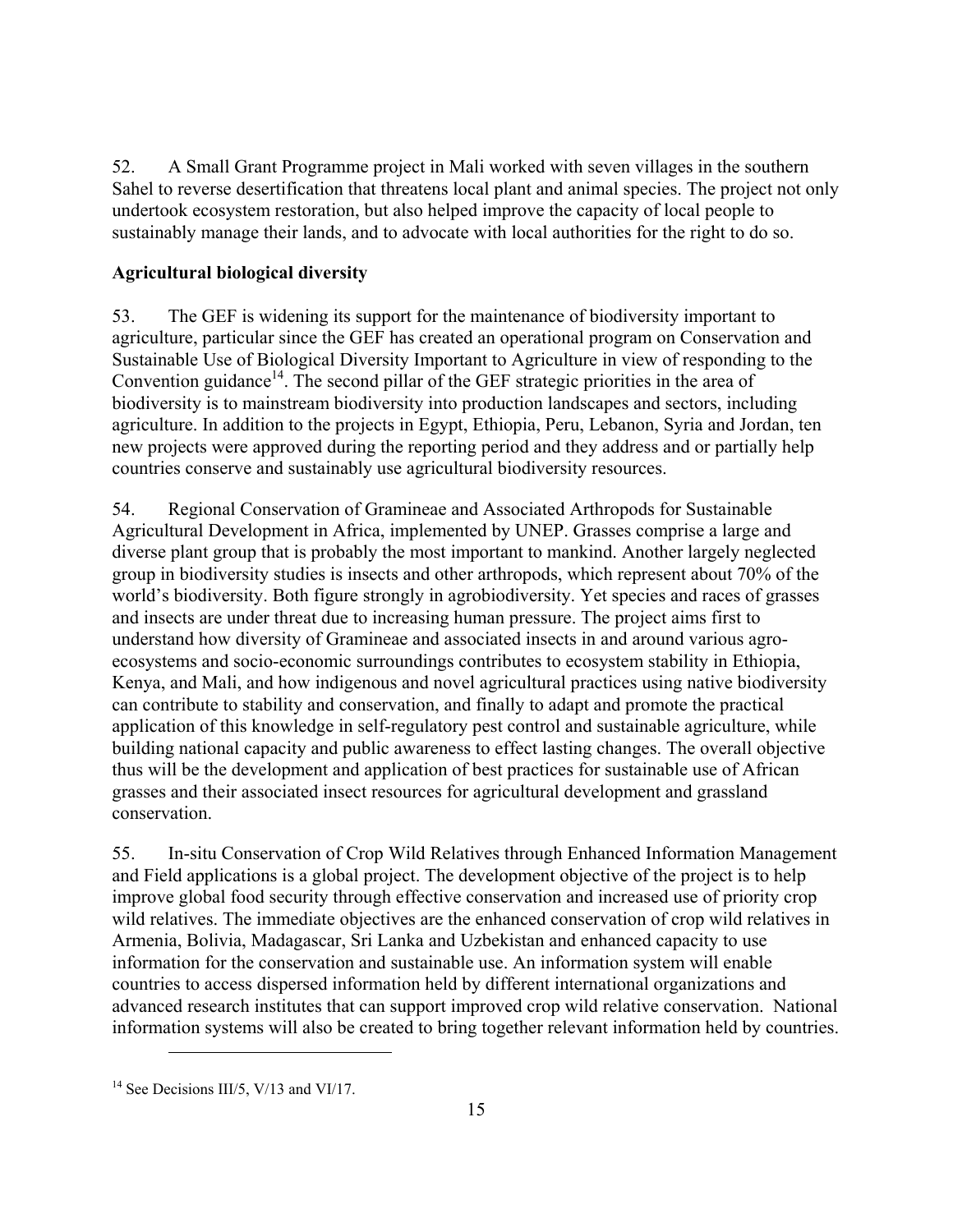Actions that increase national knowledge and awareness of the importance and value of conserving crop wild relatives will be undertaken. Information gathered from national and international sources will be used to establish the endangerment status of crop wild relatives in the countries; determine the *in situ* and *ex situ* locations of the crop wild relatives (in protected areas, reserves, gene banks, botanic gardens.); develop capacity to engage in planning and priority-setting exercises; and formulate procedures for action and undertake selected activities identified through the decision making process.

56. In addition, more than 200 Small Grant Programme projects relate to agricultural biodiversity, accounting for an investment of over \$3.8 million. Many of these projects involve the recovery and documentation of indigenous knowledge about agricultural and medicinal plants. For example, a SGP project in Ecuador has supported an indigenous women's group to conduct *in situ* conservation of local Andean plant varieties. The women are implementing traditional techniques for cultivating these plants, developing a seed bank, and documenting and sharing indigenous knowledge about the species.

### **V. THE CARTAGENA PROTOCOL ON BIOSAFETY**

57. Decision VI/17 requests the GEF to provide financial resources "for national capacity building in biosafety, in particular for enabling effective participation in the Biosafety Clearing-House and in the implementation of the Action Plan for Building Capacities for the Effective Implementation of the Cartagena Protocol on Biosafety proposed by the Intergovernmental Committee on Cartagena Protocol at its second meeting and for other needs identified in the recommendations of the Intergovernmental Committee at its second meeting for assisting developing countries to prepare for the entry into force of the Protocol."

58. The GEF biosafety activities have been carried out in the context of the GEF Initial Strategy on Biosafety of November 2000, the aim of which is to assist countries to prepare for the coming into force of the Cartagena Protocol on Biosafety. The GEF's Initial Strategy for Biosafety has been operationalized through a global project on the Development of Biosafety Frameworks in more than 100 eligible countries, and through demonstration projects on capacity building for the implementation of biosafety frameworks in 12 countries. In addition, as noted above, capacity building for the implementation of the Cartegana Protocol on Biosafety is listed as one of the four pillars of the strategic priorities in the GEF biodiversity focal area for the third replenishment process. Over the reporting period, the following activities were carried out.

### **Project on Development of National Biosafety Frameworks**

59. This GEF project aims to assist countries to prepare draft National Biosafety Frameworks (NBFs) through strengthening their capacity for risk assessment and management, promoting information sharing and collaboration at regional and sub-regional levels. Main components of NBFs include a policy and regulatory regime, a system to handle requests for permits, systems for monitoring and enforcement, public information and participation. One hundred nineteen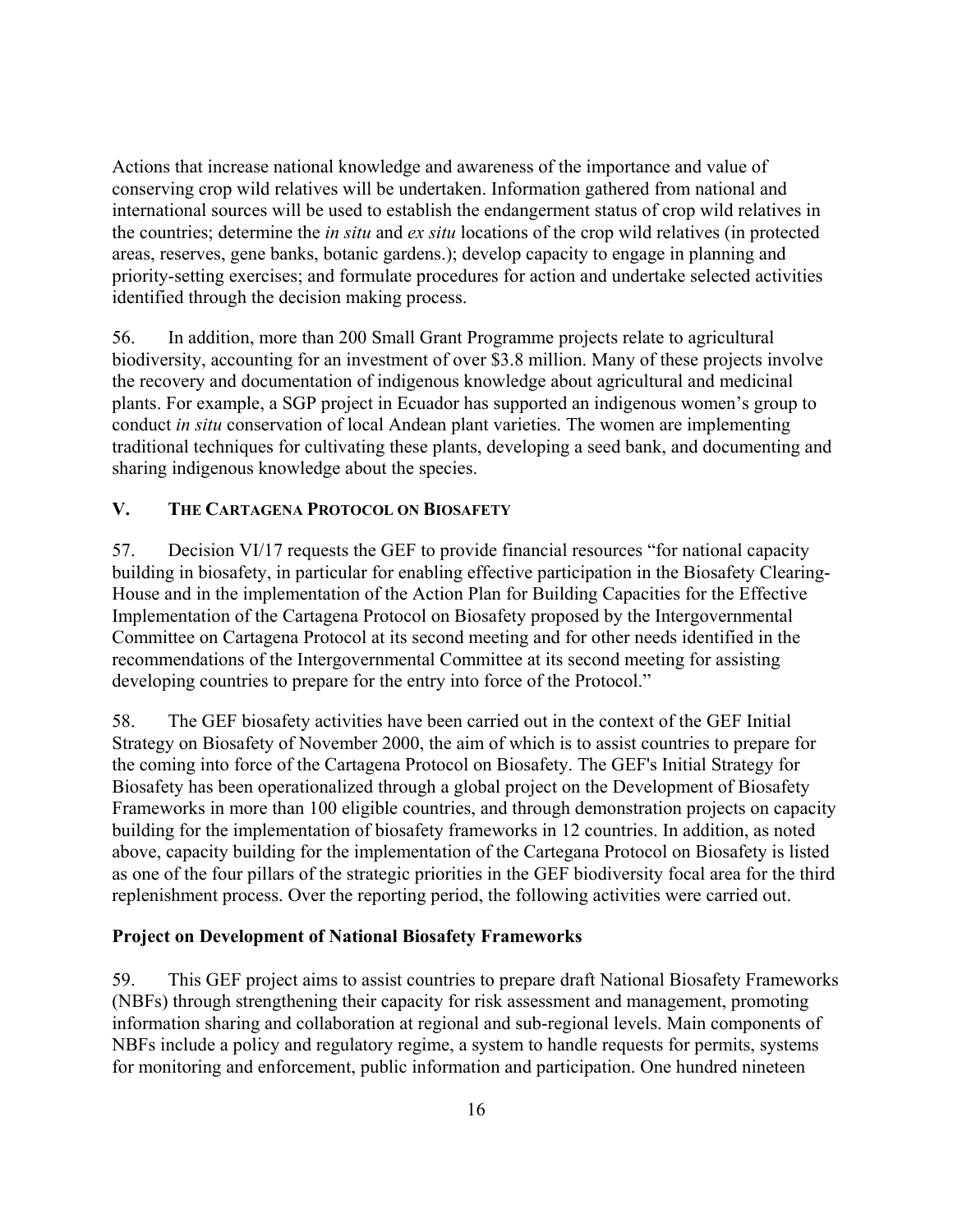countries are helped to develop drafts for their NBFs through national surveys and in consultation with stakeholders. The project is managed by UNEP and has a total cost of \$38.4 million with a contribution of \$26.1 million from the GEF and co-financing from UNEP and participating countries.

60. Four regional workshops were organized in 2002 for Africa, Asia-Pacific, Latin America and the Caribbean, and Central and Eastern Europe with 293 participants from 124 countries. The workshops allowed countries to better understand key issues in the development of National Biosafety Frameworks. Six sub-regional workshops for Anglophone and Francophone Africa, Small Island Developing States, Latin America, Asia and Central and Eastern Europe have been held to build capacity on risk assessment/management and public participation. These subregional meetings took place from November 2002 to May 2003 with 583 participants from 139 countries. Another 6 sub-regional workshops on "regulatory regimes and administrative systems" will be organized within the scope of the project.

## **Projects on Implementation of National Biosafety Frameworks**

61. With a view to demonstrating the types of capacity that need to be built in order to implement national biosafety frameworks (NBF), the GEF approved 12 demonstration projects as shown in Table 2 in countries that had prepared their NBFs. The aim of these projects is to provide countries with legal, scientific and technical support in implementing their NBF. The projects also provide assistance in finalizing the draft regulatory regime and implementing regulations, setting up systems for handling requests for permits and for monitoring and enforcement, as well as, for public information and participation.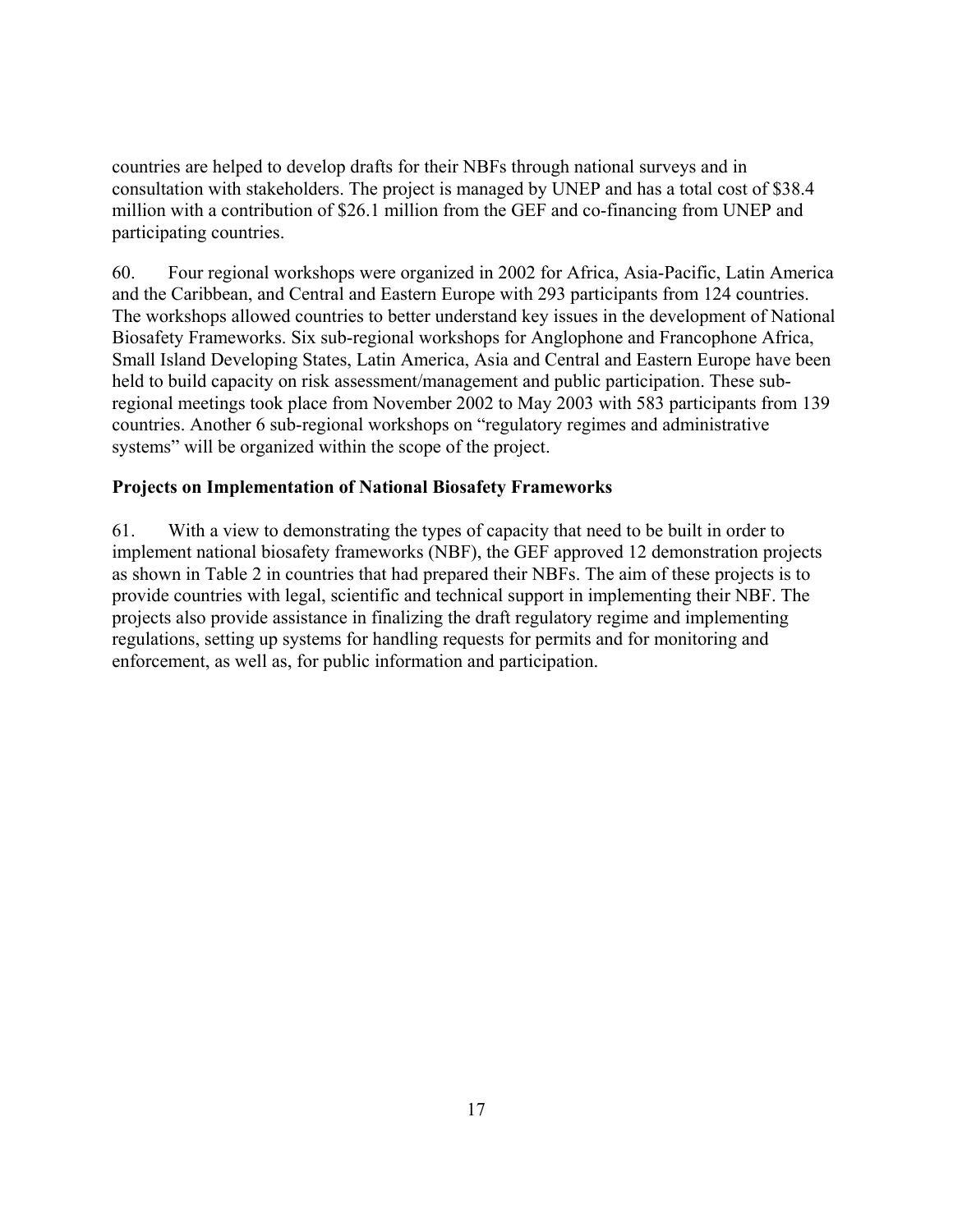## **Table 2: Projects on Biosafety**

| Country      | <b>Project Name</b>                                                                                                   | IA          | <b>GEF Financing</b><br>(in US\$ millions) | <b>Total Financing</b><br>(in US\$ millions) |
|--------------|-----------------------------------------------------------------------------------------------------------------------|-------------|--------------------------------------------|----------------------------------------------|
| Bulgaria     | Support for the Implementation of the<br>National Biosafety Framework for<br>Bulgaria                                 | <b>UNEP</b> | 0.41                                       | 0.50                                         |
| Cameroon     | Support to the Implementation of the<br>National Biosafety Framework for<br>Cameroon                                  | <b>UNEP</b> | 0.56                                       | 0.67                                         |
| China        | Support to the Implementation of the<br>National Biosafety Framework of<br>China                                      | <b>UNEP</b> | 0.99                                       | 1.27                                         |
| Colombia     | Capacity Building for the<br>Implementation of the Cartagena<br>Protocol                                              | World Bank  | 1.00                                       | 4.48                                         |
| Cuba         | Support to the Implementation of the<br>National Biosafety Framework of<br>Cuba                                       | <b>UNEP</b> | 0.65                                       | 0.93                                         |
| India        | Capacity Building for Implementation<br>of the Cartagena Protocol                                                     | World Bank  | 1.00                                       | 3.07                                         |
| Malaysia     | Capacity Building for Implementation<br>of Malaysia's National Biosafety<br>Framework                                 | <b>UNDP</b> | 0.91                                       | 5.21                                         |
| Mexico       | Capacity Building for the<br>Implementation of the Cartagena<br>Protocol on Biosafety                                 | <b>UNDP</b> | 1.46                                       | 6.40                                         |
| Namibia      | Support to the Implementation of the<br>National Biosafety Framework                                                  | <b>UNEP</b> | 0.67                                       | 0.91                                         |
| Kenya        | Support to the Implementation of the<br>National Biosafety Framework                                                  | <b>UNEP</b> | 0.51                                       | 0.62                                         |
| Poland       | Support to the Implementation of the<br>National Biosafety Framework                                                  | <b>UNEP</b> | 0.46                                       | 2.62                                         |
| Uganda       | Support for the Implementation of the<br>National Biosafety Framework within<br>the context of the Cartagena protocol | <b>UNEP</b> | 0.56                                       | 0.64                                         |
| <b>Total</b> |                                                                                                                       |             | 9.18                                       | 27.32                                        |

## **VI. GEF MONITORING AND EVALUATION ACTIVITIES**

62. During the reporting period, the GEF presented the Second Study of GEF's Overall Performance at the GEF Second Assembly in Beijing. The study contributed to the Beijing Declaration adopted at the second Assembly.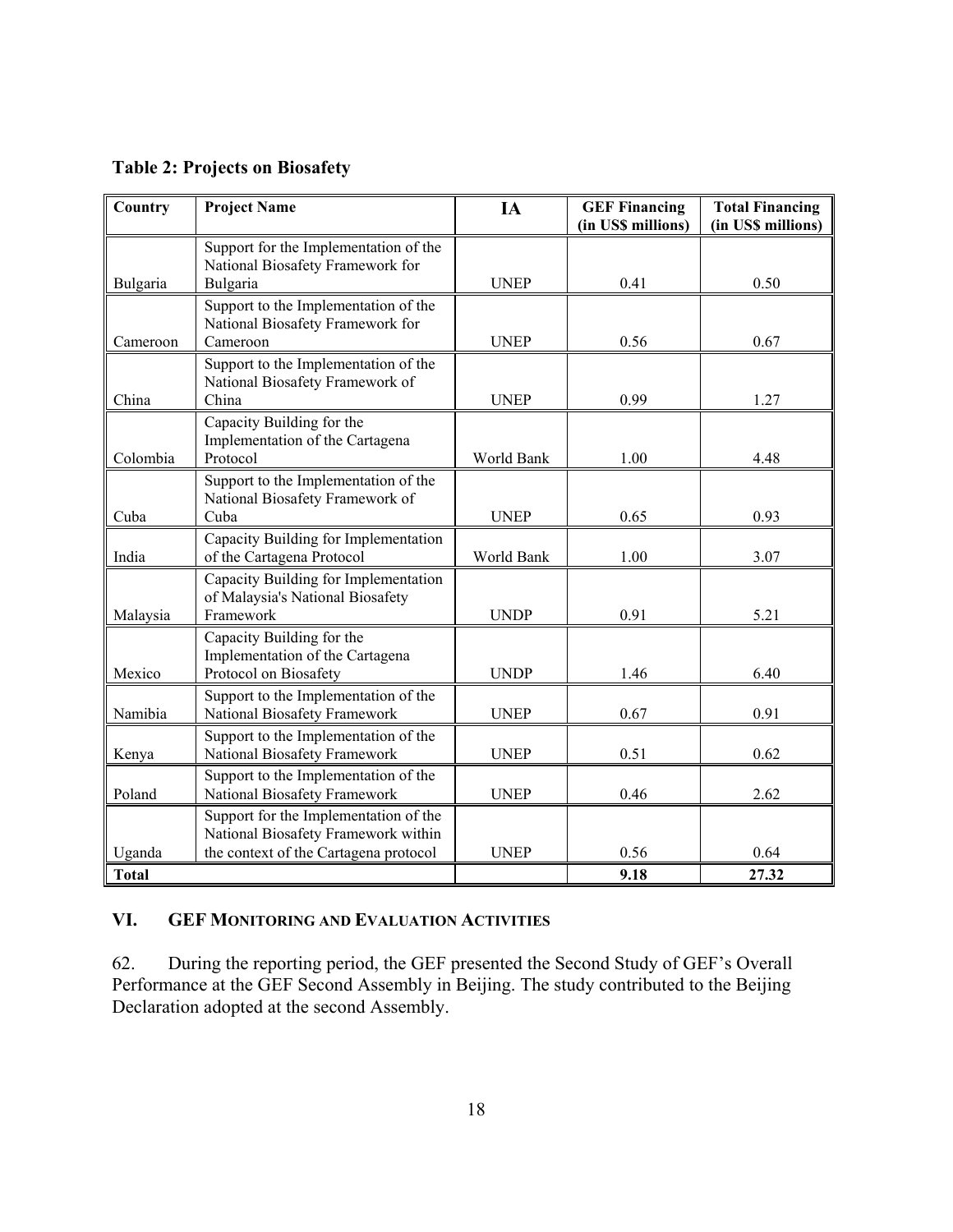63. In May 2003, the GEF Council also approved the terms of reference for an independent monitoring and evaluation unit in the GEF. Documents on the GEF's Monitoring and Evaluation program are available at the GEF web site: www.TheGEF.org.

### **Third Study of the GEF's Overall Performance**

64. The GEF Council approved the preparation of the Third Study of the GEF's Overall Performance (OPS3). An evaluative framework will be presented for GEF Council approval in November 2003. The Terms of Reference for the OPS3 are to be approved by the GEF Council in early 2004. This schedule will allow for the final report to be completed by May 2004 before the start of the fourth GEF Replenishment process. It is proposed that OPS3 comprise key issues such as: assessment of global results and impacts of GEF programs, including linkages among focal areas; effectiveness of GEF as a financial mechanism for the conventions; the appropriateness of GEF's institutional arrangements; adequacy of GEF policies, strategies, programs and procedures; and program and project adherence to GEF review criteria such as country ownership, financial leverage, sustainability, replication and monitoring and evaluation.

65. Following decision VI/17 of the Conference of the Parties, the GEF Secretariat, GEF M&E Unit and Convention Secretariat consulted on how best to create synergies between the Convention's third review of the effectiveness of the financial mechanism and the Third Study of the GEF's Overall Performance. Plans to accomplish this are presented in UNEP/CBD/COP/7/14/Add.5. The two Secretariats have agreed to share common elements of both the OPS3 and the Convention's third review, such as databases, studies and background information. The GEF M&E Unit has also agreed to share with the independent evaluator contracted to do the third review for the convention all relevant studies generated by the unit in the context and process of OPS3. Furthermore, the Convention Secretariat and independent evaluator will participate in key steps in the OPS3 process. For these purposes, the terms of reference of OPS3 will be forwarded to the Convention Secretariat for circulation to all Parties as soon as they are approved by the GEF Council.

### **Review of Financial Arrangements in Biodiversity Projects**

66. The Review of Financial Arrangements in Biodiversity Projects was presented as an information document (GEF/C.21/Inf.13) to the Council meeting in May 2003. The rationale for the study emerged from the findings and conclusions of several earlier evaluations. They suggested that GEF supported biodiversity initiatives need to become financially self-sufficient after the completion of GEF financing. Although GEF projects have been successful in using trust funds to secure reliable and long-term funding, there are many other examples and experiences of financial arrangements currently under implementation that could offer other options for project proponents throughout the world. The GEF needs to assess, highlight, and learn from these experiences.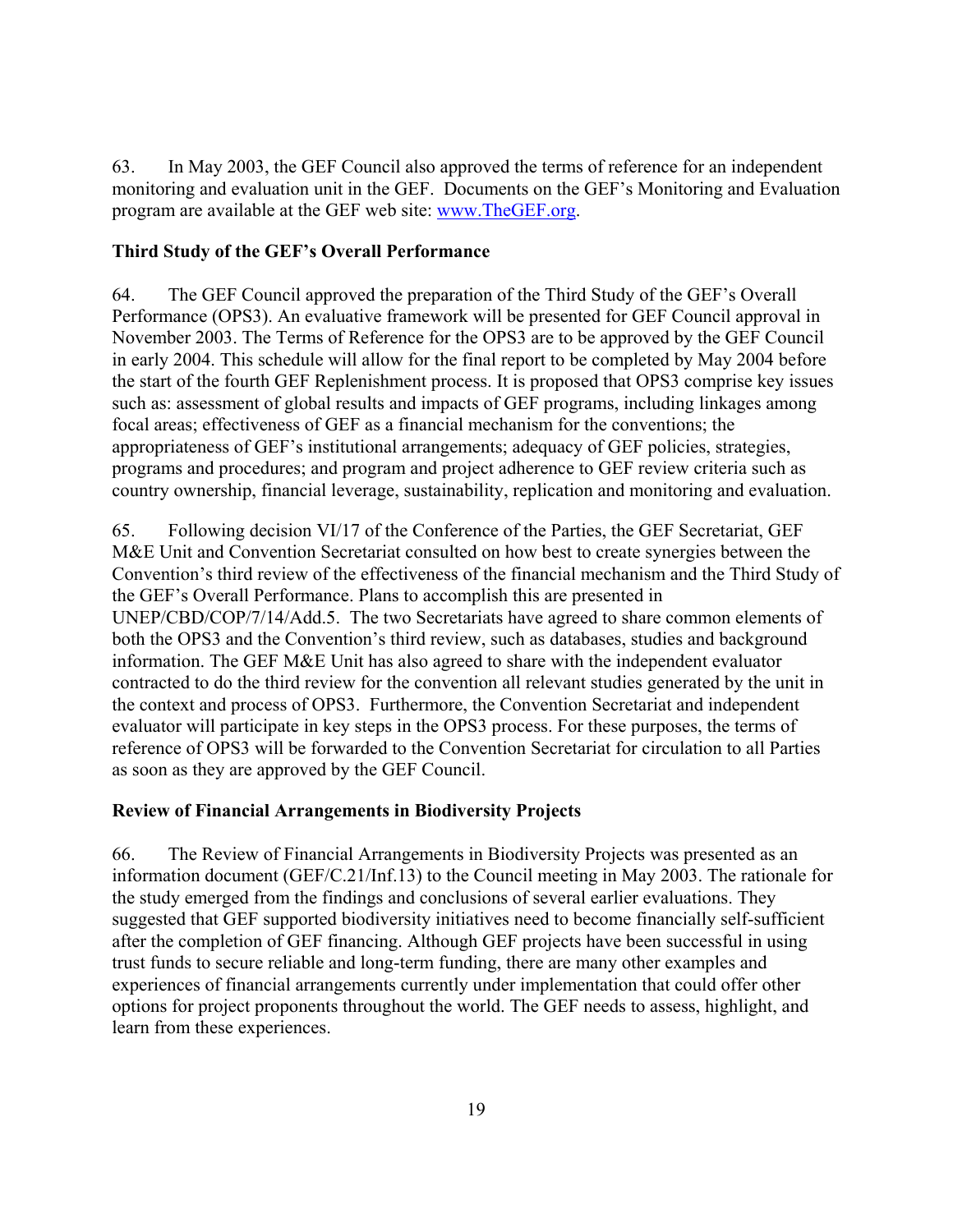67. The scope of the study was limited to reviewing financial arrangements that deal with the projects' needs to meet their conservation objectives. An in-depth review of environmental funds was excluded from this study since they were covered by a study in  $1999^{15}$ . This study focused on: (i) identifying sustainable finance options for the conservation and use of biodiversity; (ii) assessing the use of financial arrangements in GEF projects; (iii) reviewing the most relevant financial arrangements for proponents of GEF projects to consider issues relative to design and implementation; and (iv) synthesizing the main lessons learned and providing guidelines for project proponents and recommendations for the GEF. The main findings of the study, including the portfolio review, a more in-depth look at 18 projects selected by the Implementing Agencies, and the integrated analysis of four case studies, are presented in the document GEF/C.21/Inf.13, available at GEF web site: www.TheGEF.org.

#### **Project Performance Report 2002**

68. This Project Performance Review (PPR) draws on the findings of the 2002 Project Implementation Review (PIR), a monitoring process based upon reporting by the GEF Implementing Agencies (IAs) on all projects under implementation for at least one year. Under the PIR, projects are specially assessed on their implementation progress and likelihood of attaining the development/global environment objectives. The 2002 PPR also incorporates findings, lessons, and recommendations from two new instruments used this year by the GEF M&E: Specially Managed Project Reviews (SMPRs)<sup>16</sup> and Terminal Evaluation Reviews (TERs)17. PPR for 2003 will be submitted to the Council in May 2004. *Project Performance Report 2001* and other monitoring and evaluation reports are also available at the GEF website.

#### **Biodiversity Program Study**

 $\overline{a}$ 

69. A review of the GEF Biodiversity Program will take place in 2003-2004. The objective of the study is to assess and report on the main impacts the GEF supported biodiversity programs have had on global biodiversity through its projects and programs and to highlight the main lessons learned from the implementation of this portfolio. The review will incorporate a series of desk reviews of projects and policies and strategies, field visits, thematic reviews, and case studies conducted by a team of experts including a lead consultant, staff members from the GEF Secretariat, the M&E Unit and the Implementing Agencies. The final report will be available in 2004.

<sup>&</sup>lt;sup>15</sup> See Building Strategic Focus in a Conservation Trust Fund at  $\underline{www. The GEF.org}$ <br><sup>16</sup> The Specially Managed Project Review is a new GEF M&E tool intended to complement the PIR process, to enhance the PPR review and implement the GEF strategy "Driving for Results". The SMPR is also a follow up on the recommendation from the Second Overall Performance Study that the GEF Secretariat strengthens its participation in regular project monitoring and evaluations.<br><sup>17</sup> Terminal Evaluations, which are carried out by IAs, are primarily a tool for generating lessons from individual projects that

might apply across the portfolio, but they are also an accountability tool. Terminal Evaluation Reviews are conducted and implemented by the GEF M&E. The reviews assess project adherence to the GEF's eight project review criteria.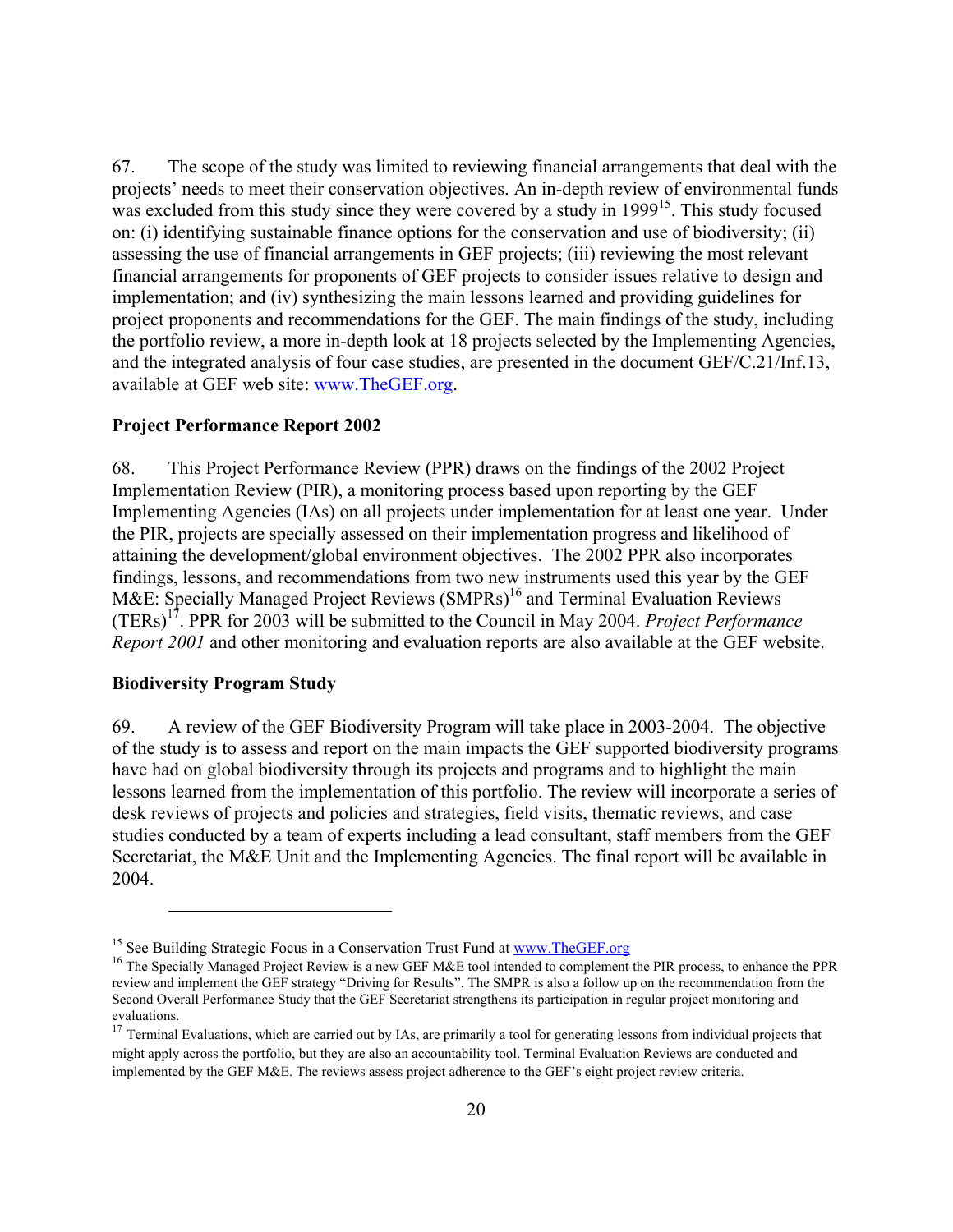### **Cross-cutting evaluations**

70. Cross-cutting evaluations provide the opportunity to assess topics of concern to all operational programs. Many GEF evaluations and reviews, including OPS 2, have pointed to the lack of clarity on the links between global environmental objectives and the local benefits at community or national levels. No systematic empirical evidence and comprehensive analysis from the GEF portfolio exists. To fill this void and promote the sharing of knowledge and good practice in this area, a study on the nature and role of local benefits in GEF program areas has been initiated and will be completed during FY05. This study will assess the benefits that GEFsupported projects have promoted at the community level and the links between local and global environmental benefits. In many cases, the actual costs of activities targeting local benefits and stakeholders are regarded as "baseline activities" and does not constitute the "increment" that GEF finances. As such, the costs have mostly been met by the Implementing Agencies, cofinanciers, the governments and/or the communities themselves. Nevertheless such benefits are an integral part of the overall intervention strategy, particularly since they are essential to secure long term sustainability of the global benefits.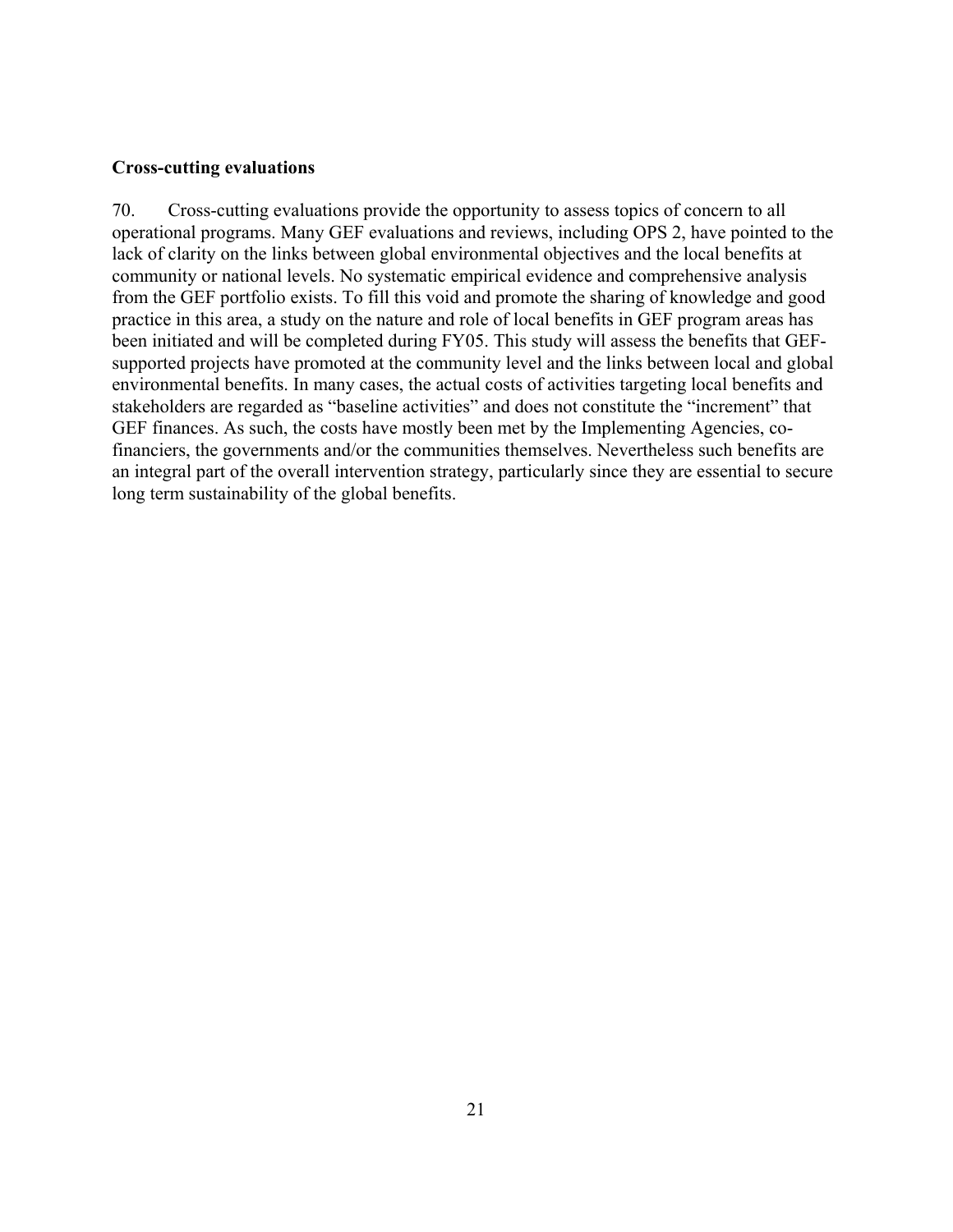## **ANNEX A: PROJECTS APPROVED DURING THE REPORTING PERIOD IN THE FOCAL AREA OF BIODIVERSITY**

## **1. Full-Sized Projects**

| Country                                                                                                  | <b>Project Name</b>                                                                                                                                         | IA                   | <b>GEF</b><br>Financing<br>(USS m) | <b>Total</b><br>Financing<br>(US\$ m) |
|----------------------------------------------------------------------------------------------------------|-------------------------------------------------------------------------------------------------------------------------------------------------------------|----------------------|------------------------------------|---------------------------------------|
| Global (Brazil, Cote<br>d'Ivoire, India, Indonesia,<br>Kenya, Mexico, Uganda)                            | Conservation and Sustainable Management<br>of Below Ground Biodiversity                                                                                     | <b>UNEP</b>          | 5.30                               | 8.88                                  |
| Regional (Armenia,<br>Bolivia, Madagascar, Sri<br>Lanka, Uzbekistan)                                     | In-situ Conservation of Crop Wild Relatives<br>through Enhanced Information<br>Management and Field Application                                             | <b>UNEP</b>          | 6.16                               | 12.68                                 |
| Regional (Benin, Burkina<br>Faso, Cote d'Ivoire, Mali,<br>Niger)                                         | Building Scientific and Technical Capacity<br>for Effective Management and Sustainable<br>Use of Dryland Biodiversity in West<br>African Biosphere Reserves | <b>UNEP</b>          | 2.75                               | 6.58                                  |
| Regional (Burkina Faso,<br>Botswana, Kenya, Mali,<br>Namibia, Niger, Senegal,<br>South Africa, Zimbabwe) | Desert Margin Programme, Phase 1                                                                                                                            | UNEP/<br><b>UNDP</b> | 5.35                               | 15.58                                 |
| Regional (China, Iran,<br>Kazakhstan, Russian<br>Federation)                                             | Development of a Wetland Site and Flyway<br>Network for Conservation of the Siberian<br>Crane and Other Migratory Waterbirds in<br>Asia                     | <b>UNEP</b>          | 10.35                              | 22.71                                 |
| Regional (Lao PDR,<br>Cambodia, Vietnam,<br>Thailand)                                                    | Mekong River Basin Wetland Biodiversity,<br>Phase I                                                                                                         | <b>UNDP</b>          | 4.53                               | 13.89                                 |
| Regional (Mozambique,<br>Zambia, Zimbabwe)                                                               | Integrated Management of Dryland<br>Biodiversity through Land Rehabilitation in<br>the Arid and Semi-Arid Regions of<br>Mozambique, Zambia and Zimbabwe     | UNEP/<br><b>UNDP</b> | 7.83                               | 13.42                                 |
| Algeria                                                                                                  | Conservation and Sustainable Use of<br>Globally Significant Biodiversity in the<br>Tassili and Ahaggar National Parks                                       | <b>UNDP</b>          | 3.72                               | 6.37                                  |
| Armenia                                                                                                  | Natural Resources Management and<br>Poverty Reduction                                                                                                       | World<br>Bank        | 5.21                               | 16.21                                 |
| <b>Brazil</b>                                                                                            | Parana Biodiversity Project                                                                                                                                 | World<br>Bank        | 8.00                               | 32.86                                 |
| Bulgaria                                                                                                 | Conservation of Globally Significant<br>Biodiversity in the Landscape of Bulgaria's<br>Rhodope Mountains                                                    | <b>UNDP</b>          | 3.81                               | 18.70                                 |
| Cambodia                                                                                                 | Tonle Sap Conservation Project                                                                                                                              | <b>UNDP</b>          | 3.60                               | 19.14                                 |
| Cape Verde                                                                                               | <b>Integrated Participatory Ecosystem</b><br>Management In and Around Protected<br>Areas, Phase I                                                           | <b>UNDP</b>          | 3.93                               | 9.64                                  |
| Chad                                                                                                     | Conservation and Sustainable Use of<br>Biodiversity in the Moyen-Chari                                                                                      | <b>UNDP</b>          | 1.66                               | 3.30                                  |
| China                                                                                                    | Biodiversity Management in the Coastal                                                                                                                      | <b>UNDP</b>          | 3.51                               | 12.74                                 |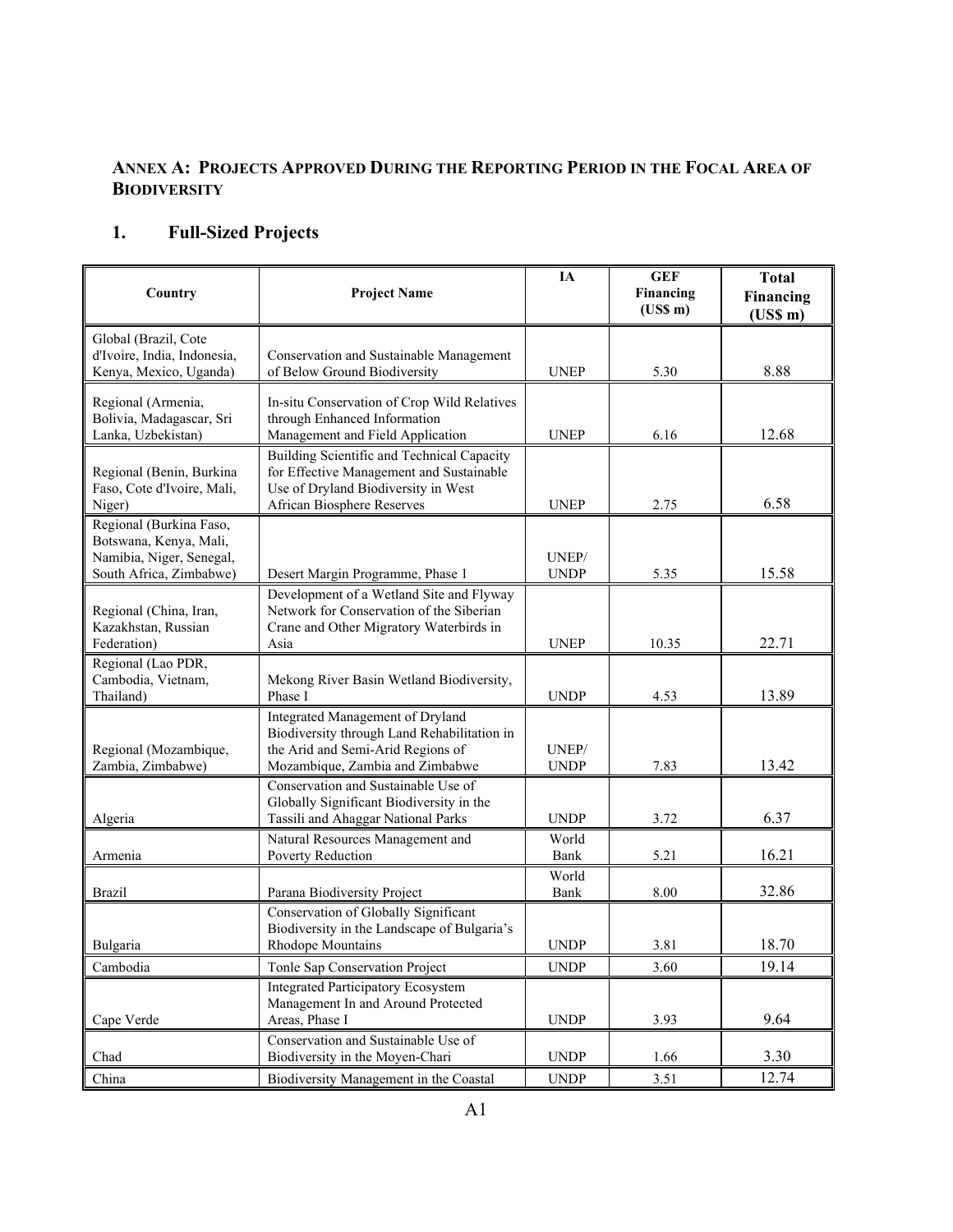| Country            | <b>Project Name</b>                                                                                                    | IA                | <b>GEF</b><br>Financing<br>(US\$ m) | <b>Total</b><br>Financing<br>(US\$ m) |
|--------------------|------------------------------------------------------------------------------------------------------------------------|-------------------|-------------------------------------|---------------------------------------|
|                    | Area of China's South Sea                                                                                              |                   |                                     |                                       |
| Colombia           | Capacity Building for the Implementation<br>of the Cartagena Protocol                                                  | World<br>Bank     | 1.00                                | 4.48                                  |
| Croatia            | Karst Ecosystem Conservation Project                                                                                   | World<br>Bank     | 5.30                                | 8.63                                  |
| Cuba               | Strengthening the National System of<br>Protected Areas                                                                | <b>UNDP</b>       | 2.15                                | 13.44                                 |
| Guinea             | Conservation of the Biodiversity of the<br>Nimba Mountains through Integrated and<br>Participatory Management          | <b>UNDP</b>       | 3.99                                | 11.88                                 |
| Guinea-Bissau      | Coastal and Biodiversity Management<br>Project                                                                         | World<br>Bank     | 5.15                                | 9.55                                  |
| India              | Capacity Building for Implementation of<br>the Cartagena Protocol                                                      | World<br>Bank     | 1.00                                | 3.07                                  |
| Indonesia          | Komodo National Park Collaborative<br>Management Initiative                                                            | World<br>Bank/IFC | 5.38                                | 16.98                                 |
| Jordan             | Conservation of Medicinal and Herbal<br>Plants                                                                         | World<br>Bank     | 5.35                                | 12.85                                 |
| Kazakhstan         | In-Situ Conservation of Kazakhstan's<br>Mountain Agrobiodiversity                                                      | <b>UNDP</b>       | 3.02                                | 7.81                                  |
| Lithuania          | Conservation of Inland Wetland<br>Biodiversity                                                                         | <b>UNDP</b>       | 3.44                                | 13.86                                 |
| Maldives           | Atoll Ecosystem-based Conservation of<br>Globally Significant Biological Diversity in<br>the Maldives' Baa Atoll       | <b>UNDP</b>       | 2.71                                | 8.63                                  |
| Mali               | Arid Rangeland Biodiversity Conservation                                                                               | World<br>Bank     | 5.68                                | 8.39                                  |
| Mexico             | Capacity Building for the Implementation<br>of the Cartagena Protocol on Biosafety                                     | <b>UNDP</b>       | 1.46                                | 6.40                                  |
| Nepal              | Landscape Level Biodiversity Conservation<br>in Nepal's Western Terai Complex                                          | <b>UNDP</b>       | 3.55                                | 13.11                                 |
| Papua New Guinea   | Community-based Coastal and Marine<br>Conservation in the Milne Bay Province                                           | <b>UNDP</b>       | 3.55                                | 7.13                                  |
| Peru               | Participatory Management of Protected<br>Areas                                                                         | World<br>Bank     | 15.15                               | 31.06                                 |
| Philippines        | Asian Conservation Foundation (ACF)                                                                                    | World<br>Bank/IFC | 1.60                                | 16.40                                 |
| Russian Federation | Conservation and Sustainable Use of Wild<br>Salmonid Biological Diversity in Russia's<br>Kamchatka Peninsula, Phase I  | <b>UNDP</b>       | 3.31                                | 13.83                                 |
|                    | An Integrated Ecosystem Management<br>Approach to Conserve Biodiversity and<br>Minimize Habitat Fragmentation in Three |                   |                                     |                                       |
| Russian Federation | Selected Model Areas in the Russian Arctic<br>(ECORA)                                                                  | <b>UNEP</b>       | 3.38                                | 8.01                                  |
| South Africa       | Agulhas Biodiversity Initiative (ABI)                                                                                  | <b>UNDP</b>       | 3.23                                | 11.79                                 |
| South Africa       | Greater Addo Elephant National Park<br>Project                                                                         | World<br>Bank     | 5.84                                | 40.28                                 |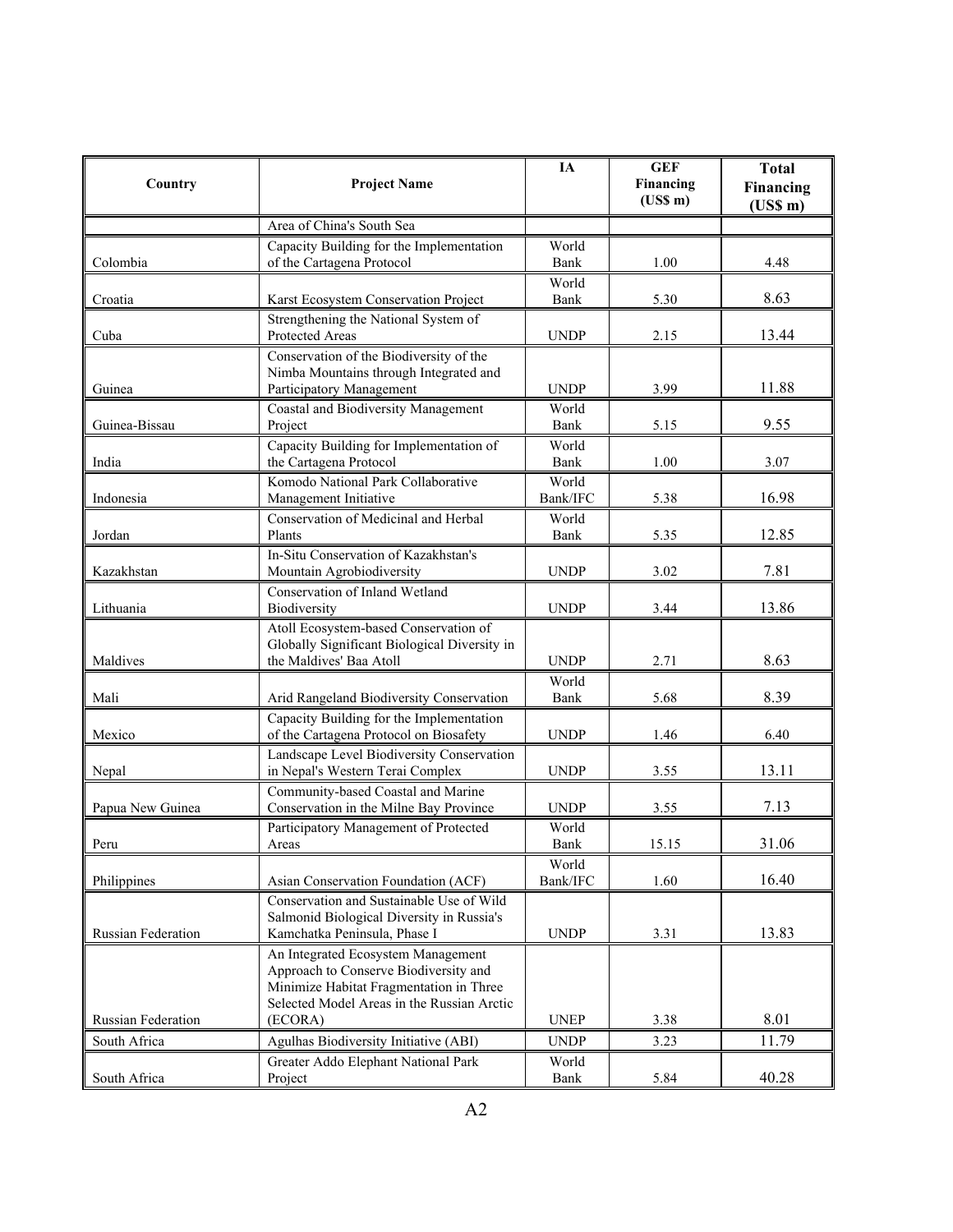| Country      | <b>Project Name</b>                                                       | <b>IA</b>              | <b>GEF</b><br>Financing<br>(US\$ m) | <b>Total</b><br>Financing<br>(US\$ m) |
|--------------|---------------------------------------------------------------------------|------------------------|-------------------------------------|---------------------------------------|
| South Africa | C.A.P.E. Biodiversity and Sustainable<br>Development Project              | World<br>Bank/UND<br>P | 11.32                               | 55.77                                 |
| Swaziland    | Biodiversity Conservation and Participatory<br>Development Project        | World<br>Bank          | 5.85                                | 12.25                                 |
| Syria        | <b>Biodiversity Conservation and Protected</b><br>Area Management         | <b>UNDP</b>            | 3.49                                | 6.92                                  |
| Tanzania     | Conservation and Management of the<br><b>Eastern Arc Mountain Forests</b> | World<br>Bank/UND<br>P | 12.37                               | 50.82                                 |
| Tunisia      | Protected Areas Management Project                                        | World<br>Bank          | 5.38                                | 10.33                                 |
| Zambia       | Securing the Environment for Economic<br>Development (SEED)               | World<br>Bank          | 4.24                                | 15.24                                 |
| <b>Total</b> |                                                                           |                        | 203.58                              | 631.61                                |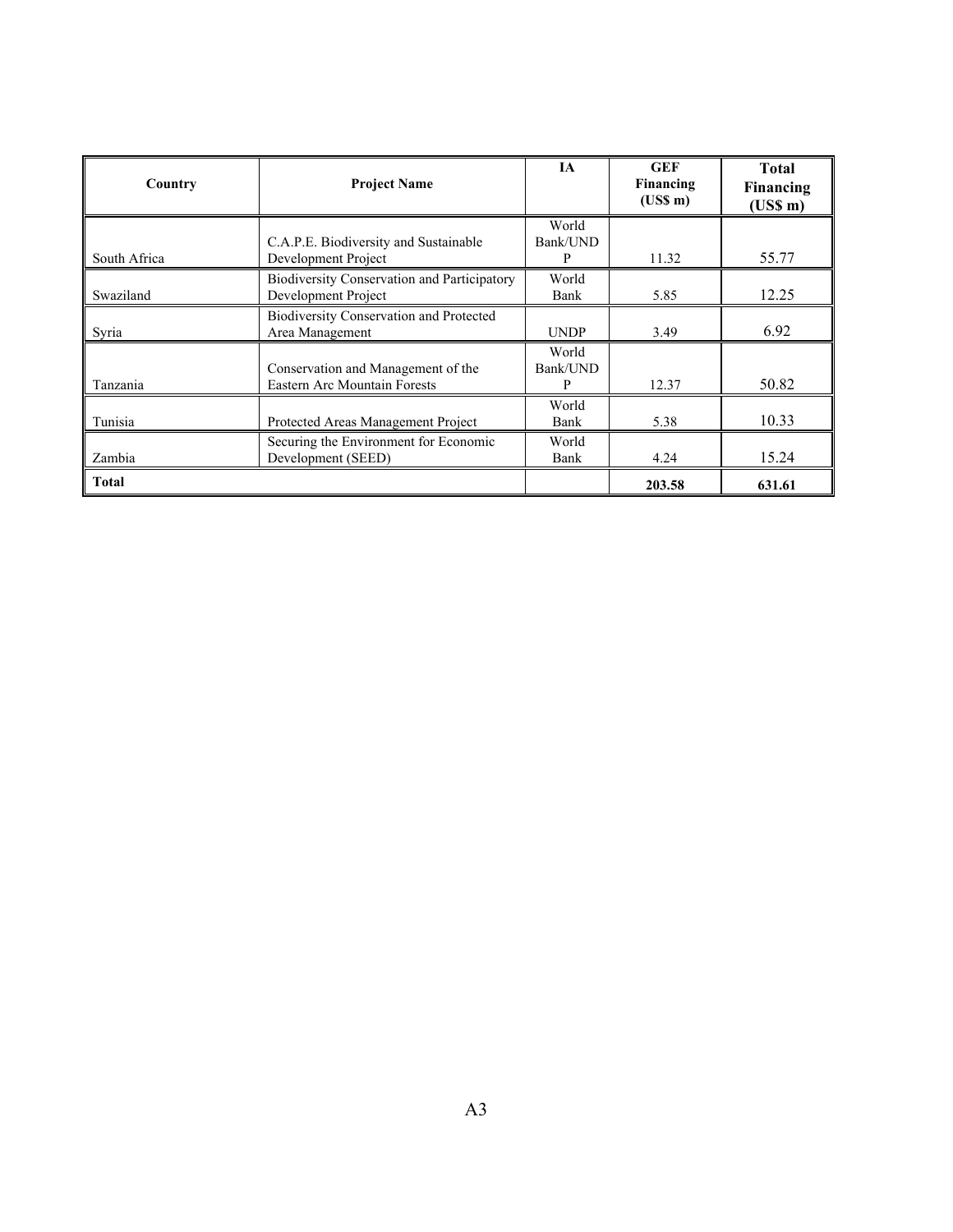## **2. Medium-Sized Projects**

L

| Country                                                                          | <b>Project Name</b>                                                                          | IA          | <b>GEF</b><br><b>Financing</b> | <b>Total</b><br>Financing |
|----------------------------------------------------------------------------------|----------------------------------------------------------------------------------------------|-------------|--------------------------------|---------------------------|
|                                                                                  |                                                                                              |             | (USS <sub>m</sub> )            | (US\$ m)                  |
| Global                                                                           | Ecosystems, Protected Areas and People                                                       | <b>UNEP</b> | 1.00                           | 5.61                      |
|                                                                                  | Global Biodiversity Forum (GBF):<br>Multistakeholder Support for the                         |             |                                |                           |
|                                                                                  | Implementation of the Convention on                                                          |             |                                |                           |
| Global                                                                           | Biological Diversity - Phase III                                                             | <b>UNEP</b> | 1.00                           | 4.10                      |
| Global                                                                           | Barriers and Best Practices in Integrated<br>Management of Mountain Ecosystems               | <b>UNEP</b> | 0.93                           | 2.12                      |
| Regional (Bahamas,                                                               | Sustainable Conservation of Globally Important                                               |             |                                |                           |
| Dominican Republic,                                                              | Caribbean Bird Habitats: Strengthening a                                                     |             |                                |                           |
| Jamaica)                                                                         | Regional Network for a Shared Resource                                                       | <b>UNEP</b> | 1.00                           | 1.97                      |
| Regional (Bolivia, Costa<br>Rica, Mexico, Peru, Belize,<br>Ecuador, El Salvador, |                                                                                              | World       |                                |                           |
| Panama, Paraguay)                                                                | EcoEnterprises Fund                                                                          | Bank/IFC    | 1.00                           | 10.00                     |
| Regional (Ecuador, Kenya,                                                        |                                                                                              |             |                                |                           |
| Philippines, Ukraine)                                                            | Biodiversity Indicators for National Use                                                     | <b>UNEP</b> | 0.85                           | 1.46                      |
|                                                                                  | Conservation of Gramineae and Associated                                                     |             |                                |                           |
| Regional (Ethiopia, Kenya,                                                       | Arthropods for Sustainable Agricultural                                                      |             |                                |                           |
| Mali)                                                                            | Development in Africa                                                                        | <b>UNEP</b> | 0.97                           | 2.54                      |
| Regional (Honduras,                                                              | Biodiversity Conservation and Integration of<br>Traditional Knowledge on Medicinal Plants in |             |                                |                           |
| Nicaragua, Panama,                                                               | National Primary Health Care Policy in Central                                               |             |                                |                           |
| Dominican Republic)                                                              | America and Caribbean                                                                        | <b>UNEP</b> | 0.75                           | 1.55                      |
| Regional (Kazakhstan,                                                            | Development of the Econet for Long-term                                                      |             |                                |                           |
| Uzbekistan, Turkmenistan,                                                        | Conservation of Biodiversity in the Central                                                  |             |                                |                           |
| Tajikistan, Kyrgyzstan)                                                          | Asia Ecoregions                                                                              | <b>UNEP</b> | 0.77                           | 2.16                      |
| Argentina                                                                        | Management and Conservation of Wetland<br>Biodiversity in the Esteros del Ibera              | <b>UNDP</b> | 1.00                           | 10.40                     |
|                                                                                  | Linking and Enhancing Protected Areas in the                                                 |             |                                |                           |
|                                                                                  | Temperate Broadleaf Forest Ecoregion of                                                      |             |                                |                           |
| Bhutan                                                                           | Bhutan (LINKPA)                                                                              | <b>UNDP</b> | 0.79                           | 1.85                      |
|                                                                                  | Removing Obstacles to Direct Private-Sector                                                  |             |                                |                           |
| Bolivia                                                                          | Participation in In-situ Biodiversity<br>Conservation                                        | World Bank  | 0.71                           | 1.13                      |
|                                                                                  | Formoso River -- Integrated Watershed                                                        |             |                                |                           |
| Brazil                                                                           | Management and Protection                                                                    | World Bank  | 1.00                           | 2.18                      |
|                                                                                  | Support for the Implementation of the National                                               |             |                                |                           |
| Bulgaria                                                                         | Biosafety Framework for Bulgaria                                                             | <b>UNEP</b> | 0.41                           | 0.50                      |
|                                                                                  | Developing an Integrated Protected Area                                                      |             |                                |                           |
| Cambodia                                                                         | System for the Cardamom Mountains                                                            | <b>UNDP</b> | 1.00                           | 4.33                      |
|                                                                                  | Support to the Implementation of the                                                         |             |                                |                           |
|                                                                                  | National Biosafety Framework for                                                             |             |                                |                           |
| Cameroon                                                                         | Cameroon                                                                                     | <b>UNEP</b> | 0.56                           | 0.67                      |
| Chile                                                                            | Santiago Foothills: Mountain Ecosystem<br>Conservation                                       | World Bank  | 0.75                           | 1.21                      |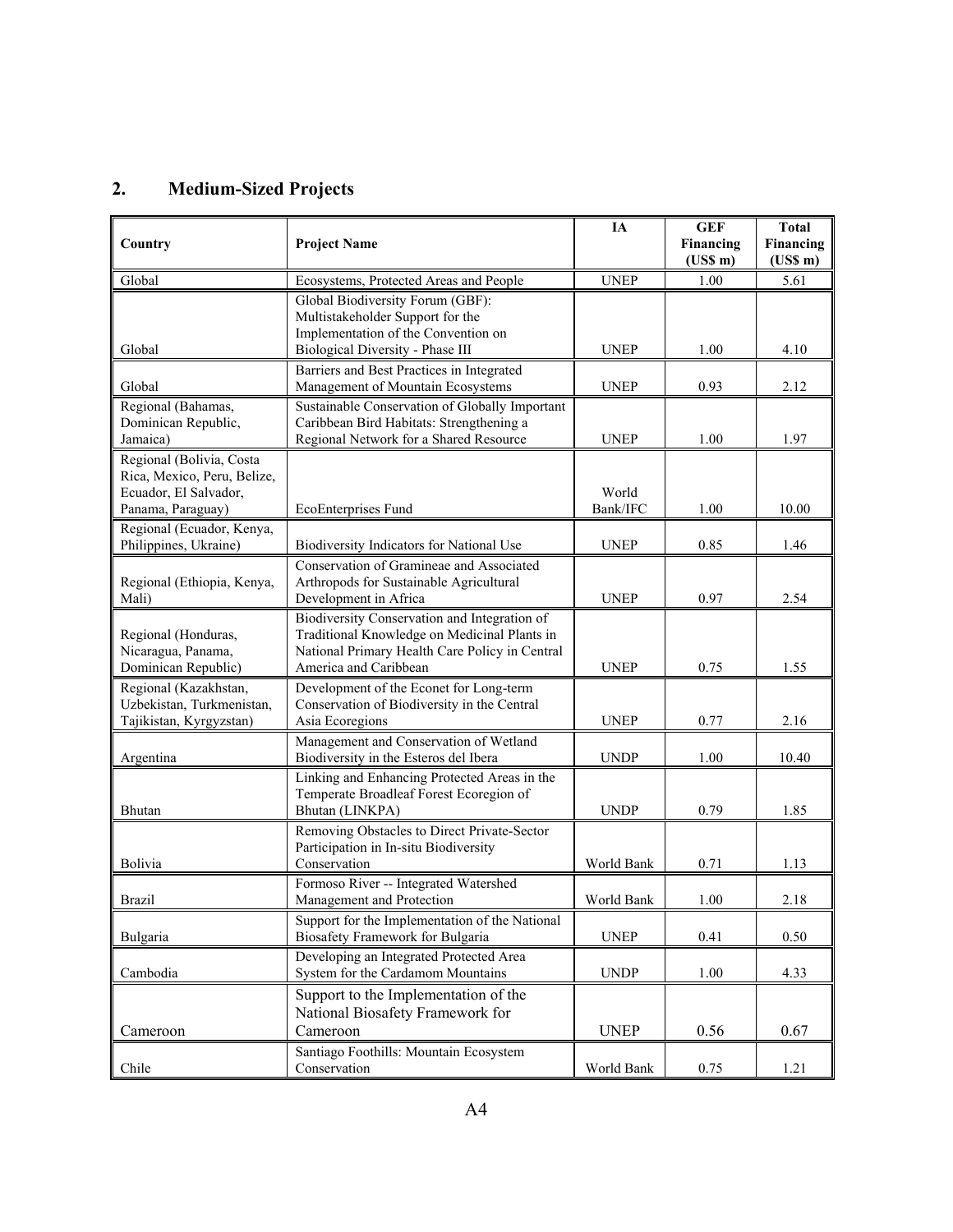| Country    | <b>Project Name</b>                                                                                                                   | IA                | <b>GEF</b><br>Financing<br>(US\$ m) | <b>Total</b><br><b>Financing</b><br>(US\$ m) |
|------------|---------------------------------------------------------------------------------------------------------------------------------------|-------------------|-------------------------------------|----------------------------------------------|
| Chile      | Ecosystem Management of the Salar del<br>Huasco for Biodiversity Conservation and<br>Sustainable Use Outside Protected Areas          | <b>UNDP</b>       | 0.86                                | 2.73                                         |
| China      | Support to the Implementation of the National<br>Biosafety Framework of China                                                         | <b>UNEP</b>       | 0.99                                | 1.27                                         |
| China      | Lake Dianchi Freshwater Biodiversity<br><b>Restoration Project</b>                                                                    | World Bank        | 1.00                                | 1.86                                         |
| Colombia   | Naya Biological Corridor in the Munchique-<br>Pinche Sector                                                                           | World Bank        | 0.75                                | 2.22                                         |
| Costa Rica | Improved Management and Conservation<br>Practices for the Cocos Island Marine<br>Conservation Area                                    | <b>UNDP</b>       | 1.00                                | 3.17                                         |
| Cuba       | Support to the Implementation of the National<br>Biosafety Framework of Cuba                                                          | <b>UNEP</b>       | 0.65                                | 0.93                                         |
| Ecuador    | Conservation of Biodiversity in Pastaza                                                                                               | World Bank        | 0.79                                | 1.04                                         |
| Gambia     | Integrated Coastal and Marine Biodiversity<br>Management                                                                              | World Bank        | 0.99                                | 1.77                                         |
| Guatemala  | Community Management of the Bio-Itza<br>Reserve Project                                                                               | World Bank        | 0.75                                | 1.50                                         |
| Indonesia  | Indonesia Forests and Media Project<br>(INFORM)                                                                                       | World Bank        | 0.94                                | 1.23                                         |
| Indonesia  | Conservation of Key Forests in the Sangihe-<br><b>Talaud Islands</b>                                                                  | World Bank        | 0.84                                | 1.19                                         |
| Jordan     | Conservation and Sustainable Use of<br>Biodiversity in Dibeen Nature Reserve                                                          | <b>UNDP</b>       | 1.00                                | 2.02                                         |
| Kenya      | Support to the Implementation of the National<br><b>Biosafety Framework</b>                                                           | <b>UNEP</b>       | 0.51                                | 0.62                                         |
| Korea DPR  | Coastal Biodiversity Management of DPR<br>Korea's West Sea                                                                            | <b>UNDP</b>       | 0.77                                | 1.32                                         |
| Lebanon    | Integrated Management of Cedar Forests in<br>Lebanon in Cooperation with other<br>Mediterranean Countries                             | <b>UNEP</b>       | 0.56                                | 1.21                                         |
| Madagascar | Participatory Community-based Conservation<br>in the Anjozorobe Forest Corridor                                                       | <b>UNDP</b>       | 0.97                                | 1.55                                         |
| Malaysia   | Capacity Building for Implementation of<br>Malaysia's National Biosafety Framework                                                    | <b>UNDP</b>       | 0.91                                | 5.21                                         |
| Mexico     | Private Land Mechanisms for Biodiversity<br>Conservation in Mexico                                                                    | World Bank        | 0.75                                | 1.85                                         |
| Moldova    | Biodiversity Conservation in the Lower<br>Dniester Delta Ecosystem                                                                    | World Bank        | 1.00                                | 2.04                                         |
| Mongolia   | Conservation of the Eg-Uur Watershed                                                                                                  | World<br>Bank/IFC | 1.00                                | 1.93                                         |
| Mongolia   | Developing a Model Conservation Programme-<br>Conservation of the Gobi Desert Using Wild<br>Bactrian Camels as an "Umbrella Species". | <b>UNDP</b>       | 0.98                                | 1.56                                         |
| Namibia    | Support to the Implementation of the National<br><b>Biosafety Framework</b>                                                           | <b>UNEP</b>       | 0.67                                | 0.91                                         |
| Pakistan   | Conservation of habitats and species of global                                                                                        | <b>UNDP</b>       | 0.79                                | 1.25                                         |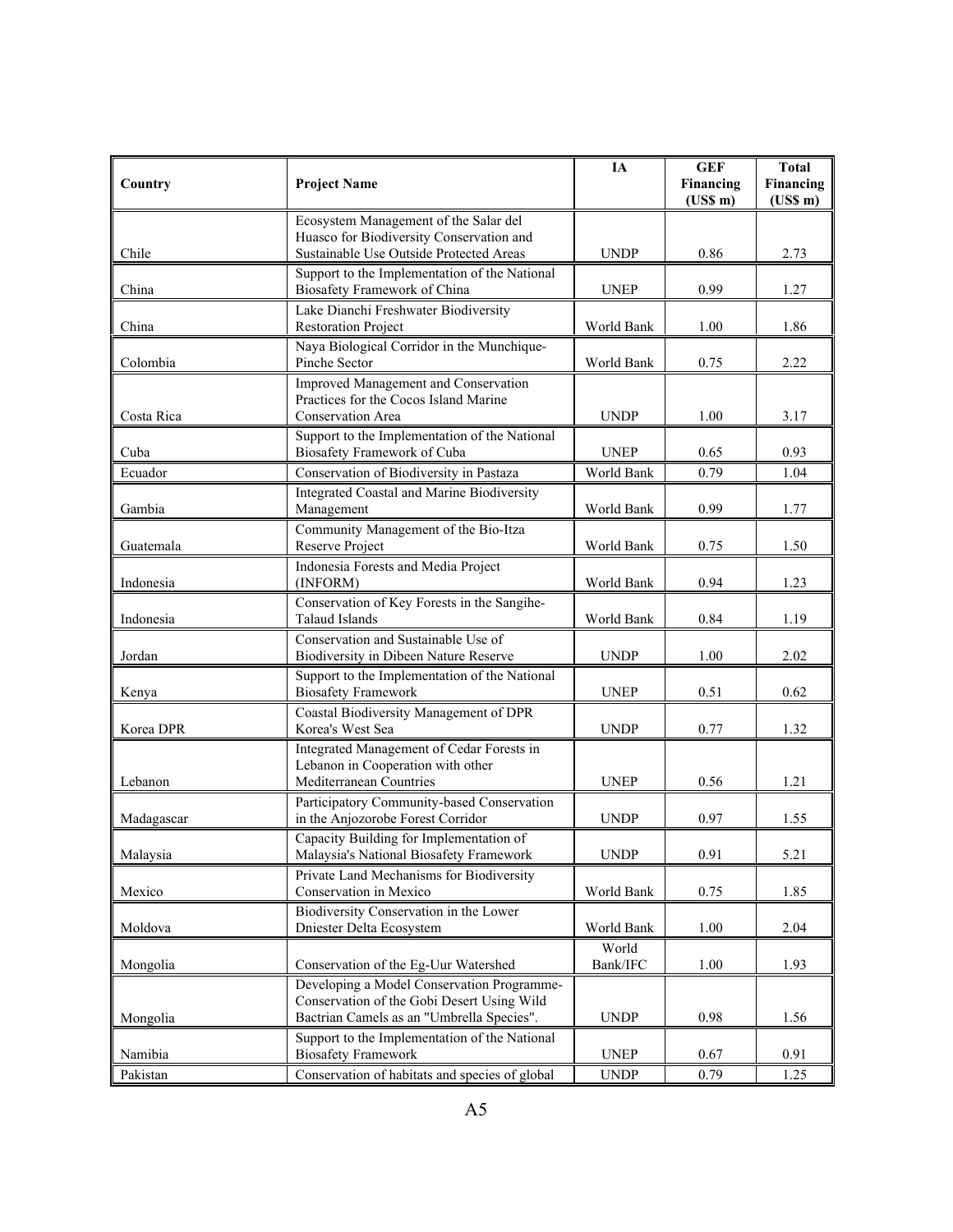| Country                   | <b>Project Name</b>                                                                                                      | IA                | <b>GEF</b><br>Financing<br>(US\$ m) | <b>Total</b><br>Financing<br>(US\$ m) |
|---------------------------|--------------------------------------------------------------------------------------------------------------------------|-------------------|-------------------------------------|---------------------------------------|
|                           | significance in Arid and Semi-arid Ecosystems<br>in Balochistan                                                          |                   |                                     |                                       |
| Paraguay                  | Biodiversity Conservation and Sustainable Use<br>in the Mbaracayu Natural Reserve                                        | World Bank        | 1.00                                | 3.15                                  |
| Peru                      | Conservation and Sustainable Use of<br>Biodiversity in the Amarakaeri Communal<br>Reserve and Adjoining Indigenous Lands | <b>UNDP</b>       | 0.99                                | 1.88                                  |
| Peru                      | Poison Dart Frog Ranching to Protect<br>Rainforest and Alleviate Poverty                                                 | World<br>Bank/IFC | 0.81                                | 1.85                                  |
| Peru                      | Community-based Conservation and<br>Sustainable Use of the Atiquipa and Taimara<br>Lomas Ecosystems                      | <b>UNDP</b>       | 0.75                                | 2.22                                  |
| Poland                    | Support to the Implementation of the National<br><b>Biosafety Framework</b>                                              | <b>UNEP</b>       | 0.46                                | 2.62                                  |
| <b>Russian Federation</b> | Strengthening Protected Areas Network for<br>Sikhote-Alin Mountian Forest Ecosystems<br>Conservation in Khabarovsky Kray | World Bank        | 0.75                                | 1.75                                  |
| Seychelles                | Improving Management of NGO and Privately<br>Owned Nature Reserves and High Biodiversity<br>Islands in Seychelles        | World Bank        | 0.84                                | 1.91                                  |
| Slovak Republic           | Conservation, Restoration and Wise Use of<br>Calcareous Fens                                                             | <b>UNDP</b>       | 1.00                                | 2.46                                  |
| South Africa              | Richtersveld Community Biodiversity<br><b>Conservation Project</b>                                                       | World Bank        | 0.90                                | 2.07                                  |
| Uganda                    | Support for the Implementation of the National<br>Biosafety Framework within the context of the<br>Cartagena protocol    | <b>UNEP</b>       | 0.56                                | 0.64                                  |
| Vietnam                   | Integrating Watershed and Biodiversity<br>Management in Chu Yang Sin National Parkv                                      | World Bank        | 1.00                                | 20.98                                 |
| Vietnam                   | The Green Corridor                                                                                                       | World Bank        | 1.00                                | 2.06                                  |
| Vietnam<br><b>Total</b>   | In-situ Conservation of Native Landraces and<br>their Wild Relatives in Vietnam                                          | <b>UNDP</b>       | 0.93<br>44.97                       | 3.92<br>141.67                        |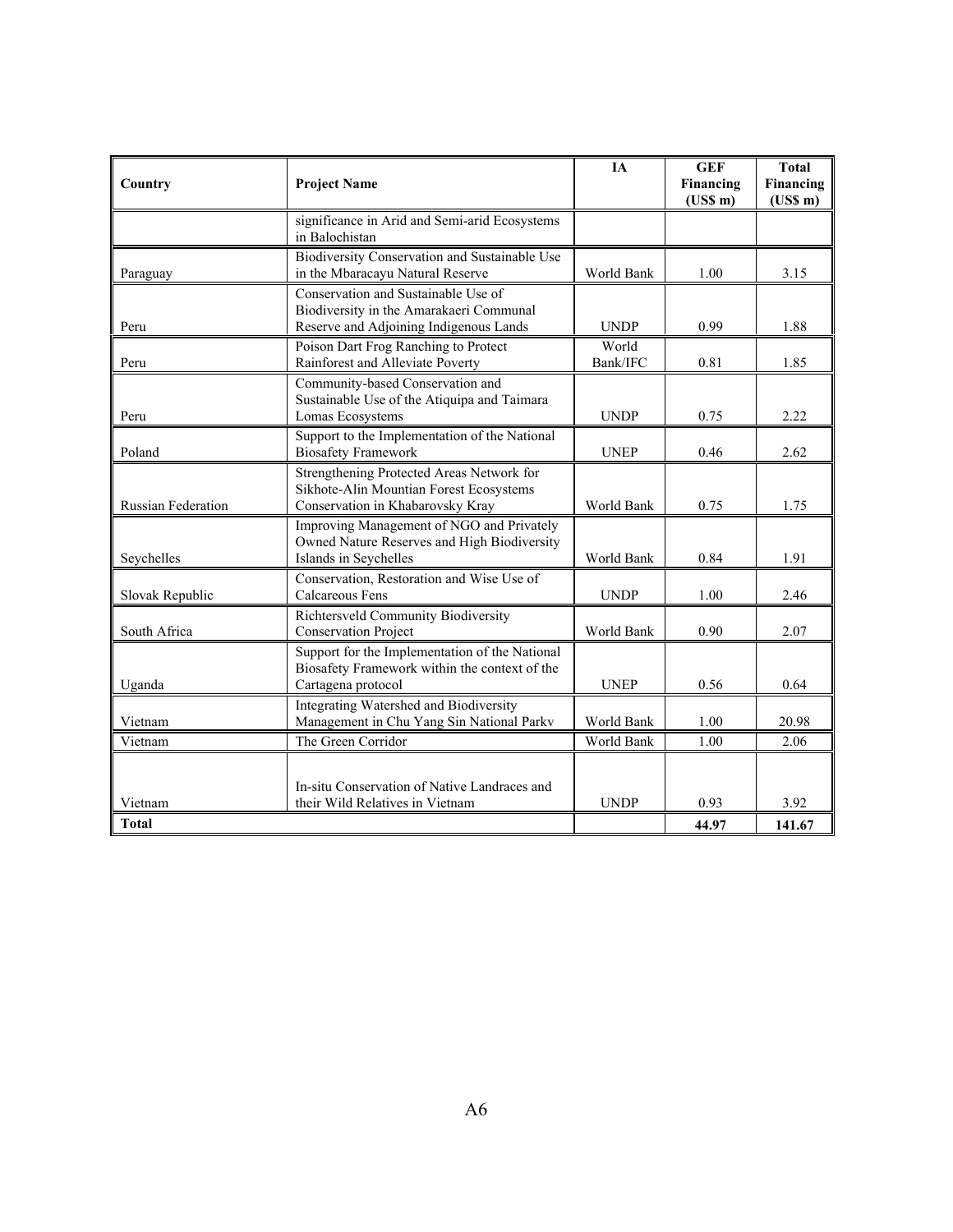## **3. Enabling Activities**

| Country       | <b>Project Name</b>                                                                | IA          | <b>GEF</b><br>Financing<br>(USS <sub>m</sub> ) | <b>Total</b><br>Financing<br>(USS m) |
|---------------|------------------------------------------------------------------------------------|-------------|------------------------------------------------|--------------------------------------|
|               | National Biodiversity Strategy and Action Plan and                                 |             |                                                |                                      |
| Angola        | Preparation of the First National Report to the COP                                | <b>UNDP</b> | 0.34                                           | 0.40                                 |
| Antigua And   | Assessment of Capacity Building Needs and Country                                  |             |                                                |                                      |
| Barbuda       | <b>Specific Priorities</b>                                                         | <b>UNDP</b> | 0.21                                           | 0.26                                 |
|               | Assessment of Capacity Building Needs and Country                                  |             |                                                |                                      |
| Belize        | <b>Specific Priorities</b>                                                         | <b>UNDP</b> | 0.18                                           | 0.23                                 |
|               | Assessment of Capacity Building Needs and Country                                  |             |                                                |                                      |
| Bhutan        | <b>Specific Priorities</b>                                                         | <b>UNDP</b> | 0.17                                           | 0.17                                 |
| Bolivia       | Assessment of Capacity Building Needs for Biodiversity                             | <b>UNDP</b> | 0.19                                           | 0.22                                 |
| Burundi       | Capacity Needs Assessment for Implementation of the<br><b>BSAP</b> and CHM Support | <b>UNDP</b> | 0.19                                           | 0.19                                 |
| Cambodia      | Assessment of Capacity Building Needs for<br>Implementation of Priorities          | <b>UNDP</b> | 0.10                                           | 0.10                                 |
| China         | Capacity Building of (CHM) and Preparation of the<br>Second National Report        | <b>UNEP</b> | 0.39                                           | 0.44                                 |
| Colombia      | Assessment of Capacity Building Needs and Country<br>Specific Priorities and CHM   | <b>UNEP</b> | 0.15                                           | 0.17                                 |
| Congo         | Assessment of Capacity Needs and CHM                                               | <b>UNDP</b> | 0.19                                           | 0.19                                 |
| Congo DR      | Capacity Needs Assessment and Country Driven CHM<br>project                        | <b>UNDP</b> | 0.11                                           | 0.11                                 |
| Cook Islands  | Biodiversity Enabling Activity 'Add-on'                                            | <b>UNDP</b> | 0.20                                           | 0.22                                 |
|               | Assessment of Capacity Building Needs and Country-                                 |             |                                                |                                      |
| Dominica      | specific Priorities                                                                | <b>UNDP</b> | 0.19                                           | 0.19                                 |
| Egypt         | Assessment of Capacity Building Needs and country<br><b>Specific Priorities</b>    | <b>UNEP</b> | 0.15                                           | 0.19                                 |
|               |                                                                                    | World       |                                                |                                      |
| Eritrea       | Assessment of Capacity Building Needs and CHM                                      | Bank        | 0.17                                           | 0.19                                 |
| Grenada       | Assessment of Capacity Building Needs and Country<br><b>Specific Priorities</b>    | <b>UNDP</b> | 0.21                                           | 0.25                                 |
|               | Definition of National Priorities and Assessment of                                |             |                                                |                                      |
| Guatemala     | <b>Capacity Building Needs</b>                                                     | <b>UNDP</b> | 0.23                                           | 0.23                                 |
| Guinea        | Capacity-Building Needs Assessment and Strengthening<br>of the CHM                 | <b>UNDP</b> | 0.21                                           | 0.21                                 |
| Guinea-Bissau | Capacity -building Needs Assessment and Strengthening<br>of CHM                    | <b>UNDP</b> | 0.24                                           | 0.24                                 |
| Iran          | Assessment of Capacity Building Needs and Country<br><b>Specific Priorities</b>    | <b>UNDP</b> | 0.10                                           | 0.15                                 |
| Jordan        | Assessment of Capacity Building Needs and<br>Country/Authority Specific Priorities | <b>UNDP</b> | 0.09                                           | 0.13                                 |
| Kazakhstan    | Assessment of Capacity Building Needs and<br>Enhancement of Information Management | <b>UNDP</b> | $0.18\,$                                       | 0.23                                 |
| Kenya         | Assessment of Capacity Building Needs and Participation<br>in CHM                  | <b>UNEP</b> | 0.24                                           | 0.29                                 |
| Kiribati      | Assessment of Capacity Building Needs and CHM                                      | <b>UNDP</b> | 0.19                                           | 0.23                                 |
|               | National Biodiversity Strategy and Action Plan, and                                |             |                                                |                                      |
| Liberia       | Country Report                                                                     | <b>UNDP</b> | 0.26                                           | 0.26                                 |
| Madagascar    | Consultations for the Second National Report on                                    | <b>UNDP</b> | 0.03                                           | 0.03                                 |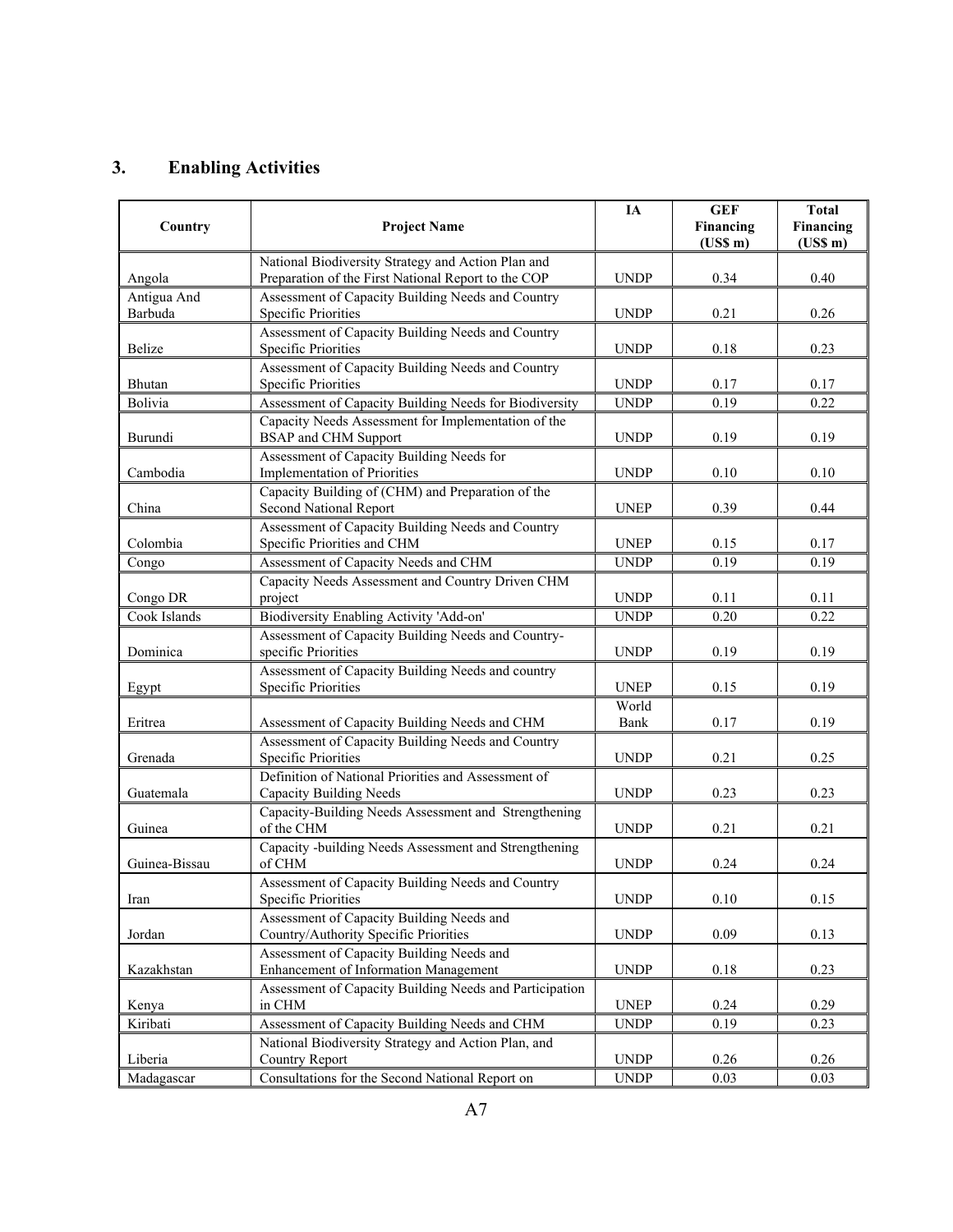| Country                       | <b>Project Name</b>                                                                     | <b>IA</b>   | <b>GEF</b><br>Financing<br>(USS <sub>m</sub> ) | <b>Total</b><br>Financing<br>(US\$ m) |
|-------------------------------|-----------------------------------------------------------------------------------------|-------------|------------------------------------------------|---------------------------------------|
|                               | Biodiversity                                                                            |             |                                                |                                       |
| Mali                          | Capacity Needs Assessment and Country Driven CHM                                        | <b>UNDP</b> | 0.18                                           | 0.18                                  |
| Marshall Islands              | Assessment of Capacity-building Needs and CHM                                           | <b>UNDP</b> | 0.22                                           | 0.27                                  |
| Micronesia                    | Assessment of Capacity-building Needs and CHM                                           | <b>UNDP</b> | 0.17                                           | 0.19                                  |
| Nicaragua                     | Assessment of Capacity-building Needs                                                   | <b>UNDP</b> | 0.19                                           | 0.19                                  |
| Niger                         | Capacity Needs Assessment and CHM Support                                               | <b>UNDP</b> | 0.21                                           | 0.21                                  |
| Niue                          | Assessment of Capacity-building Needs                                                   | <b>UNDP</b> | 0.28                                           | 0.31                                  |
| Oman                          | Assessing Capacity-building Needs and Country-specific<br>Priorities in Biodiversity    | <b>UNDP</b> | 0.15                                           | 0.23                                  |
| Palau                         | National Biodiversity Strategy Action Plan and First<br>Report to the COP               | <b>UNDP</b> | 0.33                                           | 0.33                                  |
| Philippines                   | Assessment of Capacity Building Needs                                                   | <b>UNDP</b> | 0.16                                           | 0.16                                  |
| Poland                        | <b>Biodiversity Enabling Activities</b>                                                 | <b>UNEP</b> | 0.23                                           | 0.29                                  |
| Samoa                         | Additional Funding of Biodiversity Enabling Activity                                    | <b>UNDP</b> | 0.22                                           | 0.24                                  |
| South Africa                  | Development and Implementation of the National<br>Biodiversity Strategy and Action Plan | <b>UNDP</b> | 0.41                                           | 2.02                                  |
| St. Vincent and<br>Grenadines | Assessment of Capacity Building Needs and Country<br><b>Specific Priorities</b>         | <b>UNDP</b> | 0.21                                           | 0.39                                  |
| Swaziland                     | Assessment of Capacity Building Needs, Completion of<br>the CHM Process                 | <b>UNDP</b> | 0.21                                           | 0.31                                  |
| Tanzania                      | Consultations for the Second Report to CBD and CHM                                      | <b>UNDP</b> | 0.04                                           | 0.06                                  |
| Tonga                         | National Biodiversity Conservation Strategy Action Plan<br>and First Report             | <b>UNDP</b> | 0.32                                           | 0.36                                  |
| Zimbabwe                      | Assessing Capacity Building Needs for Biodiversity<br>Management                        | <b>UNDP</b> | 0.09                                           | 0.19                                  |
| <b>Total</b>                  |                                                                                         |             | 8.53                                           | 11.45                                 |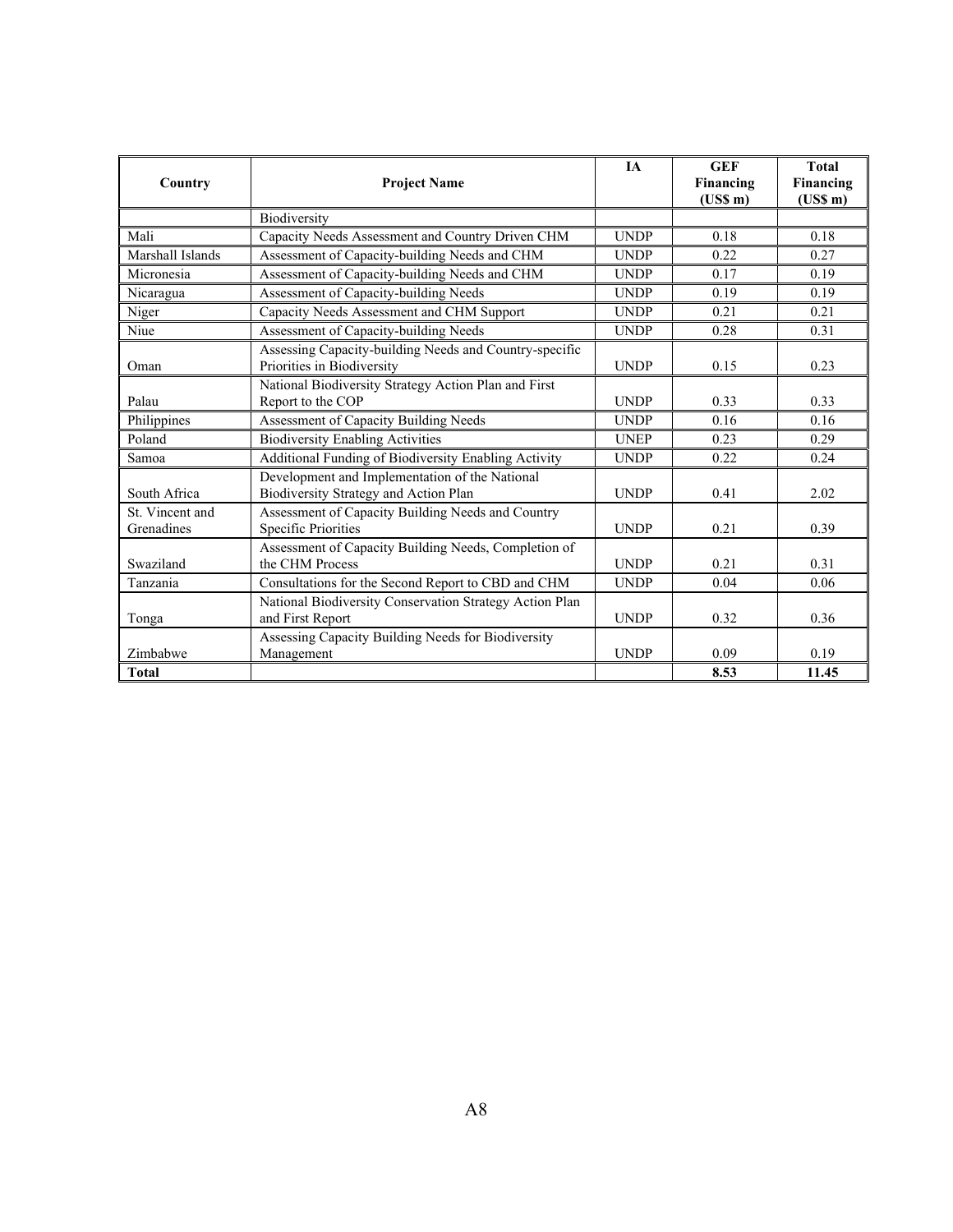## **4. Project Preparation Activities**

| Country                                               | <b>Project Name</b>                                                                                                                                | <b>IA</b>        | <b>GEF</b><br>Financing<br>(USS m) |
|-------------------------------------------------------|----------------------------------------------------------------------------------------------------------------------------------------------------|------------------|------------------------------------|
| Global                                                | Conservation & Management of Pollinators for Sustainable Agriculture<br>through an Ecosystem Approach                                              | <b>UNEP</b>      | 0.70                               |
| Global                                                | Conservation & Use of Crop Genetic Diversity to Control Pests &<br>Diseases in Support of Sustainable Agriculture                                  | <b>UNEP</b>      | 0.35                               |
| Regional                                              | Conservation of the Biodiversity of the Paramo in the Northern and<br><b>Central Andes</b>                                                         | <b>UNEP</b>      | 0.67                               |
| Regional                                              | Conservation of Dryland Biodiversity in the Amboseli - Monduli Cross-<br>border Site in Kenya and Tanzania                                         | <b>UNDP/UNEP</b> | 0.18                               |
| Regional                                              | OECS Protected Areas and Associated Sustainable Livelihoods                                                                                        | World Bank       | 0.11                               |
| Regional                                              | Development & Application of Decision-support Tools to Conserve &<br>Sustainably Use Genetic Diversity in Indigenous Livestock & Wild<br>Relatives | <b>UNEP</b>      | 0.45                               |
| Regional                                              | Removing Barriers to Invasive Plant Management in Africa                                                                                           | <b>UNEP</b>      | 0.70                               |
| Regional (Lao<br>PDR, Cambodia,<br>Vietnam, Thailand) | Mekong River Basin Wetland Biodiversity, Phase I                                                                                                   | <b>UNDP</b>      | 0.08                               |
| Regional                                              | Corazon Transfrontier Biosphere Reserve Project                                                                                                    | World Bank       | 0.40                               |
| Bulgaria                                              | Conservation of Globally Significant Biodiversity in the Landscape of<br>Bulgaria's Rhodope Mountains                                              | <b>UNDP</b>      | 0.26                               |
| Chile                                                 | Conservation of Biodiversity in the Valdivian Temperate Rain Forest<br>Ecoregion                                                                   | <b>UNDP</b>      | 0.33                               |
| China                                                 | Conservation and Sustainable Utilisation of Wild Relatives of Crops                                                                                | <b>UNDP</b>      | 0.21                               |
| Mozambique                                            | Transfrontier Conservation Areas and Sustainable Tourism<br>Development Project                                                                    | World Bank       | 0.35                               |
| Panama                                                | Second Rural Poverty and Natural Resources Management Project                                                                                      | World Bank       | 0.27                               |
| South Africa                                          | Conservation and Sustainable Use of Biodiversity on the South African<br><b>Wild Coast</b>                                                         | <b>UNDP</b>      | 0.34                               |
| South Africa                                          | Agulhas Biodiversity Initiative (ABI)                                                                                                              | <b>UNDP</b>      | 0.08                               |
| Venezuela                                             | Expanding Partnerships for the National Parks System                                                                                               | World Bank       | 0.35                               |
| <b>Total</b>                                          |                                                                                                                                                    |                  | 5.83                               |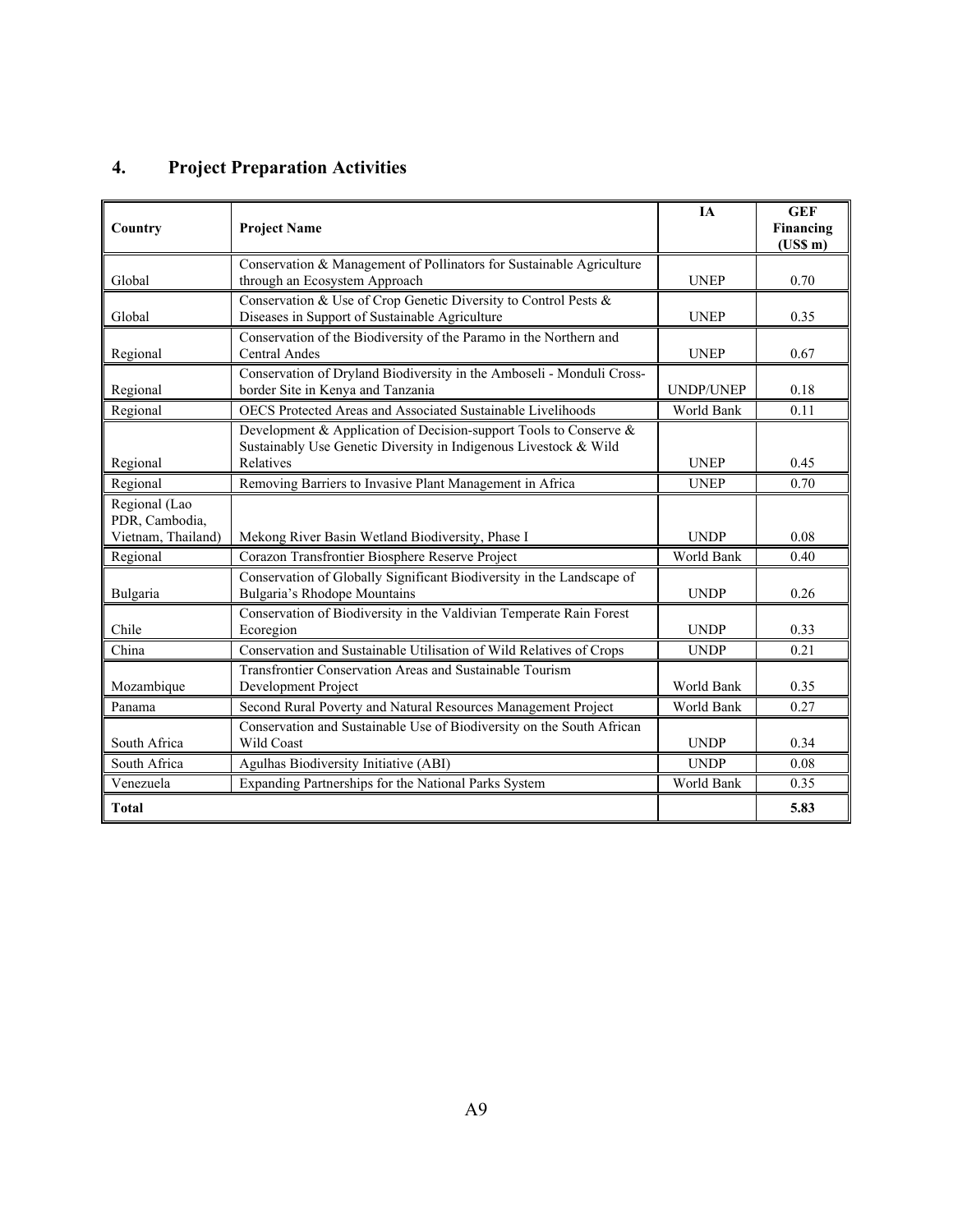#### **ANNEX B: PROJECT SUMMARIES (JULY 2001-JUNE 2003)**

#### **1. Full-sized Projects**

**Global (Brazil, Cote d'Ivoire, India, Indonesia, Kenya, Mexico, Uganda) - Conservation and Sustainable Management of Below Ground Biodiversity, Phase I,** (UNEP), GEF financing: \$5.3m; Total: \$8.88m; OP 1,2,3,4 The objective of this project is to enhance awareness, knowledge and understanding of below-ground biological diversity (BGBD) important to sustainable agricultural production in tropical landscapes by the demonstration of methods for conservation and sustainable management. The project will explore the hypothesis that, by appropriate management of above- and below-ground biota, optimal conservation of biodiversity for national and global benefits can be achieved in mosaics of land-uses at differing intensities of management and furthermore result in simultaneous gains in sustainable agricultural production

#### **Regional (Armenia, Bolivia, Madagascar, Sri Lanka, Uzbekistan) - In-situ Conservation of Crop Wild Relatives through Enhanced Information Management and Field Application** (UNEP), GEF financing: \$6.16m; Total: \$12.68m; OP 13, 3

The objective of the project is the safe and effective conservation of crop wild relatives and their increased availability for crop improvement in Armenia, Bolivia, Madagascar, Sri Lanka and Uzbekistan.

#### **Regional (Benin, Burkina Faso, Cote d'Ivoire, Mali, Niger) - Building Scientific and Technical Capacity for Effective Management and Sustainable Use of Dryland Biodiversity in West African Biosphere Reserves** (UNEP), GEF financing: \$2.75m; Total: \$6.58m; OP 1

The purpose of the project is to conserve and sustainably use biodiversity in six Biosphere Reserves in West Africa that are predominantly composed of savannah ecosystems. In order to achieve this goal, project implementation will emphasis both strengthening stakeholder capacity and integration of stakeholders in biosphere reserve management.

## **Regional (Burkina Faso, Botswana, Kenya, Mali, Namibia, Niger, Senegal, South Africa, Zimbabwe) - Desert**

**Margin Programme, Phase 1** (UNEP/UNDP), GEF financing: \$5.35m; Total: \$15.58m; OP 1, 4 The project aims to (a) review and analysis the extent and nature of land degradation and its socio-economic and biophysical causes; (b) identify and test available solutions (indigenous, new technologies, and policy and institutional changes) together with farmers, NGOs, and NARS; (c) develop improved solutions (technologies, policies, institutions) through participatory research; (d) assess the likely impact of solutions in solving degradation problems and designing monitoring systems for measuring impact; and (e) collaborate with researchers, farmers, communities, NGOs, policymakers, and donors in implementing and monitoring the findings and recommendations of the DMP.

#### **Regional (China, Iran, Kazakhstan, Russian Federation) - Development of a Wetland Site and Flyway Network for Conservation of the Siberian Crane and Other Migratory Waterbirds in Asia** (UNEP), GEF financing: \$10.35m; Total: \$22.71m; OP 2,1,3,4

The objective of the project is to conserve the network of critical wetlands needed for survival of the Siberian Cranes, other threatened cranes, and numerous water birds that form an important resource for local populations. The project focuses on the conservation of the international network of wetlands upon which this species depends, together with a wide range of other wetland biodiversity. Nearly fifty percent of these wetlands are Ramsar sites. The project area covers the flyways used by populations of Siberian Cranes in western Central Asia and in East Asia targeting key wetland sites located in China, Iran, Kazakhstan and Russia.

#### **Regional (Lao PDR, Cambodia, Vietnam, Thailand) - Mekong River Basin Wetland Biodiversity, Phase I**  (UNDP), GEF financing: \$4.53m; Total: \$13.89m; OP 2

The project will assist the countries to conserve and sustainably use biological diversity in the lower Mekong wetlands. It will establish a multi-sectoral planning process at national and regional levels, to strengthen macroeconomic and policy frameworks for wetland biodiversity conservation and sustainable use, to provide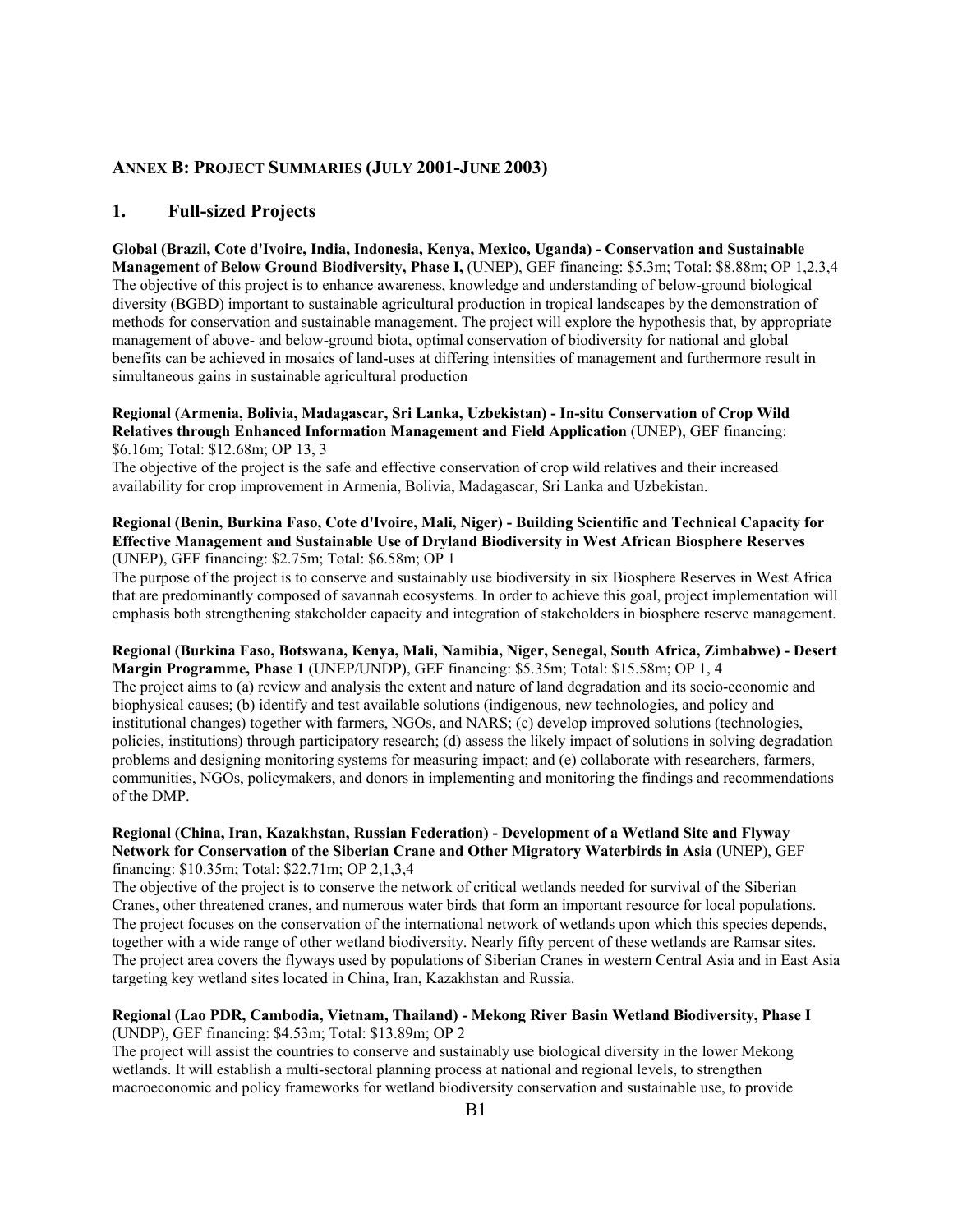adequate information to support sound policy, planning and management, to improve human and technical capacity to better conserve and sustainable manage wetlands; and to improve community-based natural resource management of wetlands.

#### **Regional - Integrated Management of Dryland Biodiversity through Land Rehabilitation in the Arid and Semi-Arid Regions of Mozambique, Zambia and Zimbabwe** (UNEP/UNDP), GEF financing: \$7.83m; Total: \$13.42m; OP 1

The overall objectives of the project are to: (a) conserve the arid land adapted animal and plant biodiversity of the transboundary range and grazing lands common to Mozambique, Zambia, and Zimbabwe by improving communitybased resource management; and (b) improve the quality of rural livelihoods through diversified and sustainable natural resource use and biodiversity protection.

#### **Algeria - Conservation and Sustainable Use of Globally Significant Biodiversity in the Tassili and Ahaggar National Parks** (UNDP), GEF financing: \$3.72m; Total: \$6.37m; OP 1

The project aims to protect a representative sample of the biodiversity of the Central Saharan region. This will be achieved through the conservation and sustainable use of globally significant biodiversity in the Tassili N'Ajjer and the Ahaggar National Parks. In sites of key biodiversity resources, more intensive management will be supported through the clustering of activities. Priority will also be given to ecological corridors in order to ensure at least stepping-stone connectivity between areas of key resources. This adaptive management strategy, emphasizing flexibility and movement, is tailored to the ecological imperatives of desert ecosystems, as reflected by the survival strategies and movement patterns adopted by both animals and humans in such extreme environments.

#### **Armenia - Natural Resources Management and Poverty Reduction** (World Bank), GEF financing: \$5.21m; Total: \$16.21m; OP 4

The project area covers mountain, forest, meadow and steppe ecosystems in the Gegharkunik and Tavoush Districts, including a transboundary wildlife corridor between Armenia and Georgia. The protected areas include Lake Sevan NP, unique alpine lake ecosystem and littoral habitats and Dilijan NR, a unique forest ecosystem containing endangered species in the Southern Caucasus dependent on broad-leaved forests. However, these sites are currently under pressure from illegal activities, including logging for timber and fuelwood and resulting soil erosion. Pressures on some 10% of biodiversity resources are also expected to increase. The root causes are thus sectoral in nature, including weak regulatory agencies, limited financial resources to continuously manage forest and pasture lands, lack of alternative income generating options in rural communities, and lack of public awareness.

**Brazil - Parana Biodiversity Project** (World Bank), GEF financing: \$8.00m; Total: \$32.86m; OP 3, 4 The project will assist the State of Parana to conserve two globally significant biomes, the interior Atlantic Forest and the Araucaria forest ecosystems. It will do so by (i) upgrading management of protected areas and buffer zones; (ii) resolving threats and underlying causes of biodiversity loss; (iii) establishing a framework to encourage community and private sector participation in conservation by employing sustainable development production systems; and (iv) implementing a system of disseminating information on the value of protected biomes. It will achieve these through (a) mainstreaming biodiversity conservation among government and civil society stakeholders; (b) mitigate threats through creation of ecological corridors; (c) reform relevant policy and regulatory frameworks.

#### **Bulgaria - Conservation of Globally Significant Biodiversity in the Landscape of Bulgaria's Rhodope Mountains** (UNDP), GEF financing: \$3.81m; Total: \$18.70m; OP4

The objective of this project is the conservation and sustainable use of biological diversity in the Rhodope Mountains of southern Bulgaria. The successful completion of the project will result in stakeholders devising innovative and adaptive practices to mitigate and prevent threats to biological diversity in two new landscape-scale Nature Parks by applying new partnerships, conservation tools, information, and sustainable livelihoods to conserve biological diversity. The Rhodope is an ancient, European cultural landscape where productive uses of forestry and agriculture predominate and protected areas are small and scattered. The application of landscape-scale conservation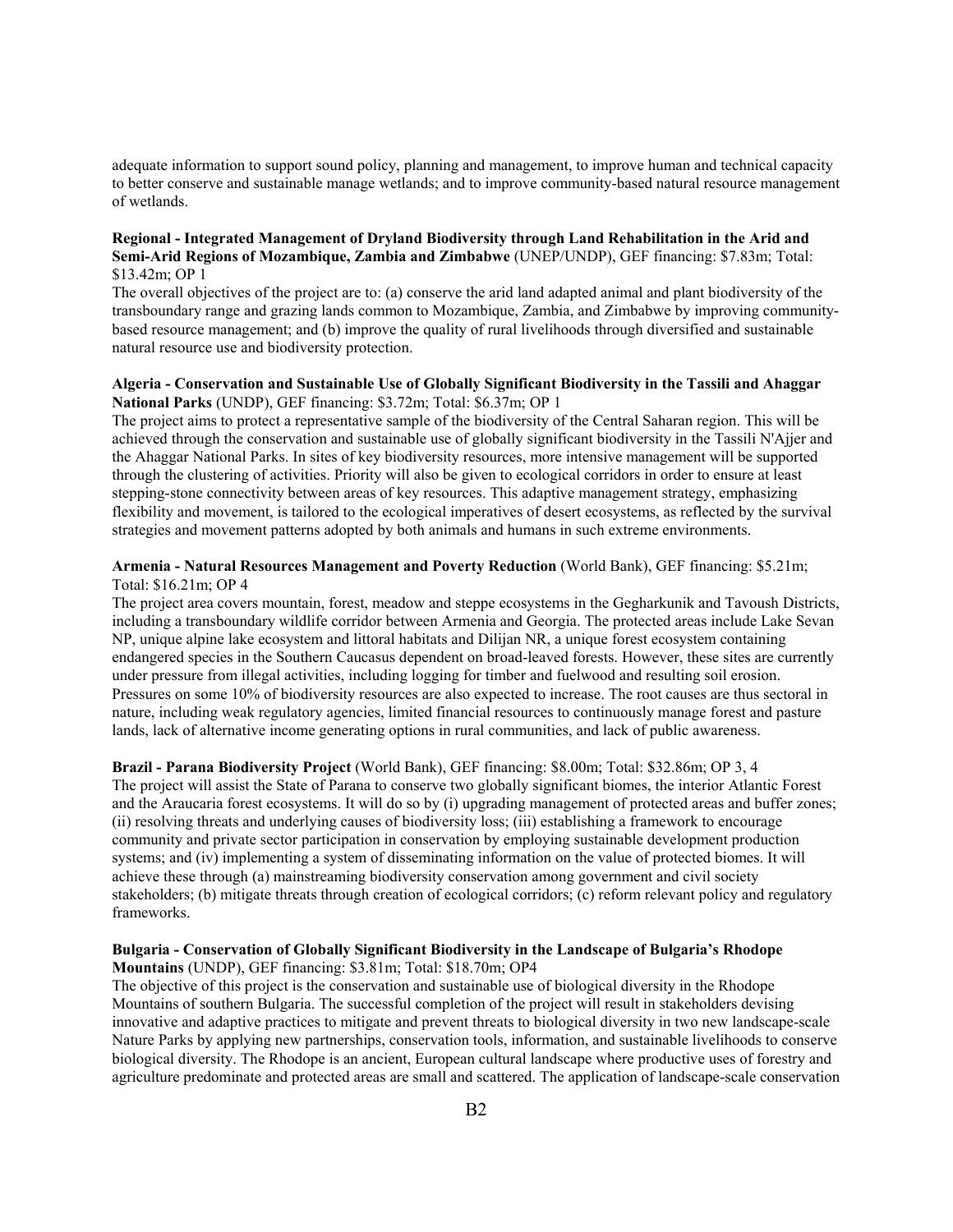practices and perspective to the productive landscape as a whole and protected areas' within it, constitutes the project's strategic approach to securing the sustainable long-term conservation of biodiversity in these mountains.

**Cambodia - Tonle Sap Conservation Project** (UNDP), GEF financing: \$3.60m; Total: \$19.14m; OP 2 The objective of the project is (i) to support economic development and natural resources management; (ii) to strengthen community-based natural resources management systems for rural development; and (iii) to conserve globally significant biodiversity through protection and/or sustainable use of resources in threatened components of the ecosystem and critical habitats.

#### **Cape Verde - Integrated Participatory Ecosystem Management In and Around Protected Areas, Phase I** (UNDP), GEF financing: \$3.93m; Total: \$9.64m; OP 1

The overall objective of the full project is to conserve globally significant biodiversity and ensure sustainable use of natural resources through an integrated approach whereby protected areas and community-based sustainable use activities are woven into a "win-win" package. Through this integrated community biodiversity conservation project and the implementation of the provisions of the National Biodiversity Strategy, long term solutions will be sought for better management of water, natural resources, land use, and invasive species.

#### **Chad - Conservation and Sustainable Use of Biodiversity in the Moyen-Chari** (UNDP), GEF financing:

\$1.66m; Total: \$3.30m; OP 1

The Moyen Chari region in Southeastern Chad constitutes one of the few remaining undisturbed ecological zones of Sudanese savanna. This project will devise conservation measures for the Manda National Park, the Aouk Reserve, and the Nyala reserve.

#### **China - Biodiversity Management in the Coastal Area of China's South Sea** (UNDP), GEF financing: \$3.51m; Total: \$12.74m; OP 2

The objective of this project is to protect globally significant marine and coastal biodiversity along China's subtropical and tropical southeast coast between its border with Vietnam and latitude 28 N, corresponding with the border of Fujian and Zhejiang provinces.

#### **Croatia - Karst Ecosystem Conservation Project** (World Bank), GEF financing: \$5.30m; Total: \$8.63m; OP 4, 3, 2

The project development objective is to protect the biodiversity of karst ecosystems in Croatia in a way that is participatory, economically viable, and integrated with the country's socio-economic goals. The project will address a key environmental policy issue facing the government - how to manage the country's future growth and development, while protecting the environment, on the national and local level. The project will assist the Government to preempt the potential threats to biodiversity related to tourism and other economic development activities in the region.

#### **Cuba - Strengthening the National System of Protected Areas** (UNDP), GEF financing: \$2.15m; Total: \$13.44m; OP 2

The objective of the full project is to conserve highly representative assemblages of four of Cuba's terrestrial ecoregions of global importance and classified as highest priority for conservation nationally and regionally. The Cuban archipelago harbors the greatest biological diversity in the Caribbean region. Given its insularities and threats, biodiversity conservation faces serious threats. The project would improve management of the National System of Protected Areas by addressing gaps and by supporting a number of site-based demonstration/investment activities geared to mitigating a cross section of threats/ risks and refining conservation practices and approaches.

#### **Guinea - Conservation of the Biodiversity of the Nimba Mountains through Integrated and Participatory Management** (UNDP), GEF financing: \$3.99m; Total: \$11.88m; OP 4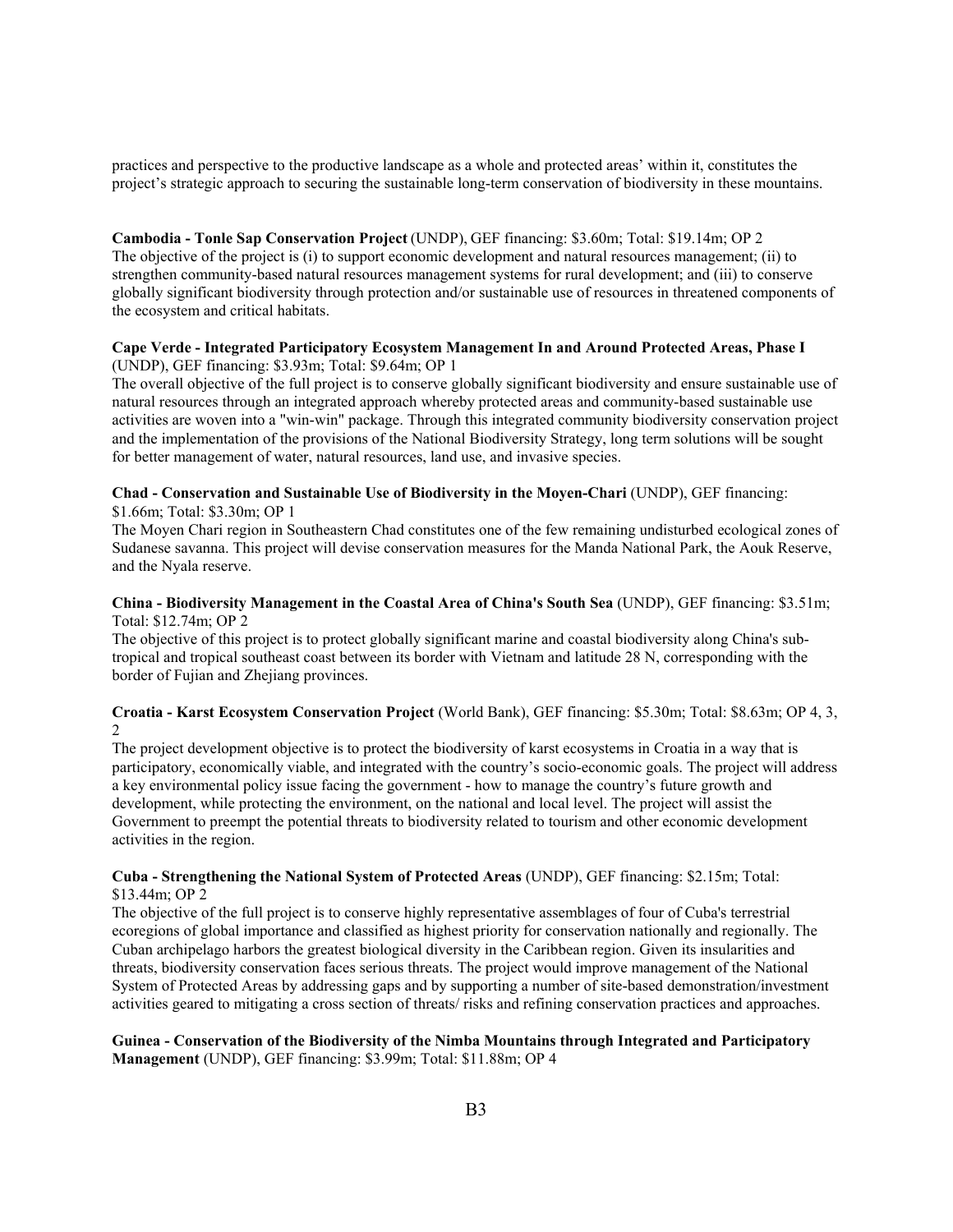This proposed programme will contribute to the protection and sustainable use of the biological diversity of the Nimba Mountains Biosphere Reserve, including the World Heritage Site (officially on the list of Sites in Danger since 1992).

#### **Guinea-Bissau - Coastal and Biodiversity Management Project (World Bank),** GEF financing: \$5.15m; Total: \$9.55m; OP 2

The project would aim to strengthen the conservation of globally significant biodiversity to promote sustainable management of Guinea Bissau's coastal biodiversity for both conservation and sustainable development ends. In conjunction with an IDA credit, this project would implement biodiversity conservation components of the National Coastal Zone Management Plan. Key project components include: establishment of a sustainable institutional framework for biodiversity conservation and management; Biodiversity conservation and protected areas management; and sustainable biodiversity management-based community development.

#### **Indonesia - Komodo National Park Collaborative Management Initiative (World Bank/IFC)**, GEF financing: \$5.38m; Total: \$16.98m; OP 2

The project will experiment with a privatization scheme in park management through a Joint Venture (JV) between the Nature Conservancy (TNC) and a local tourism company (JPU) who will implement a collaborative management strategy based on a 25-year park management plan. The JV will obtain a tourism concession from government to authorize this private sector-NGO partnership to set and collect gate fees, establish and implement tourism carrying capacity limits, and to develop a tourism licensing system. The overall strategy seeks to make Kmodo National Park a self-sustaining entity with its management costs being covered by tourism revenue. The project includes substantive positive incentives and will enforce negative incentives to encourage local communities to switch from the current destructive fishing practices to sustainable livelihoods based on the rational use of park resources.

#### **Jordan - Conservation of Medicinal and Herbal Plants** (World Bank), GEF financing: \$5.35m; Total: \$12.85m; OP 1, 13

The overall objective of the project is to support the conservation, management, cultivation and sustainable utilization of medicinal and herbal plants in Jordan while ensuring effective in situ protection of threatened habitats and ecosystems.

#### **Kazakhstan - In-Situ Conservation of Kazakhstan's Mountain Agrobiodiversity (UNDP)**, GEF financing: \$3.02m; Total: \$7.81m; OP 13

The project focuses on the conservation of key areas of mountain agro-biodiversity in Kazakhstan. The immediate project objective is that stakeholders conserve and sustainably use agro-biodiversity in two priority sites within Kazakhstan's Tien Shan Mountains by developing and applying new methods and tools for conservation, including partnerships among conservation and land-use agencies, local governments, SPAs, local communities and the private sector.

#### **Lithuania - Conservation of Inland Wetland Biodiversity (UNDP)**, GEF financing: \$3.44m; Total: \$13.86m; OP 2

The project will develop and implement an integrated approach to the protection of inland wetlands biodiversity of Lithuania . The immediate objective is to ensure biodiversity protection in a reduced number of Strict Nature Reserves (wetlands). Main activities will include the establishment of a system of tradable collection permits for cranberries, the reconversion of farming lands to wetland-friendly agricultural activities, the adoption of biodiversity-friendly forestry protocols, the establishment of a biodiversity reserve, strengthening enforcement of reserve regulations and boundaries, restoration of selected wetland habitats, public awareness and support activities, the gathering and codification of lessons and best practice, and the elaboration of a strategy for replication to other priority wetland sites nationally.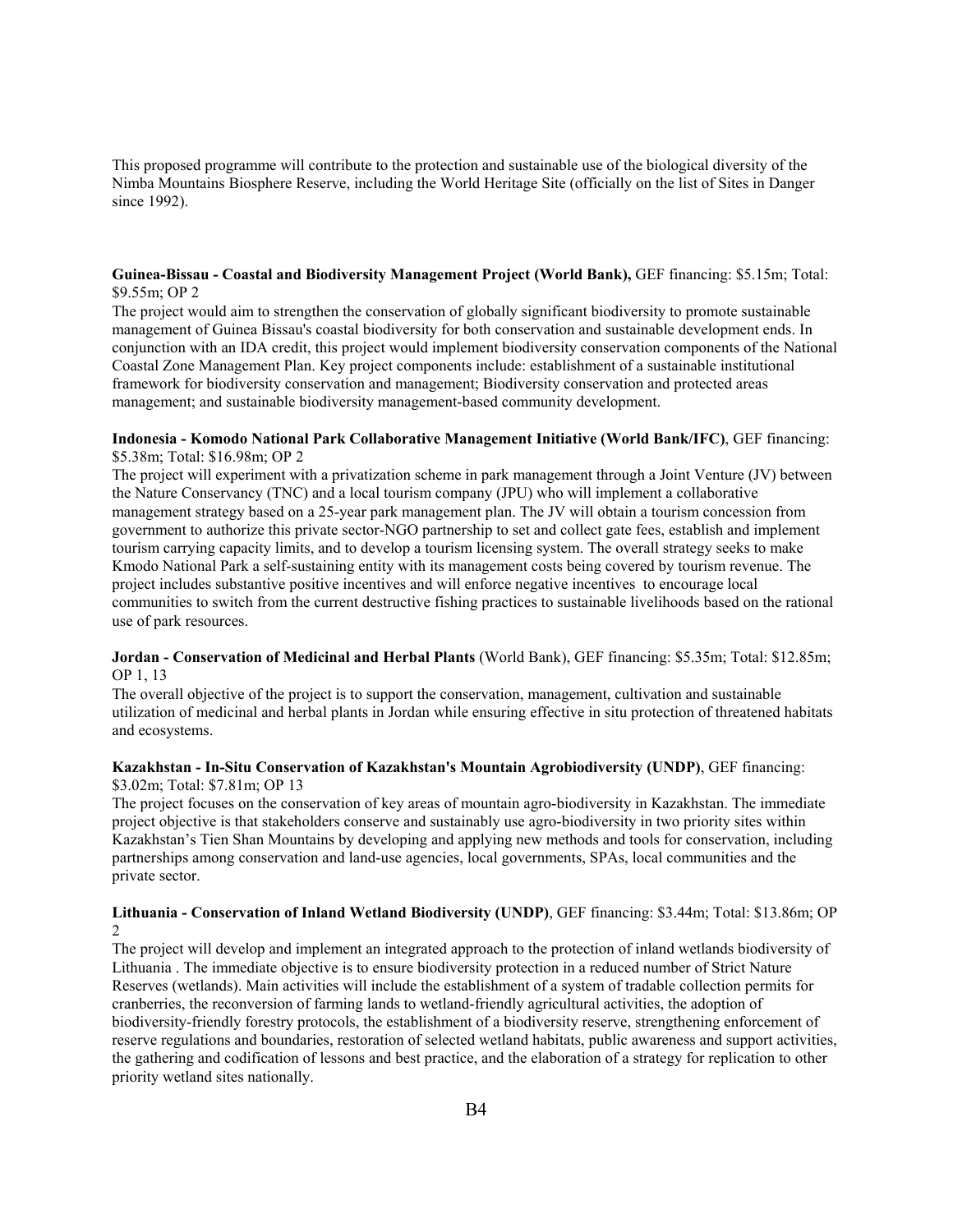#### **Maldives - Atoll Ecosystem-based Conservation of Globally Significant Biological Diversity in the Maldives'**

**Baa Atoll (UNDP)**, GEF financing: \$2.71m; Total: \$8.63m; OP 2

The goal of the Project is to work with island communities to identify and sustainable remove threats to Biodiversity in selected atolls.

**Mali - Arid Rangeland Biodiversity Conservation (World Bank)**, GEF financing: \$5.68m; Total: \$8.39m; OP 1 The project targets the GEF Operational Program 1(Arid and semi-arid ecosystem) with the Global Objective that Biodiversity and range degradation trends are reversed in selected conservation areas and stabilized elsewhere in the Gourma.

#### **Nepal - Landscape Level Biodiversity Conservation in Nepal's Western Terai Complex (UNDP)**, GEF financing: \$3.55m; Total: \$13.11m; OP 3, 13

The project's focus is on strengthening protected area management and integrating biodiversity conservation criteria with sustainable forest use and agricultural production in the surrounding productive landscape of Western Terai. Within the Western Terai Landscape complex, project interventions will occur in three sites, including two protected areas, Royal Bardia National Park and Royal Suklaphanta Wildlife Reserve, their respective bufferzones, and priority areas in the intervening productive landscape that are critical for biodiversity conservation. The immediate objective is to establish effective management systems and build capacity for the conservation and sustainable use of Nepal's Western Terai landscape complex.

#### **Papua New Guinea - Community-based Coastal and Marine Conservation in the Milne Bay Province (UNDP)**, GEF financing: \$3.55m; Total: \$7.13m; OP 2

The project will develop participatory management processes that protects a sample of Milne Bay coastal marine biodiversity in three designated zones that are representative of the ecosystems and social settings in the Milne Bay Province. The Province contains some of the most biologically diverse coral reefs, mangrove forests, and sea grass beds left in the world. These ecosystems remain some of the least impacted in the planet too. The first phase of this will pilot activities in the first of the three targeted zones by overlaying conservation goals into the sustainable development framework, removing barriers to the ecologically sustainable utilization of marine ecosystems at the local level.

#### **Peru - Participatory Management of Protected Areas (World Bank)**, GEF financing: \$15.15m; Total: \$31.06m; OP 3

The resulting project would provide continuity to a GEF Pilot Phase activity supporting biodiversity conservation in globally significant areas of Peru. The proposal is a follow-up from a pilot phase project. An independent evaluation has been completed and submitted to the Secretariat for review. PDF B resources would be used to finalize project design including: institutional assessment and targeted area selection, stakeholder assessment, technical analysis, economic and incremental costs analysis, procurement and financial management analysis, , the consultative process, and project coordination and support.

#### **Philippines - Asian Conservation Foundation (ACF) (World Bank/IFC)**, GEF financing: \$1.60m; Total: \$16.40m; OP 2

The project will support the incremental costs of a new approach to mobilizing private capital and grant funding to help conserve new and existing marine protected areas (MPAs) at six key sites in the Philippines. It is innovative in the way that a holding company is set up. Essentially, private investors are willing to take lower returns on their investment on ACC in exchange for funding biodiversity conservation. It will provide funds for the first biodiversity oriented holding company which will become a long-term (up to 50 years) shareholder in companies that are strategically located in sectors and regions within the Philippines which allow it to leverage significant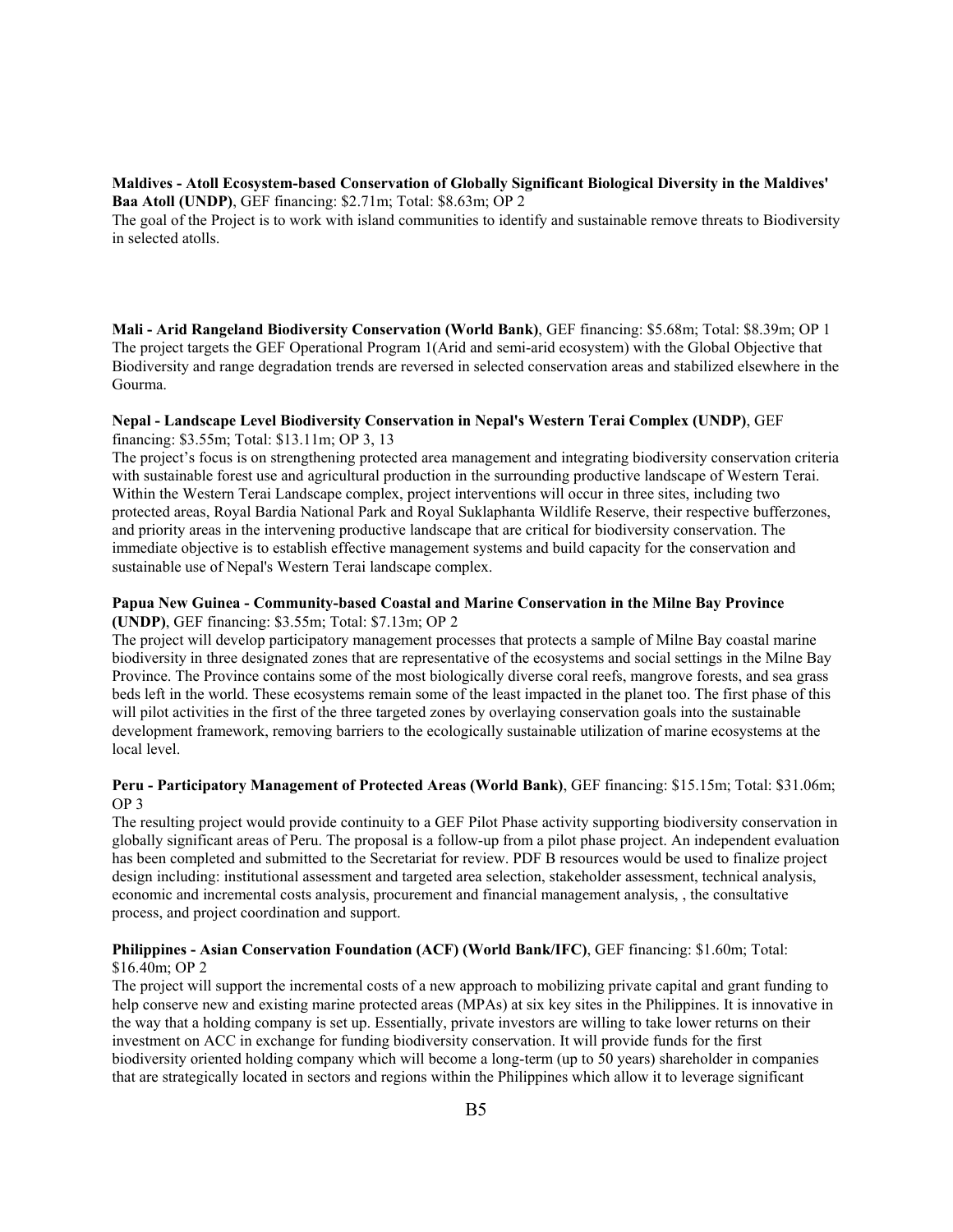benefits for biodiversity. The investment company will work in tandem with a parallel foundation, the Asian Conservation Foundation (ACF) in order to provide technical assistance and funding for conservation activities at key marine and coastal sites.

#### **Russian Federation - Conservation and Sustainable Use of Wild Salmonid Biological Diversity in Russia's Kamchatka Peninsula, Phase I (UNDP)**, GEF financing: \$3.31m; Total: \$13.83m; OP 13, 2

The overall objective of the proposed project is the sustained conservation of Kamchatka's salmonid genetic and life history diversity and the maintenance of river ecosystem integrity. Upon completion of the project, Government agencies and local communities and indigenous peoples will be conserving salmonid diversity in the project's four river sites by applying a new diversity-oriented approach, conservation tools, and sustainable livelihoods. The project will use an adaptive management approach that is designed to respond to emergent threats and orient conservation activities to threat mitigation.

#### **Russian Federation - An Integrated Ecosystem Management Approach to Conserve Biodiversity and Minimize Habitat Fragmentation in Three Selected Model Areas in the Russian Arctic (UNEP)**, GEF financing: \$3.38m; Total: \$8.01m; OP 3, 4

This project will develop and implement integrated ecosystem management strategies in the Russian Arctic in two to three model areas, and strengthen the capacity of federal and regional/local authorities, indigenous people and other stakeholders in sustainable biodiversity management.

**South Africa - Agulhas Biodiversity Initiative (ABI) (UNDP)**, GEF financing: \$3.23m; Total: \$11.79m; OP 1 The Agulhas Biodiversity Initiative (ABI) comprises one of three complementary GEF initiatives in support of C.A.P.E. aimed at strengthening systemic, institutional and individual capacities and establishing the know-how needed for conservation in different ecological and socio-economic conditions as needed to attain and sustain positive conservation outcomes. The initiative has been designed to distil lessons and best practices in Phase 1 of C.A.P.E., through demonstration activities geared to addressing gaps in the management framework, to inform implementation of subsequent phases. The Agulhas Plain constitutes one of the largest extant storehouses of lowland fynbos and Renosterveld habitats in the world. The diversity of habitat types, wetland ecosystems, Red data plant species and local endemics is unmatched in the CFR.

#### **South Africa - Greater Addo Elephant National Park Project (World Bank)**, GEF financing: \$5.84m; Total: \$40.28m; OP 1

The proposed project is aimed at improving the conservation of biodiversity in the Greater Addo National Park. The project would specifically support activities to: (a) identify and protect areas of unique biodiversity under threat; (b) identify the minimum area required to maintain ecological patterns and processes; (c ) reduce critical threats facing the park; (d) develop and implement a conservation plan; (e) promote sustainable ecotourism; and (f) promote capacity building in local communities to develop environmentally acceptable economic activities.

#### **South Africa - Cape Action for People and the Environment (C.A.P.E.) Biodiversity and Sustainable Development Project (World Bank/UNDP)**, GEF financing: \$11.32m; Total: \$55.77m; OP 1, 2, 3, 4

The Government of South Africa (GoSA) has developed an innovative program to protect the rich biological heritage of the Cape Floristic Region (CFR). The overall goal of this Program is that the natural environment of the Cape Floristic Region and adjacent marine environment will be effectively conserved, restored and will deliver benefits to the people. The CAPE 2000 Strategy identified the key ecological patterns and processes which need to be conserved in the CFR. There will be 3 phases within the 20 year C.A.P.E. program. GEF will support the first 6 years of the Program. This Project is aimed at (i) establishing the systemic and institutional framework for effective implementation of the C.A.P.E. Program; and (ii) piloting and demonstrating site-based interventions in the CFR by bringing in an additional 4000km2 of protected area and to establish the know-how for conservation required to give effect to the C.A.P.E. Program. GEF will support two of the project objectives: (1) Securing the co-operation of capable institutions to develop a foundation for mainstreaming biodiversity in the region into economic activities;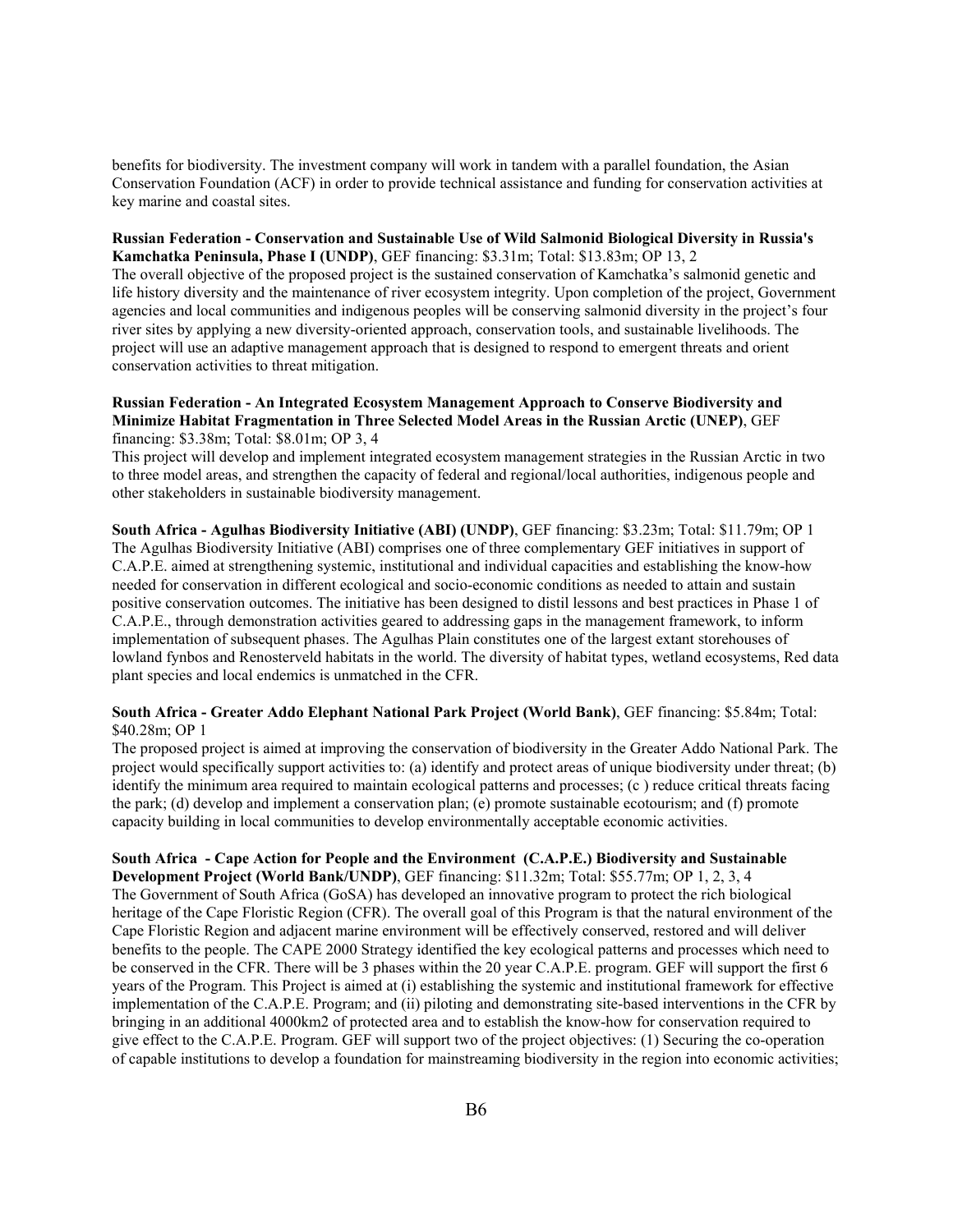(2) Enhancing the conservation of the region is through piloting and adapting site-based models for sustainable, effective management.

#### **Swaziland - Biodiversity Conservation and Participatory Development Project (World Bank)**, GEF financing: \$5.85m; Total: \$12.25m; OP 1, 3

The Global Development Objective of Biodiversity Conservation and Participatory Development Project (BCPD) is to encourage and support environmentally, economically and socially sustainable development in the rural areas of Swaziland, based on conservation and sustainable use of its rich biodiversity resources. 2. The project will develop an integrated approach in full partnership with other key stakeholders to meet the goals and objectives of the Swaziland Biodiversity Conservation Strategy and Action Plan (BSAP).

**Syria - Biodiversity Conservation and Protected Area Management (UNDP)**, GEF financing: \$3.49m; Total: \$6.92m; OP 1

The project will demonstrate a model of protected area management promoting conservation and sustainable use of globally significant biodiversity.

#### **Tanzania - Conservation and Management of the Eastern Arc Mountain Forests (World Bank/UNDP)**, GEF financing: \$12.37m; Total: \$50.82m; OP 3, 4

The primary objective of GEF support is to bring about the long-term sustainable implementation and financing of forest biodiversity conservation and community-based conservation and sustainable development activities in Tanzania's Eastern Arc Mountain forests. GEF support responds to the increasing threats to the forests at a time when both local communities and more distant populations are increasingly dependent on them for their livelihoods as well as their water and energy potential. GEF support, which is integrated into the implementation of the Tanzania National Forest Program, will focus on protection of forests which are areas of exceptionally high biodiversity and species endemism. These outputs of the project form an integrated package of strategies, initiatives, and actions intended to provide global benefits.

**Tunisia - Protected Areas Management Project (World Bank)**, GEF financing: \$5.38m; Total: \$10.33m; OP 1, 2 The project will assist the government of Tunisia in improving the conservation of biodiversity within the protected areas through implementation of management plans at three national parks together with local communities and capacity building at the regional levels to assure sustainable ecosystem management and monitoring.

#### **Zambia - Securing the Environment for Economic Development (SEED) (World Bank)**, GEF financing: \$4.24m; Total: \$15.24m; OP 1, 3

SEED-Biodiversity will contribute to and catalyze SEED-Tourism initiatives to secure the management and conservation of Critical Species and Habitats (IUCN, 1990) that are of key significance to global biodiversity and to Zambia's economic development. These initiatives will in turn help to mitigate the root cause of biodiversity loss in Zambia - poverty.

#### **2. Medium-sized Projects**

**Global - Ecosystems, Protected Areas and People (UNEP)**, GEF financing: \$1.00m; Total: \$5.61m The overall goal of the project is that protected areas in developing countries that contain biodiversity of high global value will be managed adaptively to cope with the threats and capture opportunities from global change factors. This project will consist of a cooperative program with local stakeholders for the purpose of articulating, analyzing, and sharing lessons being learned from work already funded and in progress through a Protected Areas Learning Network . The project Ecosystems, Protected Areas and People therefore will not initiate, develop or finance projects per se. The purpose of the project is to unable PA managers, policymakers, NGOs and local communities to develop their capacity to manage their areas in the face of global change factors.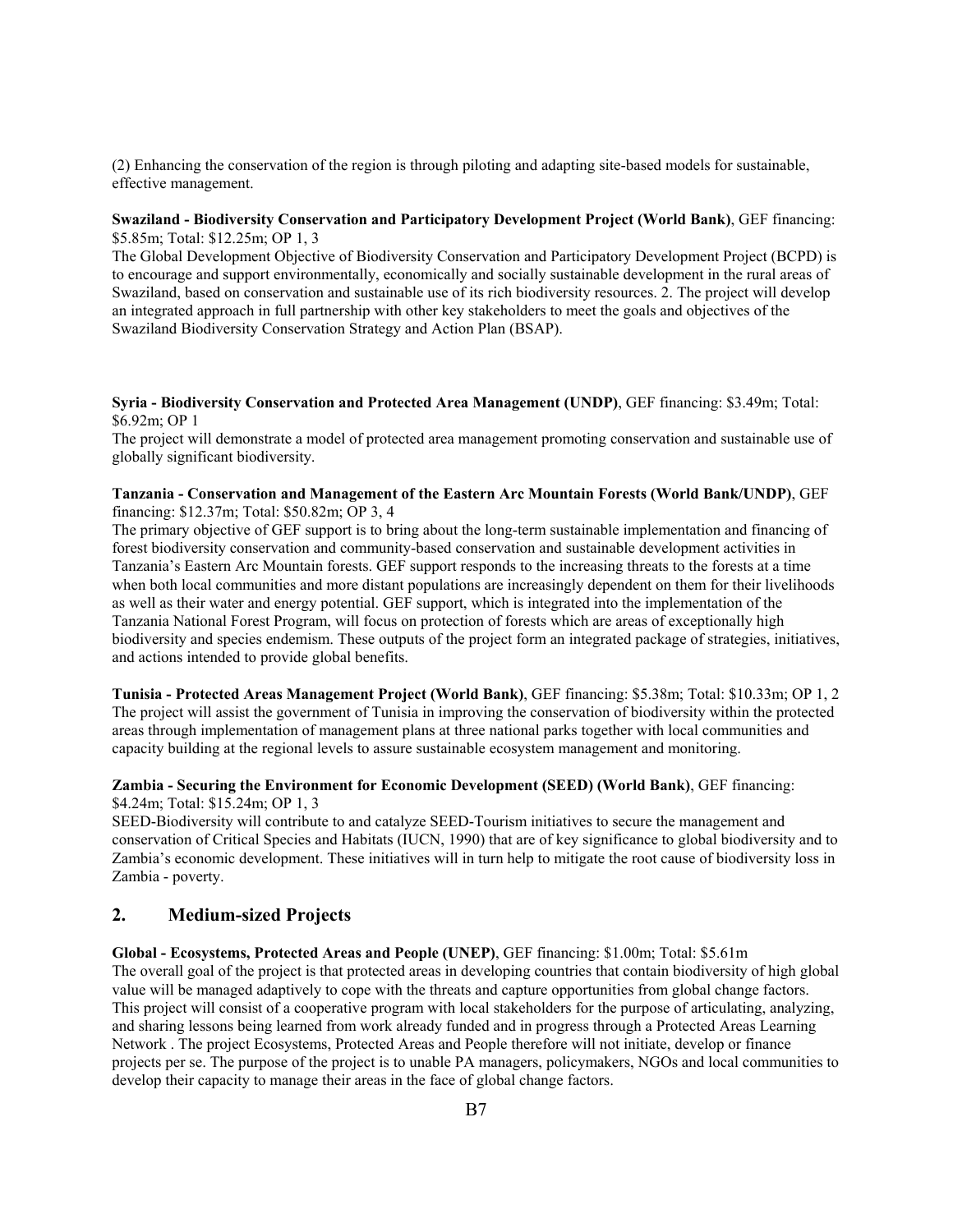**Global - Global Biodiversity Forum (GBF): Multistakeholder Support for the Implementation of the Convention on Biological Diversity - Phase III (UNEP),** GEF financing: \$0.99m; Total: \$4.10m The project will allow stakeholder groups to a) explore and debate in-depth central issues around CBD implementation; b) expand the CBD constituency to foster broader involvement and commitment of independent, public and business sector partners in actively supporting and assessing CBD implementation; (c) to catalyze new cooperative partnership and initiatives involving governments and stakeholder groups, and among different sectors, at global, regional, and national levels, in support of the implementation of the CBD. It will do so through the following activities: 1. Convene three formal meeting of the BBF Steering Committee; 2. Organize and convene a series of at least nine meetings over the next two years (three global and six regional sessions of the GBF); 3. Provide financial assistance packages to participants from developing countries and countries with economies in transitions.

#### **Global - Barriers and Best Practices in Integrated Management of Mountain Ecosystems (UNEP),** GEF financing: \$0.93m; Total: \$2.12m; OP 4, 9, 12

The overall objective of the project is to assist developing countries to promote and enhance the protection and sustainable development of the mountains and their resources globally, as a contribution to the International Year of Mountains, WSSD and BGMS. Through collaboration among GEF implementing agencies and other partners this MSP will identify best practice in GEF and non-GEF projects dealing with biodiversity, climate change, and international waters in the context of integrated management of mountain ecosystems. Common obstacles to success and lessons learned from recent experiences will be highlighted.

#### **Regional (Bahamas, Dominican Republic, Jamaica) Sustainable Conservation of Globally Important Caribbean Bird Habitats: Strengthening a Regional Network for a Shared Resource (UNEP),** GEF financing: \$0.99m; Total: \$1.97m; OP 1, 2, 3

The development objective of this project is that the conservation status of globally important sites for biodiversity in the Caribbean is enhanced through strengthened local and national partnerships and increasingly aware national and international networks of public and private sector stakeholders and decision-makers. The project is aimed at enhancing cooperation, communication and consensus among biodiversity conservation stakeholders through the coordination of a strengthened network of NGO, government agency and regional institution partnerships.

#### **Regional (Kazakhstan, Uzbekistan, Turkmenistan, Tajikistan, Kyrgyzstan) Development of the Econet for Long-term Conservation of Biodiversity in the Central Asia (UNEP**), GEF financing: \$0.77m; Total: \$2.16m; OP 1, 12, 13

To elaborate the scheme of Econet development, based on a regionally unified and integrated information management system (GIS), combining existing data on biodiversity and natural resource (at the regional scale), existing system of protected areas, economic development (traditional, recent, planned and probable alternatives), together with newly obtained data through limited targeted research to fill key gaps. 2. To elaborate and achieve agreement for a regional "Econet" development plan implementation. 3. To establish the necessary legal, institutional, technical and financial capacities and mechanisms within the region to allow the effective joint implementation of the Econet plan.

#### **Regional (Bolivia, Costa Rica, Mexico, Peru, Belize, Ecuador, El Salvador, Panama, Paraguay) EcoEnterprises Fund (World Bank/IFC)**, GEF financing: \$1.00m; Total: \$10.00m; OP 2,1,3,4

The objective of this project is to abate threats to biodiversity conservation in Latin America and the Caribbean by creating economic incentives to protect critical natural resources.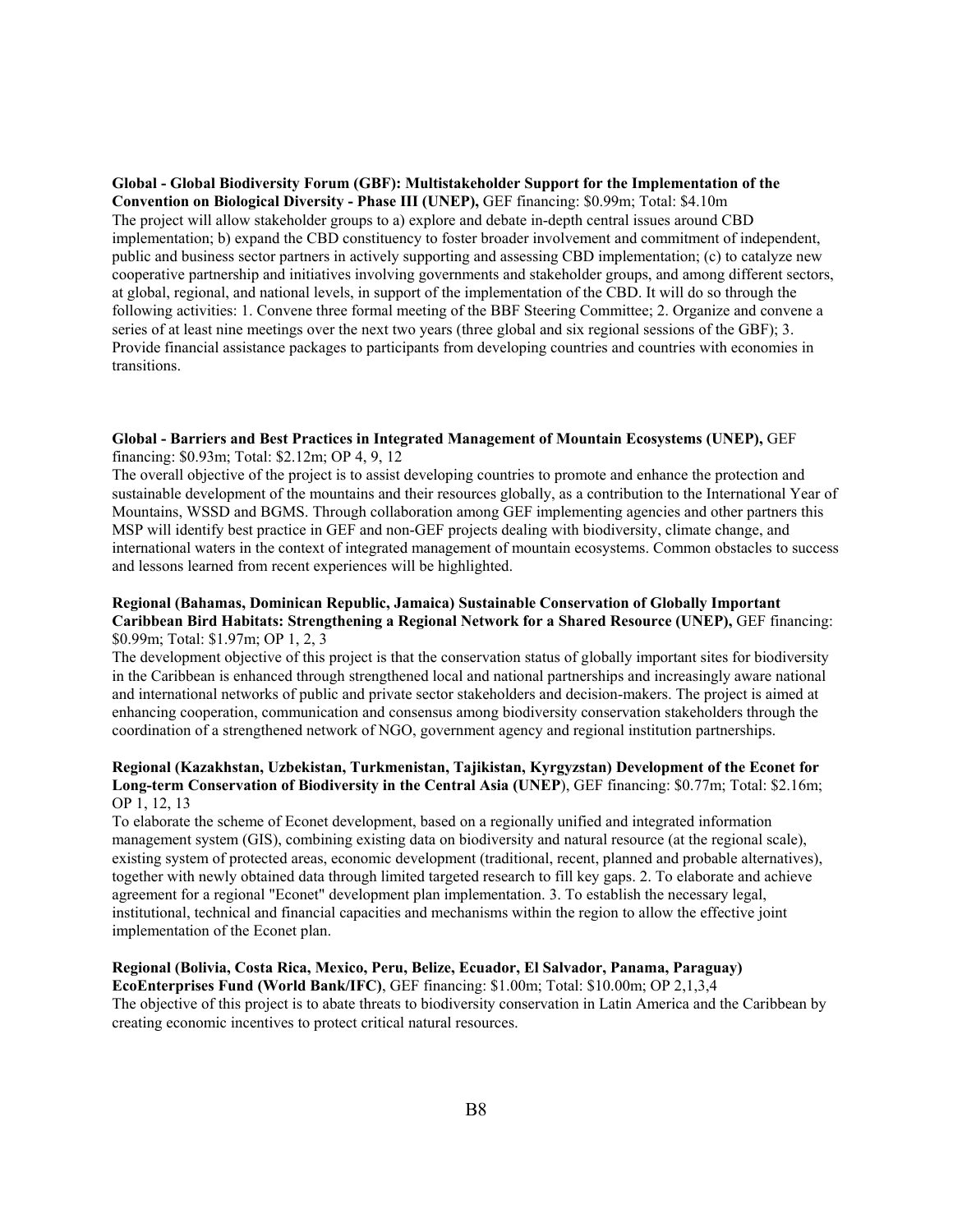#### **Regional (Honduras, Nicaragua, Panama, Dominican Republic) Biodiversity Conservation and Integration of Traditional Knowledge on Medicinal Plants in National Primary Health Care Policy in Central America and Caribbean (UNEP),** GEF financing: \$0.75m; Total: \$1.55m;OP 1,12,13

The project will contribute to the conservation and management of medicinal plants in globally significant ecoregions of Central America and the Caribbean. The primary focus of this project will be on forest ecosystems and indigenous and local knowledge.

#### **Regional (Ecuador, Kenya, Philippines, Ukraine) Biodiversity Indicators for National Use (UNEP)**, GEF financing: \$0.85m; Total: \$1.46m; OP 3,2,4

The project will directly address the development of indicators of biological diversity in four of the operational programme areas of the GEF biodiversity focal area: coastal, marine and freshwater ecosystems; forests; mountains; and agrobiodiversity. Case studies in each country will concentrate on one or two ecosystem types, chosen because that country has both nationally and globally important samples of that ecosystem type. Ecosystem types for each country area as follows: Ecuador - Forests and Mountains: Ecuador's forests occupy nearly half of its land area, and are among the richest in biodiversity globally. Ecuador holds around 10% of the world's plant species, nearly 4% of the world's reptiles, 7.5% of the world's mammals and over 17% of the world's bird species. Kenya's wetlands include unique habitats and sites of global importance, including RAMSAR sites, World Heritage sites and a Biosphere Reserve. The Philippines has more than 2.2 million ha of marine and coastal ecosystems, which support one of the most diverse marine faunas and floras in the world. Ukraine - Agricultural ecosystems: In the Ukraine, agricultural land covers more than 70% of the country and therefore plays a critical role in biodiversity retention. The country is home to more than 50 globally threatened species.

## **Regional (Ethiopia, Kenya, Mali) Conservation of Gramineae and Associated Arthropods for Sustainable**

**Agricultural Development in Africa (UNEP)**, GEF financing: \$0.97m; Total: \$2.54m; OP 13,1,3,4 Grasses comprise a large and diverse plant group that is probably the most important to mankind, yet has rarely been the focus of biodiversity projects. Another largely neglected group in biodiversity studies is insects and other arthropods, which represent about 70% of the world's biodiversity. Both figure strongly in agrobiodiversity, as beneficial species (crops and enemies of pests) and as noxious species (weeds and crop pests) that nevertheless may act as reservoirs of beneficial species. Yet species and races of grasses and insects are under threat due to increasing human pressure. The project proposed herein aims first to understand how diversity of Gramineae and associated insects in and around various agro-ecosystems and socio-economic surroundings contributes to ecosystem stability in Ethiopia, Kenya, and Mali, and how indigenous and novel agricultural practices using native biodiversity can contribute to stability and conservation, and finally to adapt and promote the practical application of this knowledge in self-regulatory pest control and sustainable agriculture, while building national capacity and public awareness to effect lasting changes. The overall objective thus will be the development and application of best practices for sustainable use of African grasses and their associated insect resources for agricultural development and grassland conservation.

#### **Argentina - Management and Conservation of Wetland Biodiversity in the Esteros del Ibera (UNDP),** GEF financing: \$1.00m; Total: \$10.39m; OP 2

The objective of the project is to protect and manage for sustainable use, globally significant wetland biodiversity in a threatened ecoregion of Argentina, with full participation of local stakeholders. Project activities include: (a) Bioregional management plan; (b) Policy and regulatory reforms and incentive systems; (c) Management of threatened and endangered native species; (d) Land acquisition program; (e) Awareness raising, environmental education, and information dissemination program; (f) Capacity building and training for local stakeholders, and (g) Sustainable productive activities and coordinated ecotourism strategy.

#### **Bhutan - Linking and Enhancing Protected Areas in the Temperate Broadleaf Forest Ecoregion of Bhutan (LINKPA) (UNDP)**, GEF financing: \$0.79m; Total: \$1.86m; OP 3

To strengthen management of biological corridors and protected area network in the broadleaf forest ecoregion based on a landscape scale conservation approach.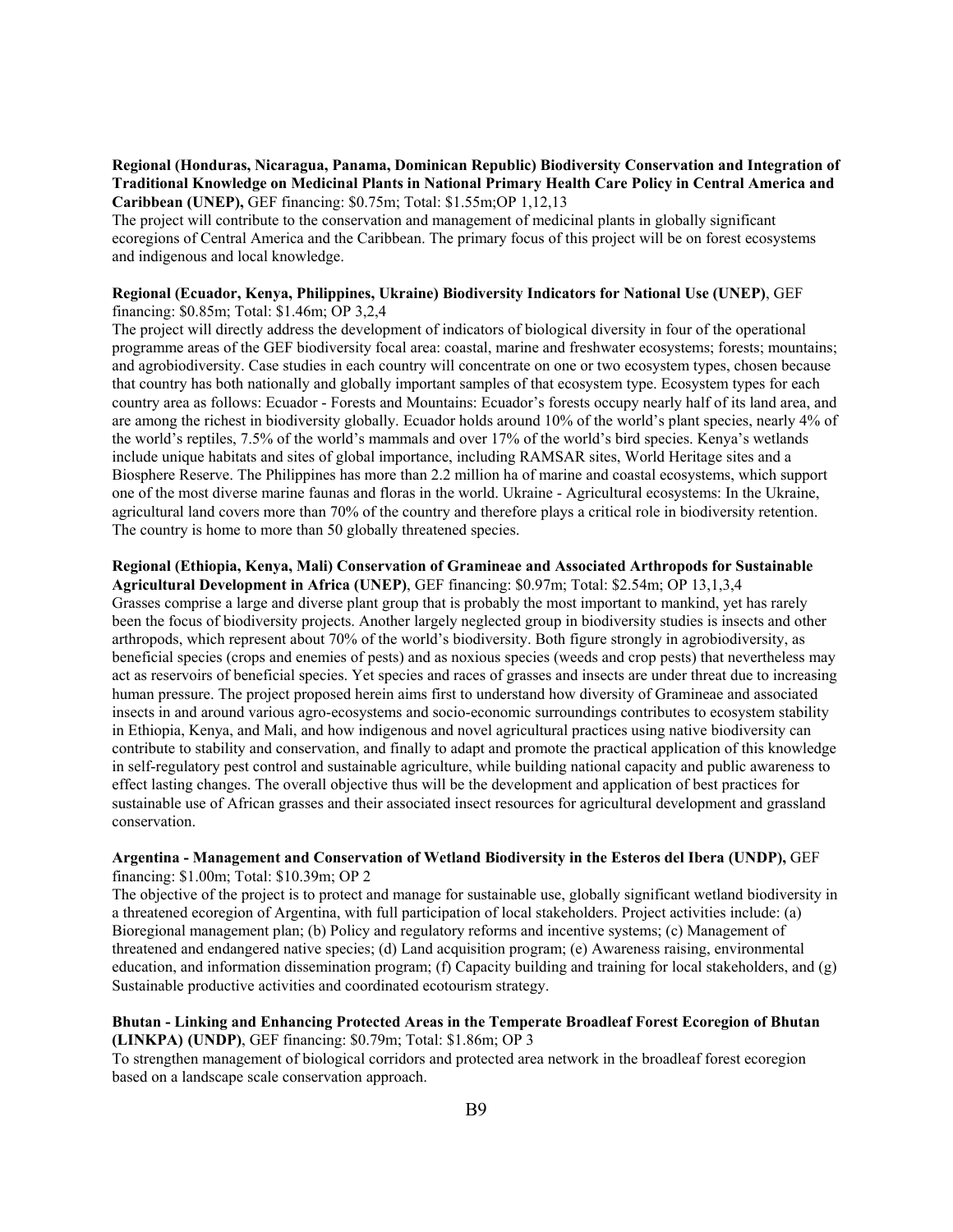#### **Bolivia - Removing Obstacles to Direct Private-Sector Participation in In-situ Biodiversity Conservation (World Bank)**, GEF financing: \$.071m; Total: \$1.133m; OP 3, 4

The objective of this project is to facilitate the development of private conservation initiatives that will contribute to globally-significant biodiversity conservation in high-priority eco-regions. This will be done through strengthening the regulatory and incentives framework, testing innovative conservation initiatives on four pilot sites, strengthening the technical capacity of private landowners, and disseminating the lessons learned throughout Bolivia and Latin America.

#### **Brazil - Formoso River -- Integrated Watershed Management and Protection (World Bank)**, GEF financing: \$0.99m; Total: \$2.18m; OP 3, 2

The specific objectives of the proposed project are to: (i) promote the strengthening of local environmental and agricultural institutions and communities, by providing them with land-use planning tools for the formulation and initial implementation of an integrated watershed management plan; (ii) promote the integrated management of existing public and private protected areas; and (iii) support the implementation of sustainable activities on a pilot and demonstrative basis that would serve to reduce pressure on key natural resources, and rehabilitate natural habitats, particularly riparian forests, native grasslands and savannahs.

## **Cambodia - Developing an Integrated Protected Area System for the Cardamom Mountains (UNDP)**, GEF

financing: \$0.99m; Total: \$4.33m; OP 3, 4

The goal of this project is the long-term conservation and sustainable management of the Cardamon Mountains ecosystems.

#### **Colombia - Naya Biological Corridor in the Munchique-Pinche Sector (World Bank)**, GEF financing: \$6.0.75; Total: \$2.22m; OP 3, 4

The rationale of the project is the conservation and sustainable use of biodiversity and the development of strategic land use planning in the Naya Corridor Sector Munchique-Pinche based on stakeholder participation in conservation and in the establishment of activities encouraging biodiversity-friendly agricultural production. The Specific Objectives of the project are to: (i) develop a long-term strategy that allows the conservation and sustainable management of natural ecosystems that contain biodiversity of global importance; (ii) create a biological corridor between core conservation areas; (iii) integrate biodiversity conservation with the development of sustainable production systems, and (iv) develop environmental land use planning within the ethnic and social dynamics of Afro-colombian groups, the Paeces and Eperara-Siapidaara indigenous communities.

#### **Chile - Santiago Foothills: Mountain Ecosystem Conservation (World Bank)**, GEF financing: \$0.75m; Total: \$1.21m; OP 4

The goal of the project is to protect, conserve, and restore in-situ a 12,900 ha area located in proximity to Santiago consisting of a representative example of a Mediterranean-mountainous ecosystem (i.e., the Santiago Foothills) and support the continued functioning of the ecosystem's ecological processes on which much of the city depends. The specific objectives of the proposed project are to: (i) improve the legal, institutional, and political groundwork required to create a conservation area in the Santiago Foothills; (ii) develop conservation activities in the proposed conservation area; (iii) promote among the urban population an increased environmental awareness of the significance of this ecosystem, as a way to ensure the sustainability of conservation efforts; and (iv) disseminate information on, and promote the concept of, mainstreaming mountainous ecosystems conservation efforts into urban planning processes.

#### **Chile - Ecosystem Management of the Salar del Huasco for Biodiversity Conservation and Sustainable Use Outside Protected Areas (UNDP)**, GEF financing: \$0.86m; Total: \$2.73m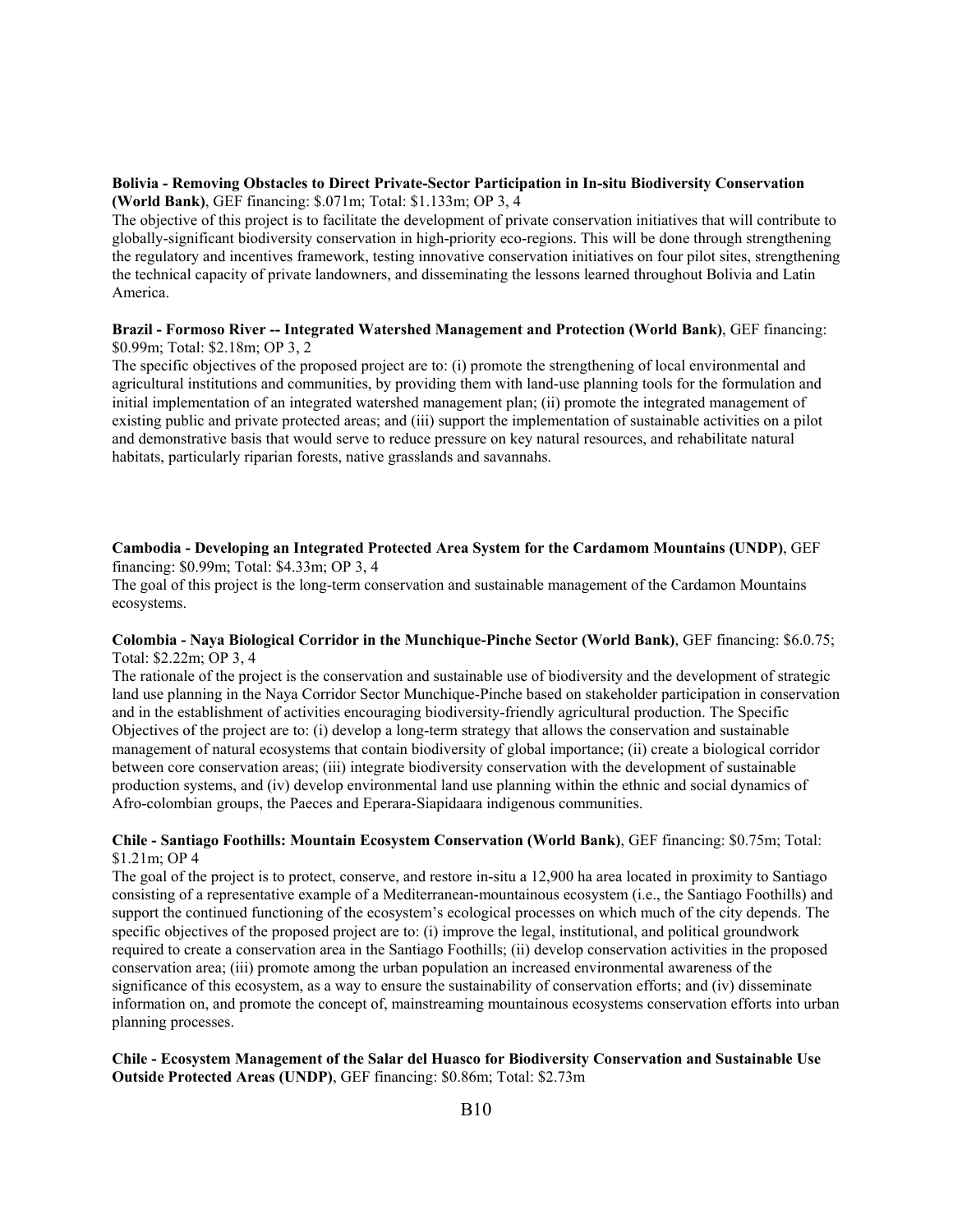The project is intended to assist stakeholders in applying species and habitat planning and management techniques in the framework of a conservation plan for sustainable use of biodiversity in the Salar del Huasco.

#### **China - Lake Dianchi Freshwater Biodiversity Restoration Project (World Bank**), GEF financing: \$0.99m; Total: \$1.86m; OP 2

The objective of the proposed four-year GEF project is to restore and manage habitats around the lake in order to secure the conservation of the remaining endemic species of Lake Dianchi and its immediate tributaries. This will be achieved by providing suitable breeding habitat, comprehensively surveying the biological environment of the Lake and its immediate tributaries, establishing a program to monitor lake quality improvements (using the presence/abundance of the endemic species as indicators of improved ecosystem health), and improving public awareness of the Lake region's unique biological environment.

#### **Costa Rica - Improved Management and Conservation Practices for the Cocos Island Marine Conservation Area (UNDP)**, GEF financing: \$1.00m; Total: \$3.17m; OP 2

This project will result in the reduction of threats to the Island's marine and terrestrial biodiversity through strengthening protected areas management and regulating local economic activities in a sustainable manner. As other islands, Cocos Island has evolved quite isolated from the mainland leading to a high degree of marine and terrestrial biodiversity and high endemism. These biodiversity is under threat due to among other things: extensive fishing, visitation and tourism, and the introduction of alien, invasive species. The project will improve enforcement and compliance with policy and regulatory frameworks, improve tourism management, eradicate and control alien, invasive species to allow restoration of native species, develop financial instruments to generate revenues to sustain conservation activities and provide economic incentives to promote sustainable use of biodiversity resources.

**Ecuador - Conservation of Biodiversity in Pastaza (World Bank),** GEF financing: \$0.79m; Total: \$1.04m; OP 3 The wealth of biological resources in Ecuador is in danger due to an annual deforestation rate of 2.3%. Progressive deforestation in the Ecuadorian Amazon region is due to economic models based on deforestation practices. In addition, these productive activities have made indigenous communities dependent upon external technologies, thereby eroding their ancestral knowledge about biological diversity, its uses, techniques and resource management practices. Also, there are other causes contributing to the loss of biological diversity, such as the overexploitation of forest resources; a faulty land distribution system. To address the above problems and preserve outstanding biodiversity mainly contained at selected sites covering 250,000 hectares, the indigenous people of Pastaza and indigenous technical institutions consider that management planning of communal territories is urgent, including the implementation at a pilot level of sustainable management programs for flora and fauna species, and training of community members to be able to carry out the sustainable management of the natural resources contained in their territories.

#### **Gambia - Integrated Coastal and Marine Biodiversity Management (World Bank),** GEF financing: \$0.99m; Total: \$1.77m; OP 2

The project will assist the Government of Gambia to promote active stakeholder participation in biodiversity conservation and management inside and outside key protected areas. The processes and mechanisms will be initially developed in two contrasting sites and their replicability tested in at least one further site during project implementation. Identified sites are the Tambi, Bao Bolong and Niumi wetlands, The goal of the project is to conserve and sustainably manage globally significant biodiversity in coastal, marine and wetland ecosystems in Gambia. Its objectives are to strengthened coastal and marine protected area system and in-situ conservation of globally significant species and habitats in Gambia.

#### **Guatemala - Community Management of the Bio-Itza Reserve Project (World Bank),** GEF financing: \$0.75m; Total: \$1.50m; OP 3

The project would assist Bio-Itza and Conservation International Guatemala to conserve and sustainable manage a sizable piece of land of great biological significance next to Tikal National Park, and other important areas in the central region of the Maya Biosphere Reserve, one of the largest reserves in Guatemala. It would empower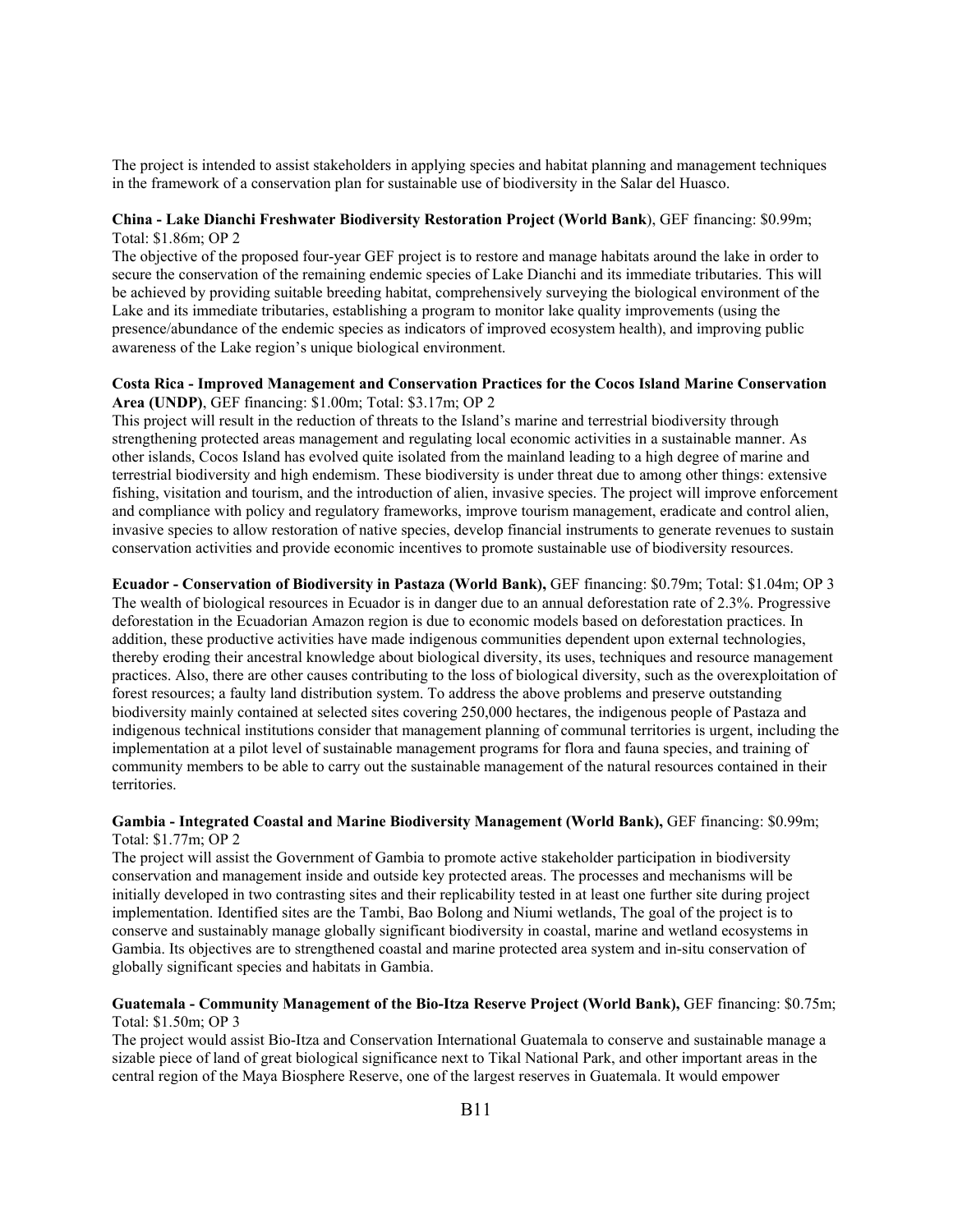indigenous communities to strengthen control of their land and manage it over the long term. Proposed activities include: capacity building of the Bio-Itza association, (b) creation and implementation of s strategy and management plan for the protection of the Bio-Itza reserve; (c) creation and implementation of a socio-economic and biodiversity M&E plan; (d) creation and implementation of an information, training and research center, providing training on traditional production systems and adequate information on the state of biodiversity in the reserve and its surroundings and the impacts of natural resource uses such as tourism, non-timber forest products, timber, etc.; and (e) project management and monitoring

**Indonesia Forests and Media Project (INFORM) (World Bank)**, GEF financing: \$0.94m; Total: \$1.23m; OP 3 This project will focus on the promotion of forest conservation and improved forest management as a means to stop deforestation and environmental disasters. The campaign would strive to simultaneously educate policymakers and forestry officials on the need for effective sustainable forest management policies, and consolidate concern and public pressure for resolution of forestry concerns by promoting more active roles for NGOs and civil society in encouraging local and national government (particularly Ministry of Forestry, Ministry of Environment) to take strong action to address forest issues.

#### **Indonesia - Conservation of Key Forests in the Sangihe-Talaud Islands (World Bank),** GEF financing: \$0.84m; Total: \$1.19m; OP 3

This project will apply emerging principles of the ecosystem approach, adopted by the CBD. Because Sangihe is a cultural landscape with no existing protected area, and threats derive locally, we propose an integrated landscape approach. On Talaud there is already a protected area and threats derive from higher level policy we propose a more traditional protected area management approach. For Sangihe, the project will seek to strengthen protection, and increase local-level support for an area of protection forest because of its ecosystem services, as an alternative strategy to the establishment of a conventional nature reserve or sanctuary. The success of such an approach would be of immense relevance to other areas of biodiversity importance in Indonesia, which are currently classified as watershed protection forest and at present lie outside the country's protected area network. For Karakelang, Talaud, the project has already achieved a change in status of an existing reserve and will build on this to strengthen protection and support government agencies in their management work. A Public Awareness Programme will be implemented linking the two sites and addressing the social and cultural context in which their management is embedded.

#### **Jordan - Conservation and Sustainable Use of Biodiversity in Dibeen Nature Reserve (UNDP),** GEF financing: \$1.00m; Total: \$2.02m; OP 3

The overall objective of the project is to establish a nature reserve in Dibeen Forest to conserve unique and globally significant biodiversity, develop sustainable alternative economic uses of the forest resources in context of a regional forest park, and build in-country capacity in forest management and conservation-orientated land use planning.

#### **Korea DPR - Coastal Biodiversity Management of DPR Korea's West Sea (UNDP)**, GEF financing: \$0.77m; Total: \$1.32m; OP 2

The goal of the project is to plan implement a sustainable development of the coast of the Gulf of West Korea, with a focus on globally significant biodiversity, human health and quality of life, thus securing a balance between protection of natural resources and environmentally-sound development. It will operate at three levels: (a) at the provincial and national level, planning processes will be enhanced through capacity building, increased public involvement and the development of broad-based planning processes for South Pyongan Province. At the county level, a fully developed integrated Coastal Zone Management Plan will be implemented in the Mundok County Coastal zone. At the local level, demonstration of effective and integrated coastal zone management plans will be implemented for biodiversity conservation, agriculture, and other related sectors, focusing on and around the Mundok reserve. Four broad project objectives have been identified: (a) planning processes for wetland management effective at national and local levels; (b) Public awareness of natural resources and biodiversity values achieved through increased participation in protected areas management; (c) implementation of the integrated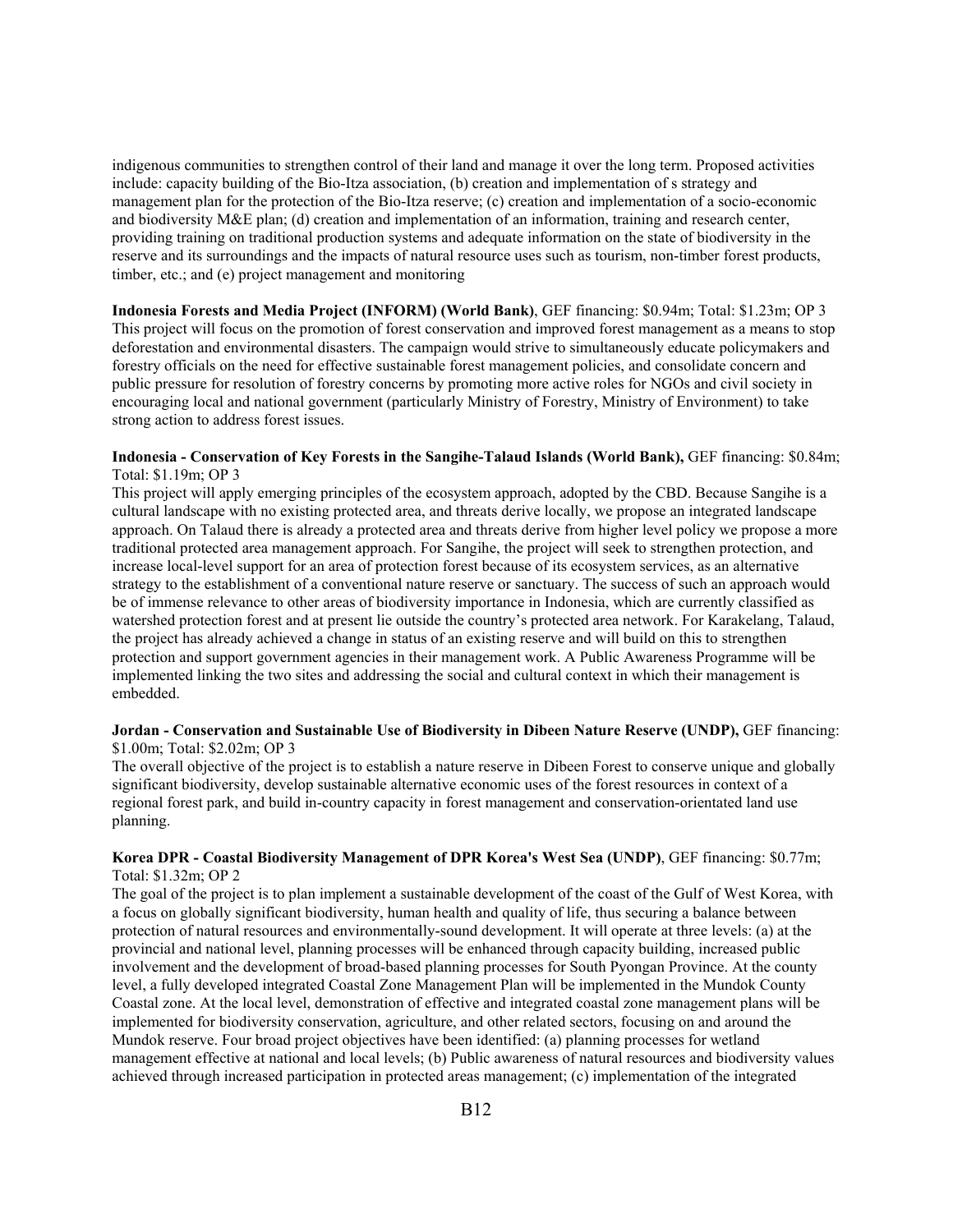coastal zone management plan in Mundock County to demonstrate biodiversity conservation with sustainable development; (d) Management practices in industries and other sectors with potential environmental impacts improved.

#### **Lebanon - Integrated Management of Cedar Forests in Lebanon in Cooperation with other Mediterranean Countries (UNEP)**, GEF financing: \$0.56m; Total: \$1.21m; OP 3

The project will contribute to the management of cedar forests and their protection from serious insect pests. The primary focus of this project will be on determining the causes of appearance of Cephalcia tannourinensis in the Tannourine-Hadath el-Jebbeh Cedars Forest and determining means to prevent its spread to other countries in the region.

#### **Madagascar - Participatory Community-based Conservation in the Anjozorobe Forest Corridor (UNDP)**, GEF financing: \$0.98m; Total: \$1.55m; OP 3

The objective of the project is that biodiversity and habitat are conserved in the globally significant highland forest corridor of Anjozorobe, Madagascar. This will be achieved by promoting a model of sustainable community-based management within the context of a Regional Forest Reserve (RFR).

#### **Mexico - Private Land Mechanisms for Biodiversity Conservation in Mexico (World Bank),** GEF financing: \$0.75m; Total: \$1.85m; OP 3, 1, 2

The project is structured around its five main objectives: Toolkit development, Site implementation, Policy promotion, Capacity building and Dissemination. The five components are closely inter-linked, with some outcomes serving as inputs for other components of the overall project, as is shown in the Matrix of Inter-linkage of Project Components and Activities that summarizes the input of the relevant actors participating in the design. (see Matrix/Table 2) It is expected that this project will produce field-validated methodologies, guidelines and criteria that will significantly potential the extensive use of the PLMBCs. This project will, through a systematic application of the conservation tools in selected pilot sites, refine and field validate the tools developed to date in Pronatura. It will also carry out additional legal and incentive studies to complement the toolkit and ensure that it covers all relevant aspects of sustainable private land conservation.

#### **Moldova - Biodiversity Conservation in the Lower Dniester Delta Ecosystem (World Bank)**, GEF financing: \$1.00m; Total: \$2.04m; OP 2

The project would assist the Government of Moldova and Biotica, an NGO, to improve wetland protection and management in the Lower Dniester Ecosystem. The area has been identified as a national priority and the project will assist in expanding the area under strict protection from 500 ha to 5000 ha under the category of National Park. It will assist in restoring affected wetlands and floodplain forests in the park, engaging individuals and communities in the buffer zone of the project and in strengthening collaboration with Ukraine on the protection and management of the Lower Dniester ecosystem and with Romania on the Black Sea coastal zone.

#### **Mongolia - Conservation of the Eg-Uur Watershed (World Bank/IFC)**, GEF Financing: \$1.00m; Total: \$1.93m; OP 2

The objectives of the project are: to conserve biodiversity-rich taiga riparian, forest and prairie ecosystems; to monetize a previously unvalued natural resource through implementation of a natural resource use concession and licensing system, and to demonstrate to the local inhabitants and other communities throughout Mongolia, that flyfishing ecotourism can provide a competitive rate of return as compared to alternative, higher impact industries, such as mining, logging, and hunting, while complementing the traditional pastoral nomadic way of life.

#### **Mongolia - Developing a Model Conservation Programme-Conservation of the Gobi Desert Using Wild Bactrian Camels as an "Umbrella Species". (UNDP)**, GEF financing: \$0.98m; Total: \$1.56m; OP 1

Goal: To ensure the long-term conservation of the Great Gobi ecosystem and the keystone species it supports through improving participation of local communities in the management of the Special Protected Area (SPA).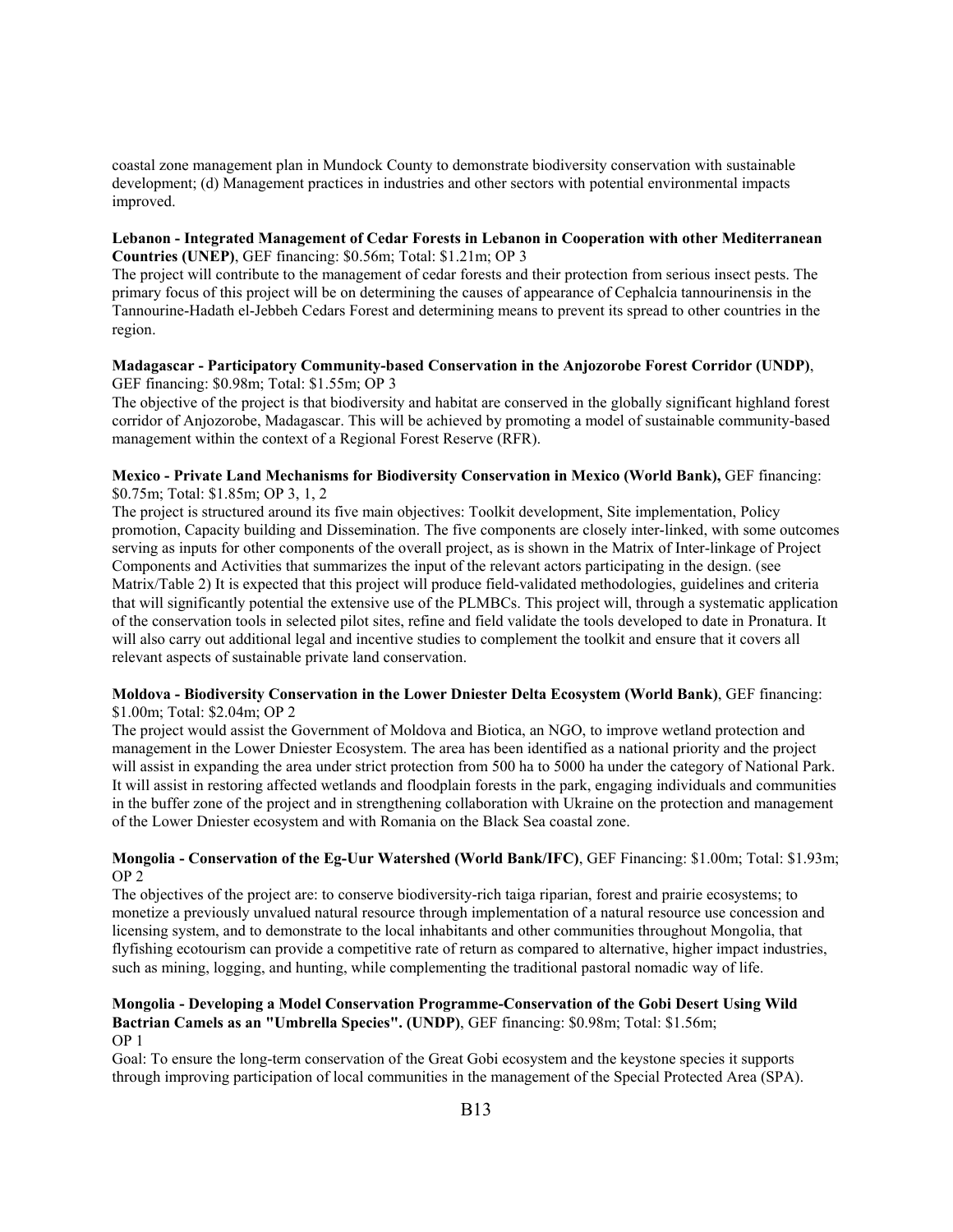Objectives: The project has 3 main objectives:1Strengthen the management of the Great Gobi SPA.2Improve the stewardship of the buffer zone areas.3Develop and implement targeted responses for the cross-cutting issues of, overgrazing and range deterioration; over-collection of Saxual bushes and downy poplars; declining water resources.

#### **Pakistan - Conservation of habitats and species of global significance in Arid and Semi-arid Ecosystems in Balochistan (UNDP),** GEF financing: \$0.76m; Total: \$1.25m; OP 1

The Project Objective is to promote conservation and sustainable use of globally significant habitats and species in the Torghar and Chagai Conservancies. The immediate objectives are 1) To raise awareness of local communities and stakeholders about biodiversity conservation and sustainable use of natural resources. 2) To create an enabling environment for community based biodiversity conservation and natural resources management. 3) To build institutional capacity of local communities, NGOs, and government institutions to conserve and make sustainable use of biodiversity. 4) To strengthen the Conservancies and establish management regimes for conservation and sustainable use of biodiversity 5) To diversify and improve rural livelihoods and reduce pressure on habitats through better agro-pastoral practices and sustainable resource use alternatives.

#### **Paraguay - Biodiversity Conservation and Sustainable Use in the Mbaracayu Natural Reserve (World Bank)**, GEF financing: \$0.99m; Total: \$3.15m; OP 3

Goal: To conserve globally significant biodiversity in the highly threatened Interior Atlantic Forest of Paraguay by supporting the effective protection and consolidation of the Mbaracayú Natural Reserve and promoting conservation, sustainable use, and land-use planning in the Upper Jejuí River Watershed.

#### **Peru - Conservation and Sustainable Use of Biodiversity in the Amarakaeri Communal Reserve and Adjoining Indigenous Lands (UNDP),** GEF financing: \$0.99m; Total: \$1.88m; OP1

The project aims to conserve Amazonian forests in Amarakaeri Reserved Area (157,875 ha) and adjoining titled lands (419,139 ha) of the indigenous through legally established Communal Reserve by promoting Reserved Area, effectively managed by local indigenous communities, and effective alternative livelihood opportunities are developed for indigenous and immigrant resource extractive communities. There are approximately 1,500 indigenous people, and their traditional knowledge and practices for biodiversity conservation will be maintained. Ecotourism and natural medicines activities will be promoted as alternative livelihoods for them. For approximately 10,000 immigrants miners, loggers and agricultural settlers occupying lands on the edge of the RAA and the titled lands, the project will provide environmental education and training as well as create alternative livelihood projects.

#### **Peru - Poison Dart Frog Ranching to Protect Rainforest and Alleviate Poverty (World Bank/IFC)**, GEF financing: \$0.81m; Total: \$1.85m; OP 3

The objective of the project is to promote sustainable cultivation of poison dart frogs for export, so local people can earn a better living from conserving the forest than by cutting it down. The project's main outcomes are in three complementary areas: forest preservation, poverty alleviation, and frog conservation. The project also supports a few related beneficial outcomes.

#### **Peru - Community -based Conservation and Sustainable Use of the Atiquipa and Taimara Lomas Ecosystems (UNDP)**, GEF financing: \$0.75m; Total: \$2.22m; OP 2, 3, 4

The objective of the project is to protect the Atiquipa and Taimara ecosystem and its attendant biodiversity through effective conservation and sustainable management in collaboration with stakeholders. The project will specifically attempt to do this through enhancement of the capacity of communities to manage natural resources, establishment of community managed protected areas, restoration of three forest sites.

#### **Seychelles - Improving Management of NGO and Privately Owned Nature Reserves and High Biodiversity Islands in Seychelles (World Bank),** GEF financing: \$0.84m; Total: \$1.91m; OP 2

The goal of the project is to improve management of NGO and privately owned biodiversity-rich islands by installing a shared program framework and infrastructure for enhanced and sustainable conservation, financing and